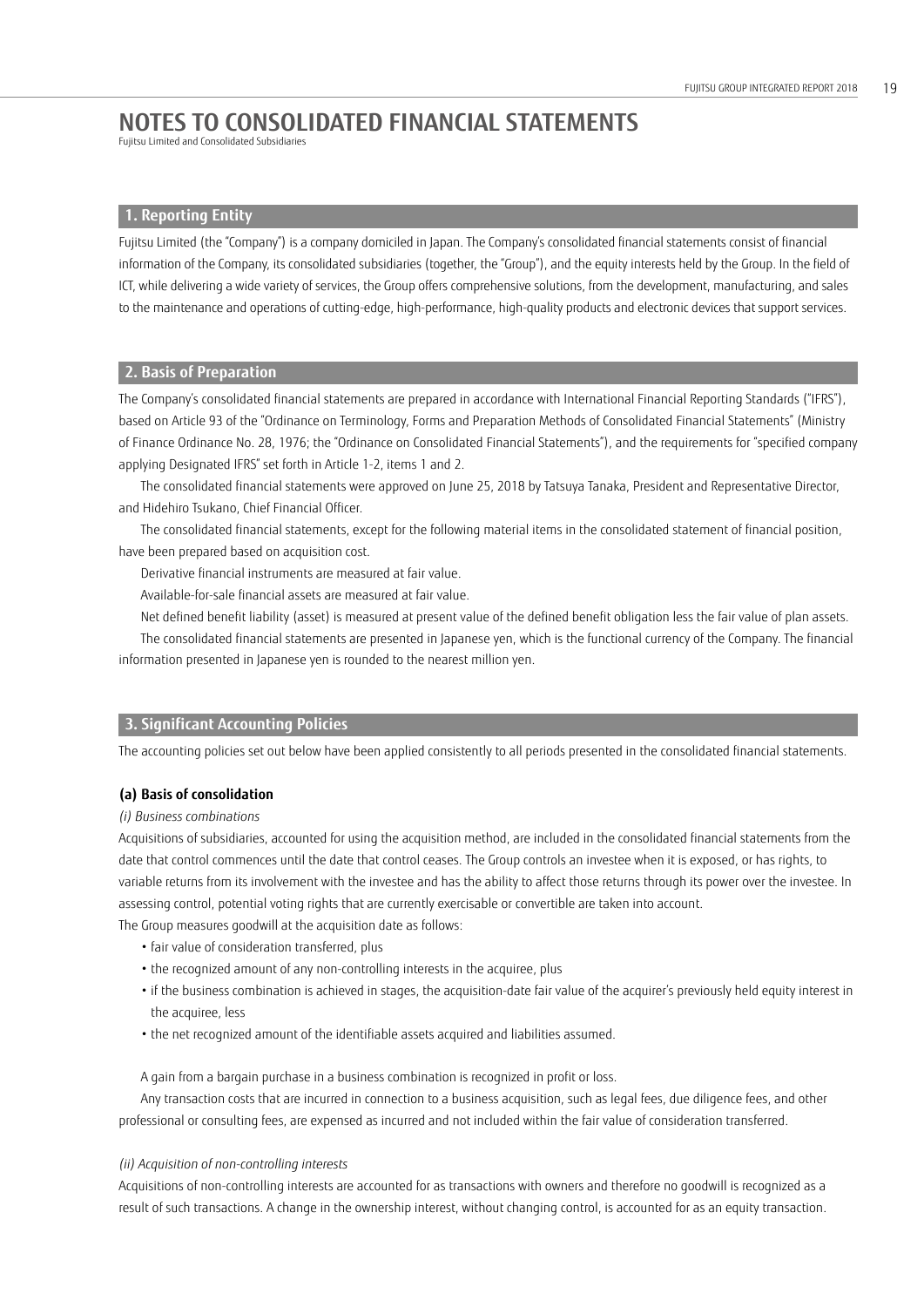*(iii) Subsidiaries*

Subsidiaries are entities that the Group controls. Financial statements of subsidiaries are included in the consolidated financial statements from the date that control commences to the date that control ceases.

Comprehensive income of a subsidiary is attributed to the owners of the parent and non-controlling interests even if this results in the non-controlling interests having a deficit balance.

### *(iv) Loss of control*

If the Group loses control over a subsidiary, it derecognizes the assets and liabilities of the subsidiary, any non-controlling interests, and other components of equity related to the subsidiary. Any gain or loss arising from loss of control is recognized in profit or loss. If the Group retains any interest in the subsidiary, that investment is remeasured at fair value on the day that control ceases. Subsequently, it is accounted for as an equity method associate or as an available-for-sale financial asset depending on the level of influence retained.

### *(v) Investments in associates and joint ventures (equity-accounted investments)*

Associates are those entities in which the Group has significant influence, but not control, over the financial and operating policies. If the Group holds 20% or more of the voting power of the investee, it is presumed that the Group has significant influence over the investee, unless it can be clearly demonstrated that this is not the case. In addition, the Group assumes that it has significant influence over the investee, if the Group has rights for involvements in deciding financial and operating policies of the investee through the Board meeting. Joint ventures are those entities over whose activities the Group has joint control, established by contractual agreement, requiring unanimous consent of the parties sharing control for important financial and operating decisions and the parties, including the Group, have rights to the net assets of the arrangement. Investments in associates and joint ventures are initially accounted for at cost and subsequently under the equity method. Any acquisition costs are included in the cost of the investment. The consolidated financial statements include the Group's share of profit or loss and other comprehensive income of associates on an equity-accounted basis, from the date that significant influence commences until the date that significant influence ceases. When the Group's share of losses exceeds its investment in an associate or joint venture, the Group's carrying amount is reduced to nil and recognition of further losses is discontinued except to the extent that the Group has incurred obligations or made payments on behalf of the investee.

### *(vi) Consolidation adjustments*

All inter-Group balances, transactions, and unrealized gains and losses resulting from inter-Group transactions are eliminated in preparing the consolidated financial statements. Unrealized gains arising from transactions with equity-accounted investees are eliminated against the investment to the extent of the Group's interest in the investee. Unrealized losses are eliminated in the same way as unrealized gains only if there is no evidence of impairment.

## **(b) Foreign currencies**

### *(i) Transactions denominated in foreign currencies*

Transactions denominated in foreign currencies are translated into the functional currency of each Group company at the foreign exchange rate prevailing at the date of the transaction. Monetary assets and liabilities denominated in foreign currencies at the reporting date are translated into the functional currency at the foreign exchange rate prevailing at the reporting date. Non-monetary assets and liabilities measured at historical cost denominated in foreign currencies are translated at the foreign exchange rate at the date of the transaction. Foreign exchange differences arising on translation are recognized in profit or loss. However, foreign exchange translation differences upon conversion of equity securities classified as available-for-sale financial assets and effective cash flow hedges are recognized in other comprehensive income.

### *(ii) Financial statements of foreign operations*

The assets and liabilities of foreign operations, including any goodwill arising on the acquisition and any fair value adjustments to the carrying amounts of assets and liabilities arising on the acquisition, are translated into Japanese yen at the rate of exchange prevailing at the reporting date and their revenue and expenses are translated at the average monthly exchange rate.

The foreign exchange differences arising on translation are recognized in other comprehensive income and included in foreign currency translation adjustments within other components of equity. Upon disposal of a foreign operation, if controlled, significant influence or joint control is lost and the accumulated amount of other comprehensive income relating to that particular foreign operation is reclassified to profit or loss as part of gains and losses on the disposal.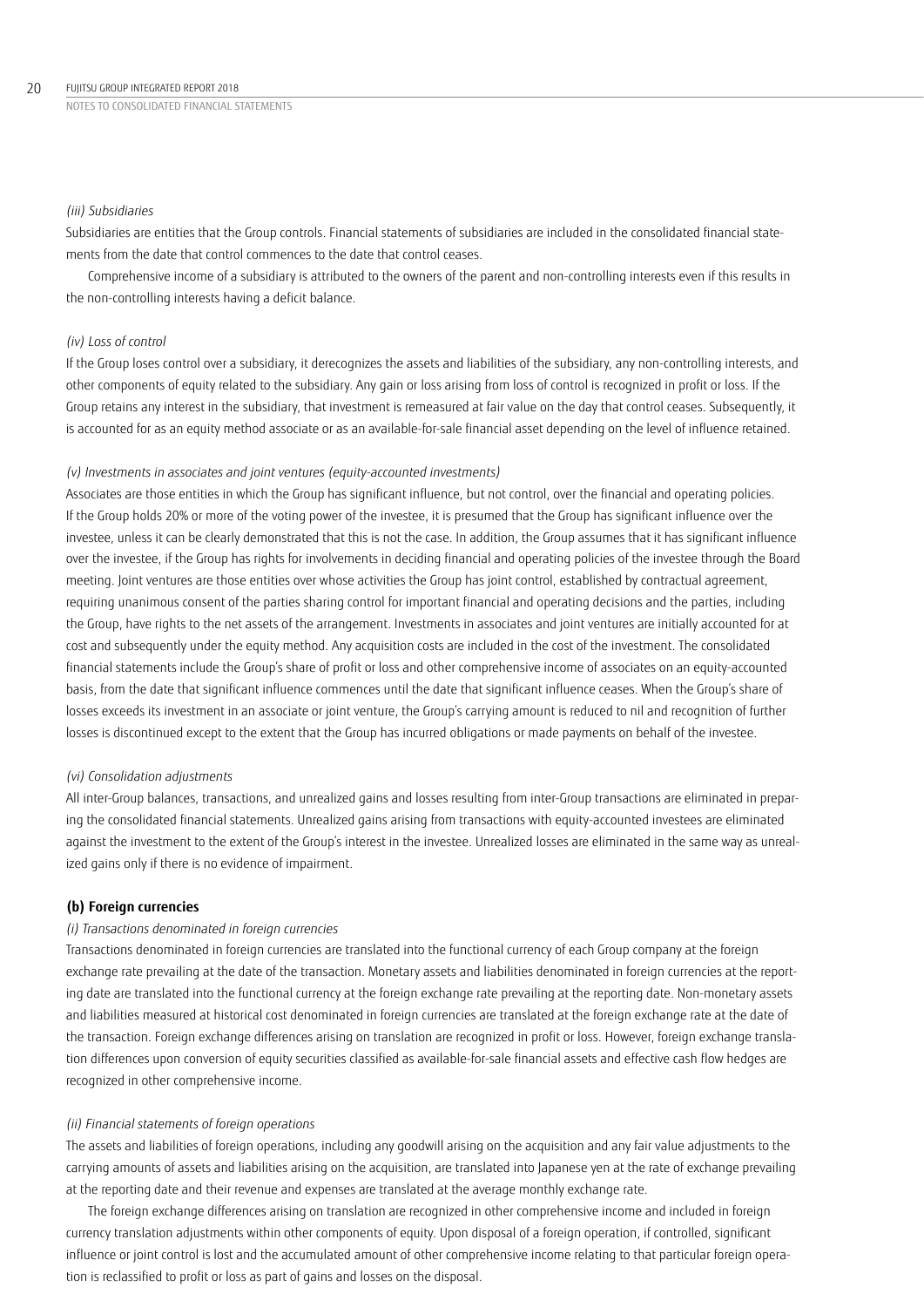### **(c) Financial instruments**

### *(i) Non-derivative financial assets*

The Group classifies non-derivative financial assets into the following categories: held-to-maturity investments, loans and receivables, and available-for-sale financial assets.

The Group initially recognizes loans and receivables on the date that they originate. All other financial assets are recognized initially on the trade date, the date on which the Group becomes party to the contractual provisions.

The Group derecognizes a financial asset when contractual rights to the cash flows from the asset expire. In transferring contractual rights to the cash flows from a financial asset, the Group will derecognize the financial asset if the Group either transfers substantially all the risks and rewards of ownership of the financial asset or neither transfers nor retains substantially all the risks and rewards of ownership of the financial asset and does not retain control of the asset. The Group will recognize another asset or liability to the extent that the Group retains any rights or obligations after the transfer.

Financial assets and liabilities are offset and presented net only when the Group has a legally enforceable right to offset the recognized amounts and intends to settle on a net basis or to realize the asset and settle the liability simultaneously.

## Held-to-maturity investments

Held-to-maturity investments are financial assets with fixed or determinable payments and a fixed maturity that the Group intends and has ability to hold until maturity. This category includes corporate bonds, for example. These investments are initially measured at fair value, plus any directly attributable transaction costs, and subsequently at amortized cost using the effective interest method less any impairment losses. The amortization charge for each period is recognized as financial income in profit or loss.

### Loans and receivables

Loans and receivables are financial assets with fixed or determinable payments that are not quoted in an active market; this category includes trade and other receivables. Such assets are initially measured at fair value, plus any directly attributable transaction costs, and subsequently at amortized cost using the effective interest method less any impairment losses. The amortization charge for each period is recognized as financial income in profit or loss.

## Available-for-sale financial assets

Available-for-sale financial assets are those financial assets designated as available for sale or are not classified in one of the other categories above. They comprise equity securities and debt securities.

These assets are initially measured at fair value, plus any directly attributable transaction costs, and subsequently measured at fair value at the reporting date. The resulting gains and losses, except impairment losses, foreign exchange gains, and losses on debt securities and interest costs incurred due to the effective interest method, are recognized in other comprehensive income and presented as available-for-sale financial assets in other components of equity. Upon derecognition of the assets, the gains and losses accumulated in other comprehensive income are reclassified to profit or loss.

### *(ii) Non-derivative financial liabilities*

The Group recognizes debt securities on the day that they are issued. All other financial liabilities are initially recognized on the trade date, the date on which the Group becomes party to contractual provisions. Other financial liabilities include loans and borrowings and trade and other payables.

The Group derecognizes a financial liability when its contractual obligations are discharged, cancelled, or expire. These financial liabilities are measured initially at fair value, less any directly attributable transaction costs, and subsequently measured at amortized cost using the effective interest method. The amortization charge for each period is recognized as financial expense in profit or loss.

### *(iii) Share capital*

### Ordinary shares

Ordinary shares are classified as equity. Incremental costs directly attributable to the issue of ordinary shares are recognized as a deduction from capital surplus, net of any tax effects.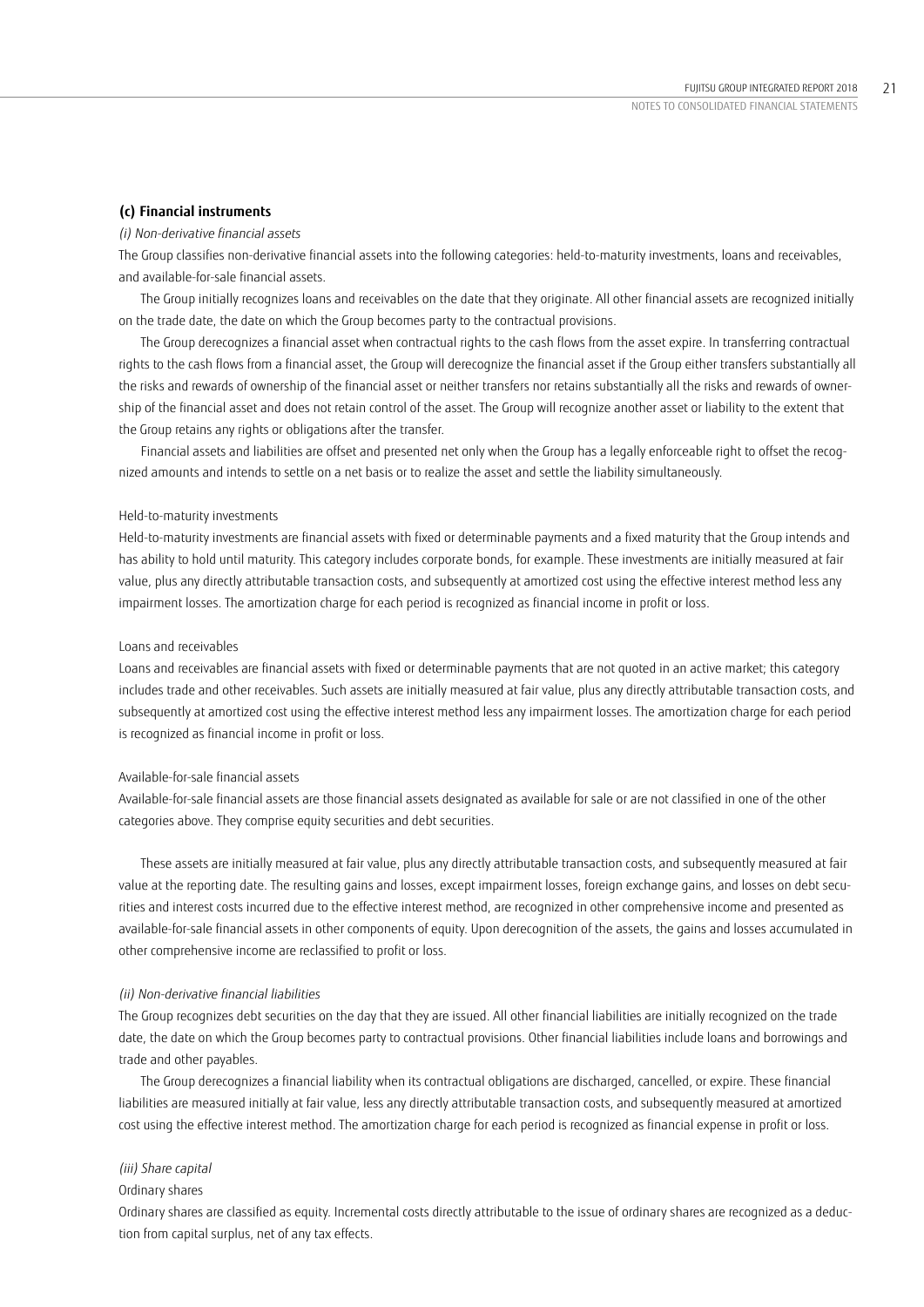### 22 FUIITSU GROUP INTEGRATED REPORT 2018

NOTES TO CONSOLIDATED FINANCIAL STATEMENTS

### Treasury shares

When share capital recognized as equity (treasury shares) is repurchased, the amount of consideration paid net of tax effects, including directly attributable costs, is recognized as a deduction from equity. When treasury shares are subsequently sold or reissued, the amounts received are recognized as an increase in equity and the resulting gains and loss on the transactions are presented within capital surplus.

### *(iv) Compound financial instruments*

The liability component of a compound financial instrument is initially recognized at the fair value of a similar liability that does not have an equity conversion option. The equity component is initially recognized at the difference between the fair value of the compound financial instrument as a whole and the fair value of the liability component. Any directly attributable transaction costs are allocated to the equity and liability components of the compound financial instrument in proportion to their initial carrying values.

Subsequently, the liability component of the compound financial instrument is measured at amortized cost using the effective interest method; the equity component is not remeasured.

Interest related to the financial liability is recognized as financial expense in profit or loss. On conversion, the financial liability is reclassified to equity and no gain or loss is recognized.

### *(v) Derivative financial instruments*

The Group holds derivative financial instruments to hedge its foreign currency and interest rate risk exposures. Derivatives are initially and subsequently measured at fair value.

An embedded derivative is separated from the host contract and accounted for as a derivative if the economic characteristics and risks of the embedded derivative are not closely related to the economic characteristics and risks of the host and if an individual instrument with the same terms as the embedded derivative would meet the definition of a derivative and the combined instrument is not measured at fair value through profit or loss.

### Derivatives to which hedge accounting is not applied

When a derivative is not designated as a hedging instrument in accordance with the criteria for hedge accounting, any changes in the fair value of the derivative are recognized in profit or loss.

### Derivatives to which hedge accounting is applied

Upon initial qualification of a derivative as a hedging instrument, the Group formally documents the relationship between the hedging instrument and hedged item, including risk management objectives and strategy in undertaking the hedge transaction and the hedged risk. The Group continually assesses the efficacy of hedging instruments for their ability to offset changes in the fair values of the cash flows of their respective hedged items, and whether the actual results of each hedge are within the acceptable range of 80%–125%. For cash flow hedges, execution of a forecast transaction that is the subject of the hedge must be highly probable and must present exposure to variation in cash flows that could ultimately impact profit or loss.

## Cash flow hedges

The effective portion of changes in fair value of a derivative is recognized in other comprehensive income and presented as cash flow hedges in other components of equity. Any ineffective portion of changes in the fair value is recognized in profit or loss.

When the hedged item is a non-financial asset, the amount accumulated in other components of equity is included in the carrying amount when the asset is recognized. In other cases, the amount accumulated in other components of equity is reclassified to profit or loss in the same period that the hedged item affects profit or loss. Discontinuation of hedge accounting applies prospectively from the date on which a derivative no longer meets the criteria for hedge accounting, expires, or is sold, terminated, or exercised. If a forecast transaction is no longer probable, then the balance in other components of equity is reclassified to profit or loss.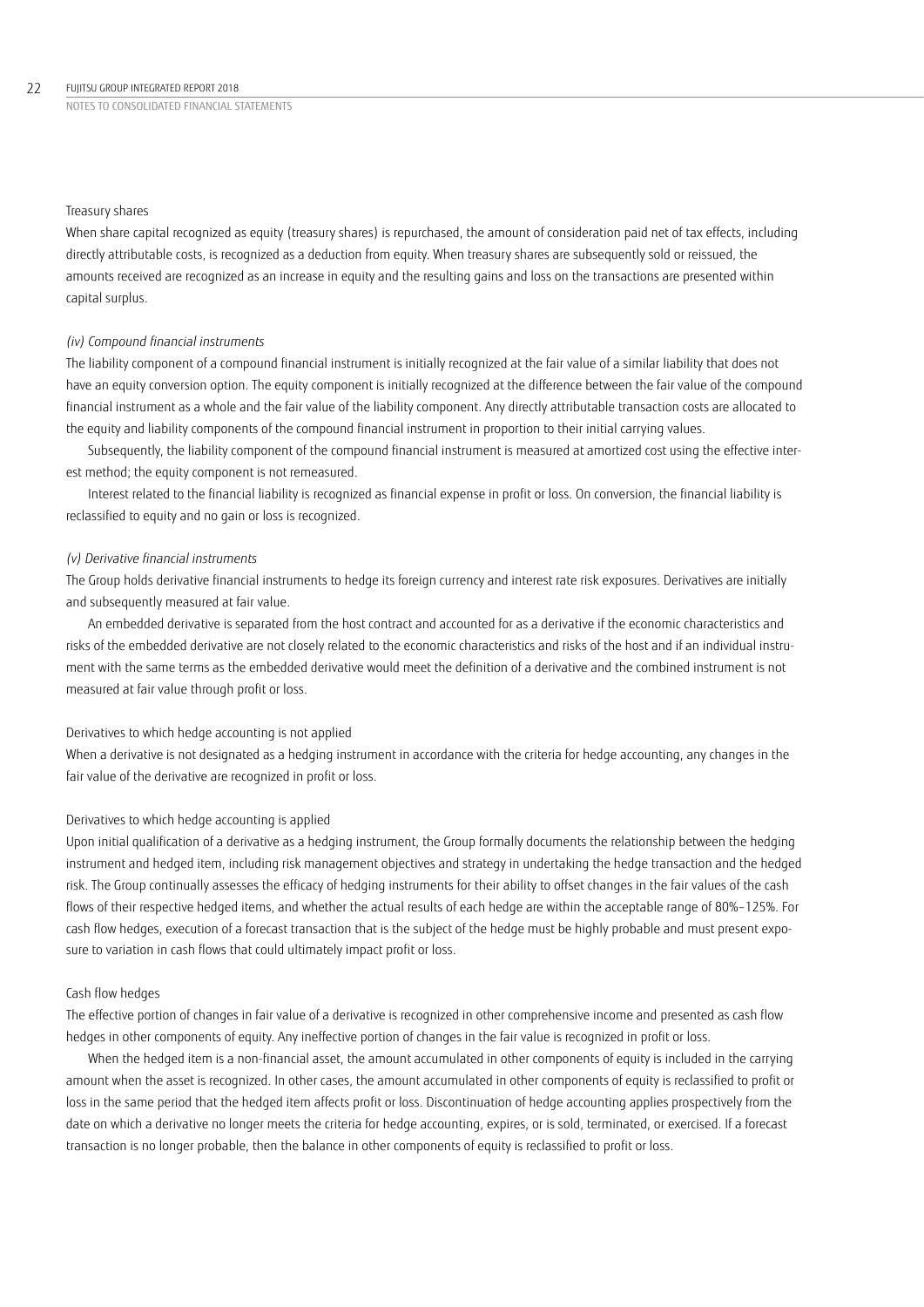## **(d) Property, plant and equipment (excluding leased assets)**

## *(i) Recognition and measurement*

Items of property, plant and equipment are measured at cost less accumulated depreciation and impairment losses.

- Cost includes the following expenses that are directly attributable to the acquisition of the asset:
- Costs of employee benefits arising directly from the construction of the asset and costs of installation and assembly
- Estimate of costs of dismantling or restoring the asset if such obligation exists
- Capitalized borrowing costs

When different parts of an asset have different useful lives, they are accounted for as separate items (by major parts).

Any gain or loss on disposal of an item of property, plant and equipment, calculated as the difference between net proceeds received and the carrying amount of the item, is recognized as other income or expenses in profit or loss.

### *(ii) Subsequent expenditure*

Subsequent expenditure is capitalized only when it is probable that the future economic benefits from the expenditure will flow to the Group. Ongoing maintenance and repairs are expensed as incurred.

### *(iii) Depreciation*

The depreciable amount (cost less residual value) for items of property, plant and equipment is allocated on a systematic basis over its useful life. The Group, in principle, adopts the straight-line method of depreciation reflecting the pattern of consumption (matching of costs with revenue) of the future economic benefits from the asset.

Depreciation of an asset begins when it is available for use and ceases at the earlier of the date that the asset is either classified as held for sale or is derecognized.

The estimated useful lives for significant categories of property, plant and equipment are:

| • Buildings               | 7 to 50 years |
|---------------------------|---------------|
| • Machinery and equipment | 3 to 7 years  |

• Tools, fixtures and fittings 2 to 10 years

Depreciation methods, useful lives, and residual values are reviewed and adjusted if necessary.

## **(e) Goodwill**

For the measurement of goodwill at the acquisition date, please refer to Note "3. (a) (i) Business combinations."

### Subsequent measurement

Goodwill is measured at cost less accumulated impairment losses.

Goodwill in relation to equity-accounted investments is included in the carrying amount of the investment and, therefore, the entire carrying amount of the investment as a single asset is compared with the recoverable amount for the purpose of impairment test. An impairment loss is not allocated to any asset, including goodwill, that forms part of the carrying amount of the investment.

## **(f) Intangible assets**

## *(i) Research and development*

Research is basic and planned investigation undertaken with the prospect of gaining new scientific or technical knowledge and understanding. Expenditures on research activities are expensed as incurred in profit or loss.

Development is the application of research findings or other knowledge to a plan or design for the production of new or substantially improved materials, devices, products, processes, systems, etc.

Development activities include a plan or design for the production of new or substantially improved products or processes.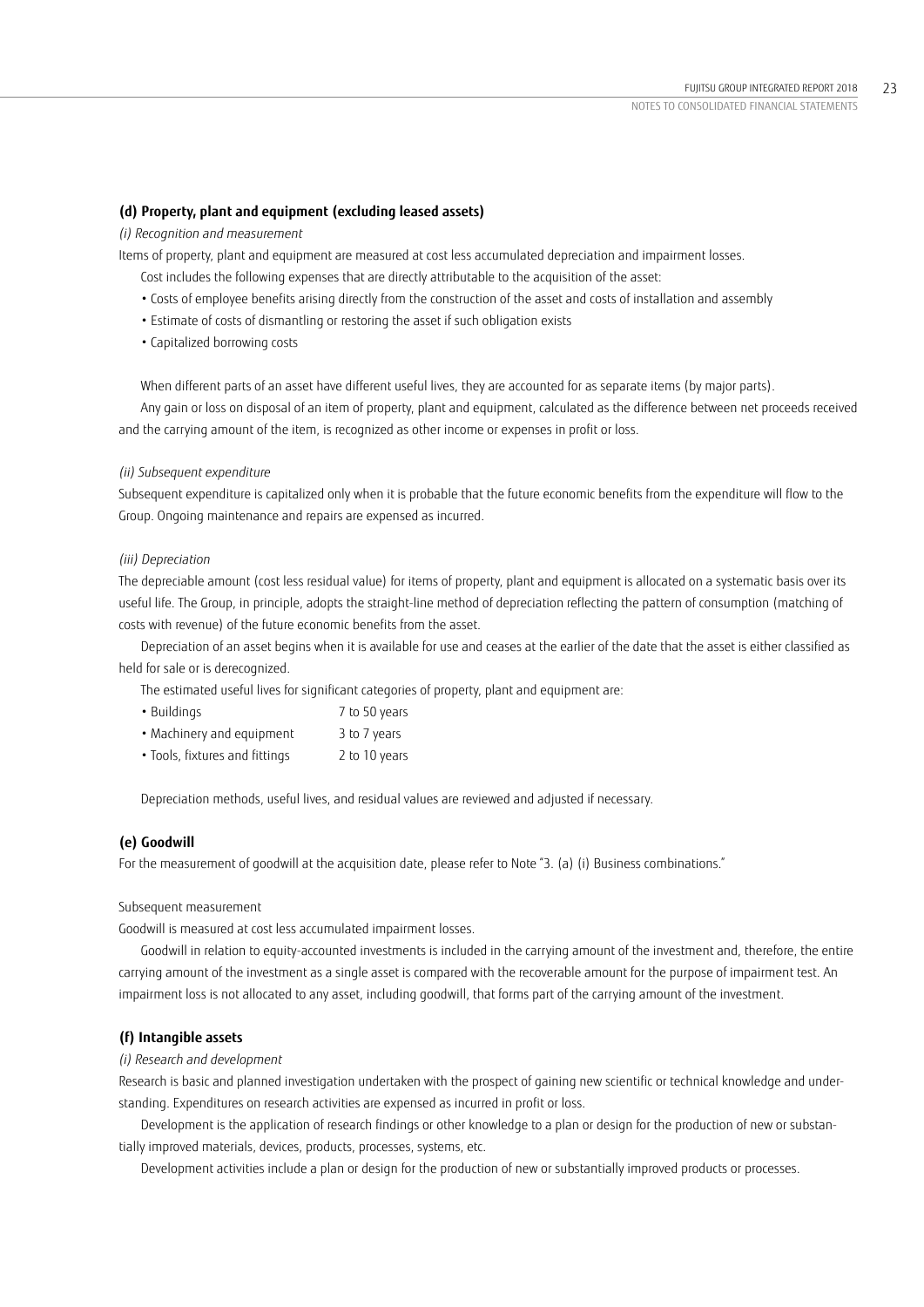Development expenditures are capitalized only if they can be reliably measured, the product or process is technically and commercially feasible, it is probable that the future economic benefits will flow to the Group, and the Group intends to and has the ability as well as sufficient resources to complete development and to use or sell the asset. Capitalized expenditures include directly attributable cost of generation and manufacture of the asset as well as bringing the asset to its working condition, such as cost of materials and cost of employee benefits. Other development expenditures are expensed as incurred.

Capitalized development expenditures are measured at cost less accumulated amortization and impairment losses.

### *(ii) Software and other intangibles*

The Group develops software for sale and for its own use. An intangible asset is recognized if it meets the criteria for capitalization of development expenditures as described in the preceding section. The cost of software includes costs of employee benefits as well as costs of materials and services used or consumed in generating the software. The cost of a separately acquired intangible asset is capitalized because normally the price the Group pays to acquire the asset reflects expectations about the probability that the expected future economic benefits embodied in the asset will flow to the Group. Other intangible assets are measured at historical cost less accumulated amortization and impairment losses.

## *(iii) Amortization*

Software held for sale is amortized based on the expected sales volumes and allocated equally based on the remaining useful life. Software for internal use and other intangible assets with finite useful lives are amortized over their respective useful lives using, in principle, the straight-line method to reflect the pattern of consumption of the expected future benefits from the assets. Goodwill acquired in a business combination is not amortized.

The estimated useful lives are:

| • Software held for sale    | 3 years        |
|-----------------------------|----------------|
| • Software for internal use | Within 5 years |

Amortization methods, useful lives, and residual values are reviewed and adjusted if necessary.

## **(g) Leased assets**

Leases in terms of which the Group assumes substantially all the risks and rewards of ownership are classified as finance leases. On initial recognition, the leased asset is measured at the lower of its fair value and the present value of minimum lease payments at inception of the lease term. Subsequently, the asset is depreciated over the shorter period of either the lease term or the economic useful life of the leased asset. The depreciation expense is recognized as incurred in profit or loss.

All other leases are assumed to be operating leases and the annual rentals are charged to profit or loss on a straight-line basis over the lease term.

### **(h) Inventories**

Inventories are measured at cost. However, should the net realizable value (NRV) at the reporting date fall below the cost, inventories are measured at the NRV, with the difference in value between the cost and the NRV, in principle, booked as cost of sales.

The cost of inventories comprises costs of purchase, costs of conversion, and other costs incurred in bringing the inventories to their present location and condition. The cost of inventories of items that are interchangeable is determined by the moving-average cost method or the periodic average method, whereas the cost of inventories of items that are not interchangeable is determined by the specific identification method.

NRV is the estimated selling price in the ordinary course of business, less estimated costs of completion and estimated direct selling expenses. Inventories that are slow moving and inventories held for long-term maintenance contracts are measured at the NRV that reflects future demand and market trends.

## **(i) Cash and cash equivalents**

Cash and cash equivalents comprise cash on hand, demand deposits, and short-term highly liquid investments with a maturity of three months or less from the date of acquisition and an insignificant risk of changes in value. The ending balance of cash and cash equivalents in the consolidated statement of cash flows excludes overdrafts that are included and presented in short-term borrowings, current portion of long-term debt and lease obligations in the consolidated statement of financial position.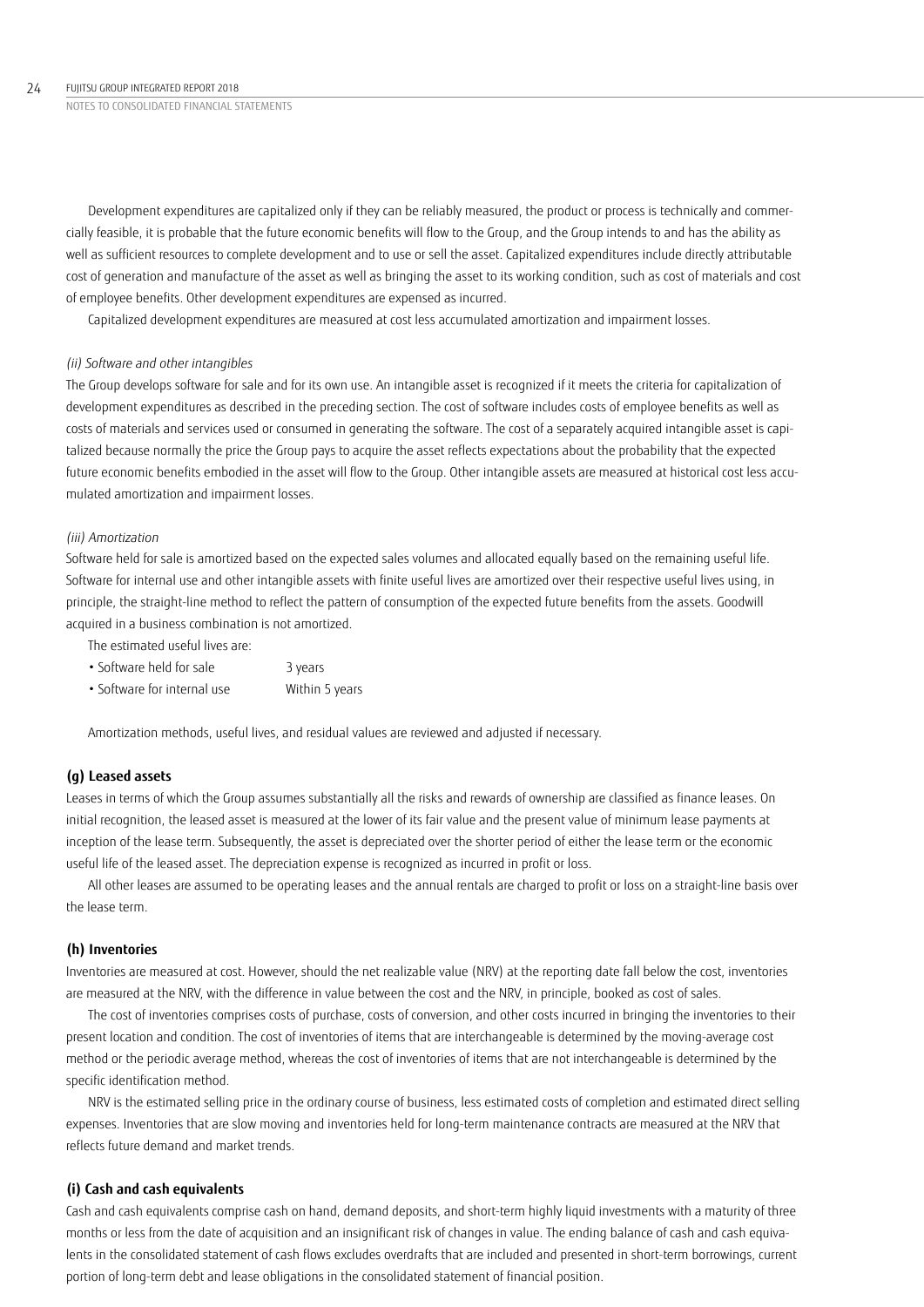### **(j) Impairment**

### *(i) Non-derivative financial assets*

Financial assets not classified as at fair value through profit or loss are assessed for objective evidence of impairment at the reporting date and the amount of impairment loss is determined if any such evidence exists. Objective evidence that financial assets are impaired includes significant financial difficulty of a debtor, restructuring of an amount due to the Group on terms that the Group would not consider otherwise, adverse changes in the payment status of borrowers or issuers such as bankruptcy, and other adverse changes in the economic climate impacting default of payment such as the disappearance of an active market for a security. In addition, equity investments are considered to be impaired if the fair value falls by more than 20% or there is a prolonged decline in the fair value throughout the year in comparison with the original acquisition value.

### Financial assets measured at amortized cost

The impairment assessment is made at an individual level for assets considered to be individually significant, or at a collective level if not considered to be individually significant. If the Group determines no objective evidence of impairment on assets assessed individually, those assets are included within a group of assets with similar credit risk for collective impairment review as to whether an impairment loss is necessary. Individual assets for which an impairment loss has been recognized are not included in a collective assessment of impairment.

If there is objective evidence that a financial asset carried at amortized cost such as loans, receivables, and held-to-maturity investment securities has been impaired, the amount of loss is measured as the difference between the asset's carrying amount and the present value of estimated future cash flows (excluding possible bad debt losses in the future) discounted at the asset's original effective interest rate (in other words, at the effective interest rate calculated at initial recognition). The carrying amount is reduced through the use of an allowance account. The impairment loss is recognized in profit or loss.

If, in a subsequent period, the amount of the impairment loss decreases and the decrease can be related objectively to an event occurring after the impairment was recognized (such as an improvement in a debtor's credit rating), the previously recognized impairment loss is reversed either directly or by adjusting an allowance account. The reversal will not result in a carrying amount of the financial asset that exceeds what the amortized cost would have been had the impairment not been recognized at the date the impairment is reversed.

### Available-for-sale financial assets

When a decline in the fair value of available-for-sale financial assets has been recognized in equity and there is objective evidence that the asset has been impaired, the accumulated loss already recognized in equity is reclassified to profit or loss. The amount of cumulative loss reclassified is equal to the difference between acquisition cost (less repayment of principal or amount of amortization if any) and current fair value, less any impairment losses on the asset previously recognized in profit or loss. The reversal of impairment losses of equity instruments is recognized in other comprehensive income. For debt securities that are classified as available-for-sale financial assets, reversal of impairment losses is recognized in profit or loss if the increase in their fair value can be objectively related to an event occurring after initial impairment.

### *(ii) Non-financial assets*

If there is an indication of impairment for non-financial assets other than inventories and deferred tax assets, the asset's recoverable amount is estimated and the asset is tested for impairment. Goodwill and intangible assets with indefinite useful lives are tested for impairment both annually and when there is an indication of impairment. An impairment loss is recognized if the recoverable amount of an asset or cash-generating unit (CGU) is less than its carrying amount.

The recoverable amount of an asset or CGU is the greater of its value in use and its fair value less costs to sell. In assessing value in use, the estimated future cash flows associated with the asset or CGU are discounted to present value using a pre-tax discount rate that reflects current market assessments of the time value of money and any risks specific to the asset or CGU. For impairment testing purposes, assets are grouped together into the smallest group of assets that generate cash inflows independently of cash inflows of other assets or CGUs. Goodwill is grouped together so that the impairment is tested for the smallest group of units used for internal reporting purposes. Goodwill acquired in a business combination is allocated to the groups of CGUs that are expected to benefit from the synergies of the combination.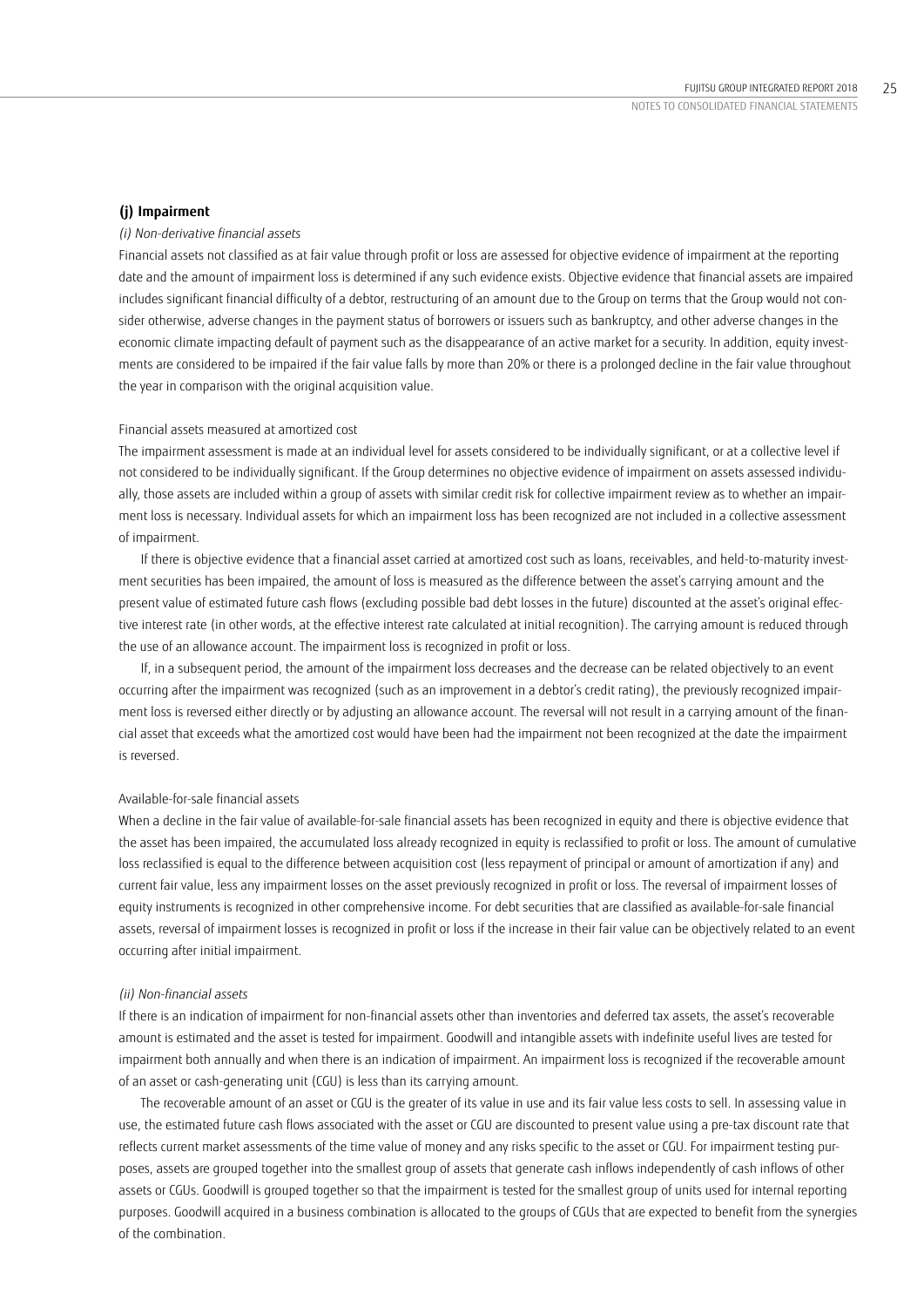Impairment losses are recognized in profit or loss. Impairment losses recognized in respect of a CGU are allocated first to reduce the carrying amount of any goodwill allocated to that CGU (or CGU group) and then to reduce the carrying amounts of other assets in the CGU (or CGU group) on a pro-rata basis.

Impairment losses on goodwill are not reversed. For all other assets, impairment losses are only reversed to the extent that the assets carrying amount does not exceed the carrying amount that would have been determined, net of depreciation or amortization, if no impairment loss had been recognized.

## **(k) Assets classified as held for sale**

Non-current assets (or disposal group) are classified as held for sale if the carrying amount of the assets will be principally recovered through sale rather than through continuing use. Furthermore, non-current assets (or disposal group) are classified as held for sale if the asset is available for immediate sale in its present condition subject only to terms that are usual and customary for sales of such assets (or disposal group), its sale is highly probable, the appropriate level of management is committed to a plan to sell the asset (or disposal group), and the sale is expected to be completed within one year from the date of classification. Non-current assets (or disposal group) classified as held for sale are measured at the lower of their carrying amount and fair value less costs to sell and they are no longer depreciated or amortized. An impairment loss is recognized in profit or loss for any initial or subsequent write-down of the noncurrent asset (or disposal group) to fair value less costs to sell. Equally a gain is recognized for any subsequent increase in the fair value, but not in excess of the accumulated impairment losses previously recognized.

## **(l) Employee benefits**

## *(i) Retirement benefit plans*

### Defined benefit plans

The Group's net defined benefit liability (asset) is measured at the present value of the defined benefit obligation less the fair value of plan assets. The defined benefit liability in respect of each defined benefit plan is calculated separately by estimating the amount of future benefits employees have earned in return for services rendered and discounted to present value. The calculation is performed in each reporting period by qualified actuaries using the projected unit credit method. The discount rate used is the yield at the reporting date on high-quality corporate bonds that have maturity dates approximate to the terms of the Group's obligations that are denominated in the currency in which the benefits are expected to be paid.

The Group recognizes in profit or loss the current service cost that is calculated by the projected unit credit method using an actuarial technique. Net interest on the net defined benefit liability (asset), which is determined by multiplying the net defined benefit liability (asset) by the appropriate discount rate, is recognized in profit or loss. The Group recognizes any past service cost in profit or loss when a plan is amended or curtailed. A gain or loss on a settlement of a pension plan is also recognized in profit or loss when the settlement actually occurs.

Remeasurements of the net defined benefit liability (asset) (actuarial gains and losses) are recognized, after adjusting for tax effects, under other comprehensive income, and immediately reflected in retained earnings.

## Defined contribution plans

A defined contribution plan is a post-employment benefit plan under which the Group pays fixed contributions to a separate entity and has no legal or constructive obligations to pay further amounts. Contributions to defined contribution plans are recognized as employee costs in profit or loss in the period when the service is provided by the employee.

## *(ii) Termination benefits*

Termination benefits are recognized as employee expenses in profit or loss when the Group announces a detailed formal plan to terminate employment or to provide termination benefits as part of a restructuring program in the form of redundancy. Such termination benefits are recognized in profit or loss only when withdrawal of the plan is not practicable.

## *(iii) Short-term employee benefits*

The cost of short-term employee benefits are measured on an undiscounted basis and recognized in profit or loss as the service is provided by the employee. A liability is recognized for any bonus expected to be paid in accordance with the Group policy as the service is provided by the employee.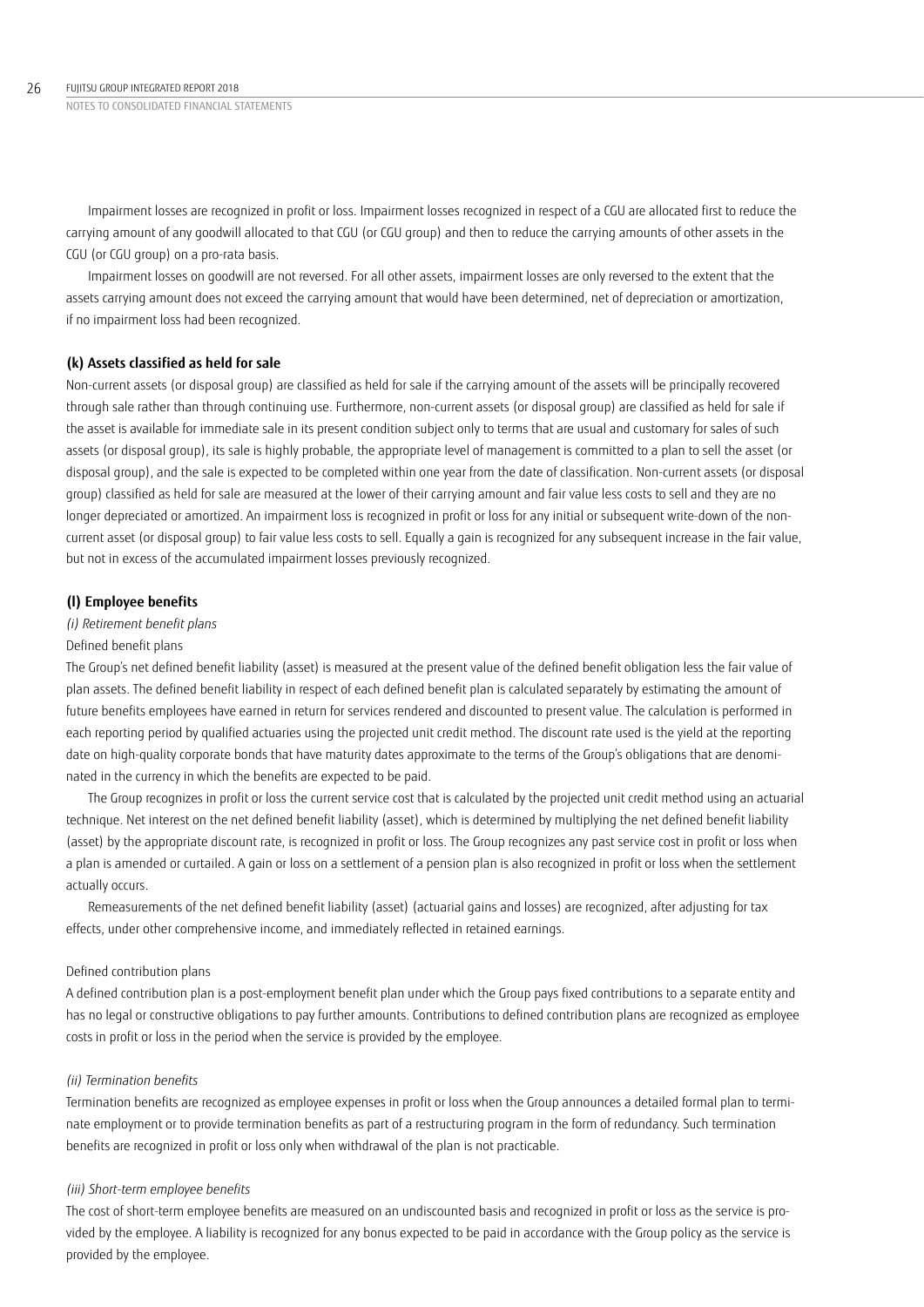## **(m) Provisions**

A provision is recognized if, as result of a past event, the Group has a present legal or constructive obligation that can be estimated reliably, and it is probable that an outflow of resources embodying economic benefits will be required to settle the obligation. Provisions are discounted to present value using a pre-tax rate that reflects the time value of money and risks specific to the liability.

### *(i) Provision for restructuring*

A provision is recognized for the estimated costs of restructuring such as personnel rationalization and disposal of business, only when the Group starts to implement the plan or announces its main features to those affected by the plan.

### *(ii) Provision for product warranties*

A provision for product warranties is recognized at the time of sales of the products at an amount that represents the estimated cost, based on past experience, to repair or exchange certain products within the warranty period.

### *(iii) Provision for contract losses*

A provision is recognized for losses on projects such as customized software development if it is probable that the total estimated project costs exceed the total estimated project revenues.

### *(iv) Asset retirement obligation*

A provision is made mainly for the estimated cost of restoring the leased site at the agreement of the lease, in accordance with the laws or contracts.

### **(n) Revenue**

### *(i) Product revenue*

Revenue from the sale of goods in the course of ordinary activities is measured at the fair value of consideration received or receivable, net of returns, trade discounts, and volume rebates. Revenue is recognized when a contract exists, significant risk and rewards of ownership have transferred to the customer, it is probable that the future economic benefits will flow to the Group, associated costs and possible return of the goods can be measured reliably, there is no continuing involvement in the management of the goods, and the amount of revenue can be measured reliably. If it is probable that discounts will be granted and the value can be reliably estimated at time of sale, then these are deducted from revenue as it is recognized. The Group offers various marketing programs including volume discounts and sales incentives to customers in channel sales. If such incentives are given directly to customers and the amount is based on sales proceeds or volumes, then the incentives are deducted directly from revenue because they in substance comprise discounts. For price protection credits based on inventory remaining in the sales channel, the corresponding revenue is reduced when a price adjustment is announced.

Revenue on standard hardware, such as personal computers, mobile phones, and electronic devices, is in principle recognized upon delivery to the customer and is subject to risks and rewards having passed to the customer. If installation is a significant part of the contract, such as servers and network products, revenue is in principle recognized upon customer acceptance.

Revenue on software that is preinstalled on the product before delivery is recognized at the same time as the revenue relating to the product itself is recognized. Revenue on standard software products (application package) is recognized on delivery unless further services or activities are required, at which point revenue is recognized upon customer acceptance. Revenue from software licensing arrangements is recognized at point of sale if it can be demonstrated that delivery of licensed software is complete and there are no further performance obligations. Where these conditions are not met the license revenue is recognized over the license period on a straight-line basis. Revenue from services related to software products (e.g., upgrades or support) is generally recognized on a straightline basis over the software contract period.

Where there are separately identifiable components in a contract or transaction, appropriate revenue recognition criteria are applied to each component (e.g., supply of hardware and ongoing services). Warranty or user training services that are provided to all customers equally and without charge are generally considered to be part of the primary transaction (supply of hardware), of which revenue is recognized as one transaction.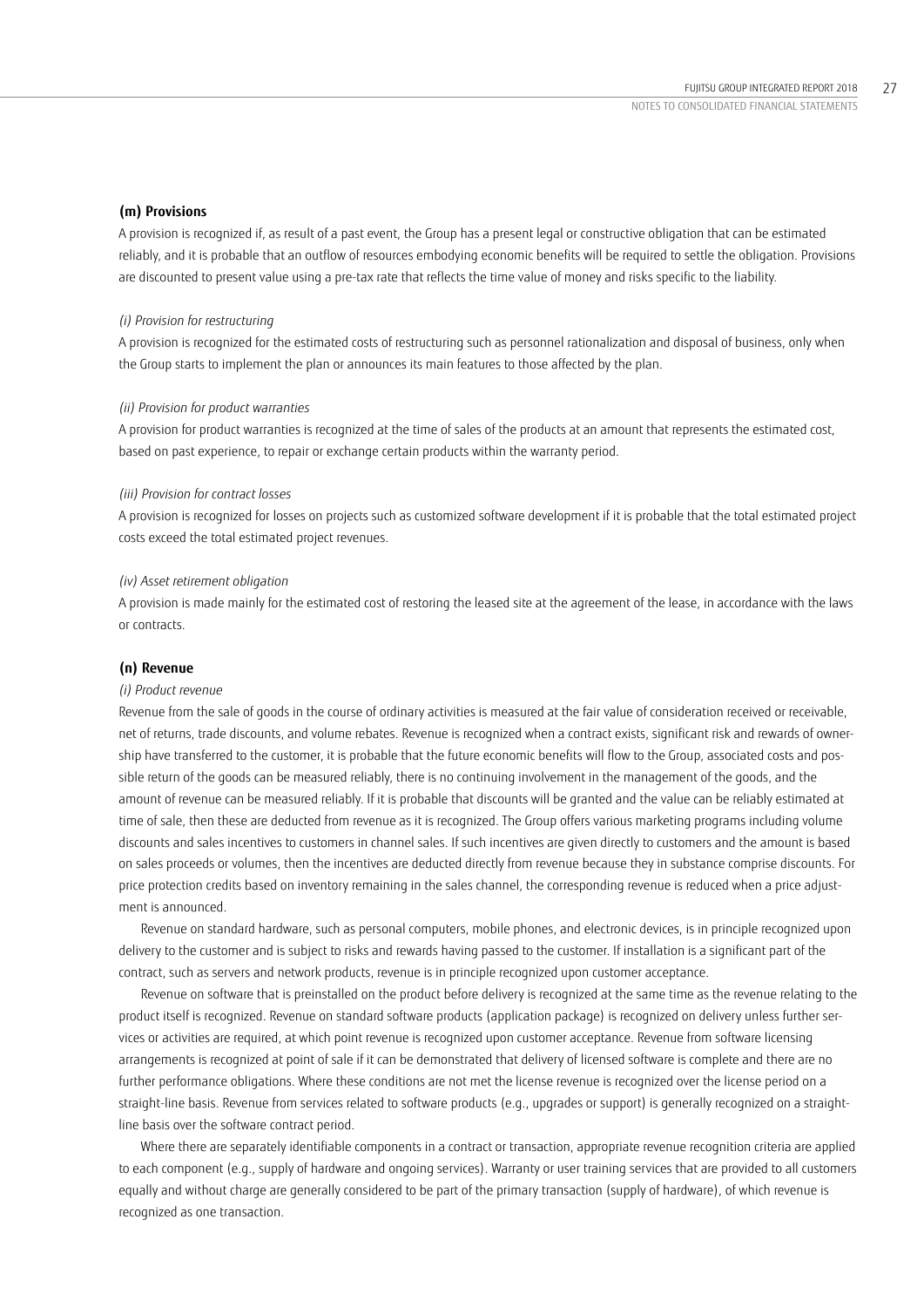### *(ii) Service revenue*

Revenue on ongoing service contracts is recognized over the period during which the service is provided. Revenue and costs for fixed price service contracts including construction contracts are recognized by reference to the stage of completion when the outcome of the transaction can be reliably estimated. The Group, in principle, adopts the percentage of completion method based on costs incurred to date as a percentage of total estimated project costs. When milestones are defined at contract inception, revenue is recognized based on completion of the contractual milestones.

In applying the percentage of completion method, the cumulative impact of change in estimates is recognized in profit or loss in the period in which the changes become known and estimable. An expected loss, which is a difference between total estimated project costs and total estimated project revenues, is recognized in profit or loss.

Where outsourcing services are charged on a per unit basis, revenue is recognized when the service is rendered and is billed or billable. Where services are charged on a time period basis, revenue is recognized evenly over the period of the service contract. Revenue for maintenance agreements is, in principle, recognized over the period in which the services are provided. Where maintenance services are charged on a time period basis, revenue is recognized on a time and materials basis.

## *(iii) Agent transactions*

Revenue is recognized at the net amount if the Group does not assume financial risks, such as credit risk, associated with the contract or transaction and acts as an agent in supplying products or services.

## *(iv) Operating leases*

Revenue arising from hardware used by a customer under the terms of an operating lease is recognized evenly over the lease term.

## **(o) Financial income and expenses**

Financial income includes dividend income, interest income, gains on foreign exchange, gains on sales of available-for-sale financial assets, gains on hedging instruments recognized in profit or loss, and reclassifications of amounts previously recognized in other comprehensive income. Interest income is recognized as incurred using the effective interest method. Dividend income is recognized when the right to receive payment is established.

Financial expenses include interest expenses on bonds, borrowings, and lease obligations; losses on foreign exchange, losses on sales of available-for-sale financial assets (excluding accounts receivables); losses on hedging instruments recognized in profit or loss; and reclassifications of amounts previously recognized in other comprehensive income. Borrowing costs that are not directly attributable to the acquisition, construction, or production of a qualifying asset are recognized as incurred using the effective interest method. Total minimum lease payments for finance leases are allocated to the portion of financial expenses, and the unpaid balance of liabilities and financial expenses are allocated over the lease term on a pro rata basis against the unpaid balance of liabilities.

## **(p) Income tax expenses**

Income tax expenses comprise current and deferred tax, both of which are recognized in profit or loss except to the extent that it relates to a business combination or items recognized in equity or other comprehensive income.

Current tax is the expected tax payable or receivable on taxable income or loss for the year, using tax rates and tax laws enacted or substantially enacted at the reporting date, with any tax adjustment to tax payable in respect of previous years.

Deferred tax assets and liabilities are recognized in respect of temporary differences between the carrying amount of assets and liabilities and the amounts used for tax purposes, the carryforward of unused tax losses, and unused tax credits. Deferred tax is not recognized for the following:

- Temporary differences on the initial recognition of an asset or liability in a transaction that is not a business combination and affects neither accounting nor taxable profit or loss;
- Temporary differences related to investments in subsidiaries and associates to the extent that the parent is able to control the timing of the reversal of the temporary difference and it is probable that the temporary difference will not reverse in the foreseeable future; and
- Taxable temporary differences arising on initial recognition of goodwill.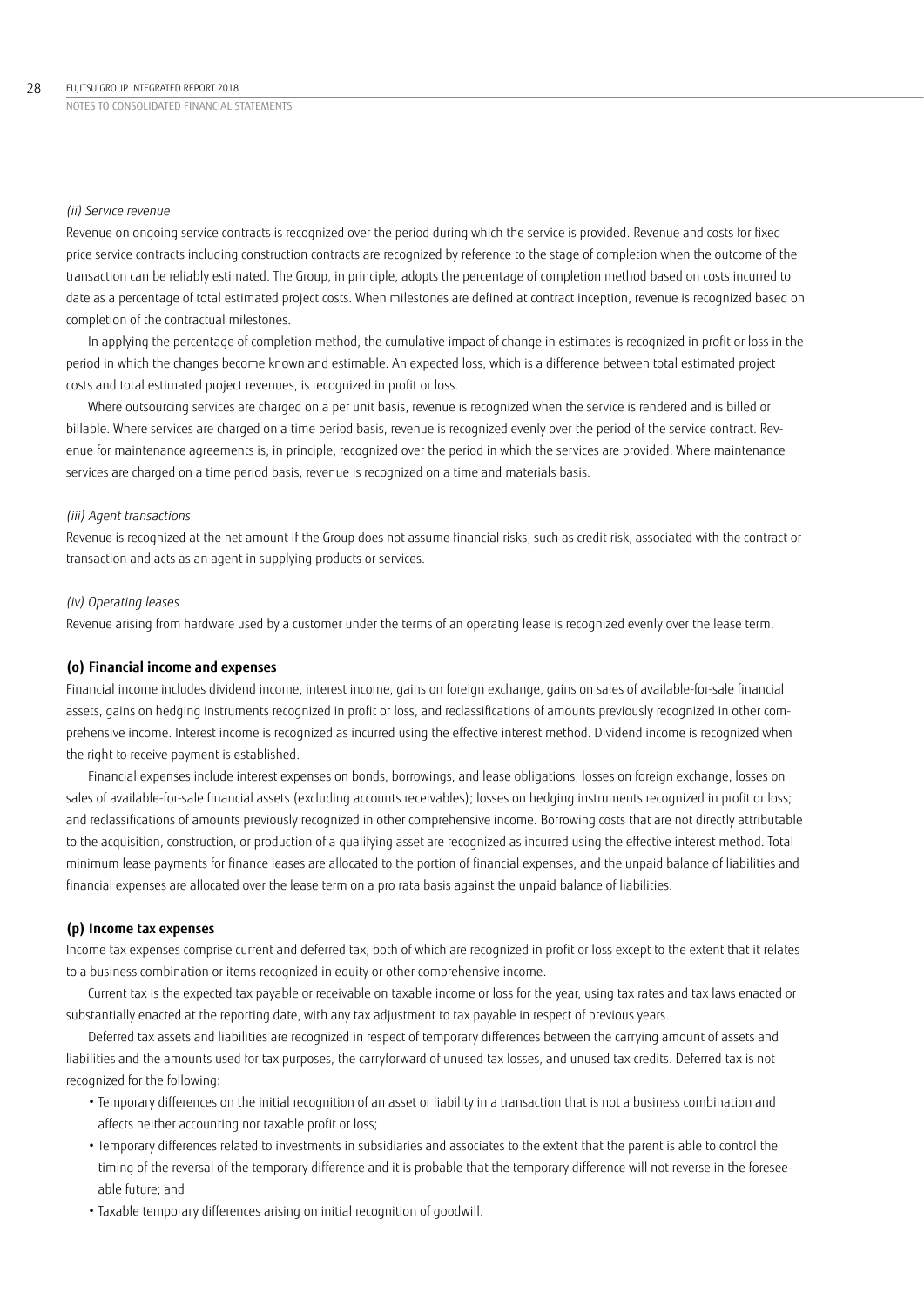Deferred tax assets and liabilities are measured using the tax rates that are expected to be applied in the period when the assets are realized or the liabilities are settled, based on the tax laws enacted or substantially enacted by the reporting date.

Deferred tax assets and liabilities are offset only if they relate to income taxes levied by the same taxation authority and there is a legally enforceable right to offset current tax assets against current tax liabilities.

A deferred tax asset is recognized for the carryforward of unused tax losses, unused tax credits, and deductible temporary differences to the extent that it is probable that future taxable profits will be available against which they can be utilized. Deferred tax assets are impaired if it is no longer probable that future taxable income would be sufficient to allow part or all of the benefit of the deferred tax asset to be realized. Deferred tax liabilities are recognized in principle for all taxable temporary differences.

## **(q) Discontinued operations**

Classification as a discontinued operation occurs on the date of disposal or the date at which a separate operating segment meets the definition of being held for sale, whichever is earlier. When an operating segment is classified as a discontinued operation, the comparative profit or loss statement is re-presented as if the operating segment had been discontinued from the start of the comparative year.

# **4. Use of Accounting Estimates and Judgments**

The preparation of financial statements in conformity with IFRS requires management to make judgments, estimates, and assumptions that affect the application of policies and reported amounts of assets and liabilities and income and expenses. The estimates and assumptions are reviewed by management on an ongoing basis. Revisions to accounting estimates are recognized in the period in which the estimates are revised and in any future periods affected. Assumptions about the current situation and future prospects could change depending on the changes in the market or other circumstances that are out of the control of the Group. The assumptions are revised when such changes occur. The key estimates and judgments that have a significant effect on the amounts recognized in the consolidated financial statements are as follows.

## **(a) Revenue recognition**

Revenue and cost for fixed-price service contracts, including construction contracts, are recognized by reference to the stage of completion when the outcome of the contract can be reliably estimated. Recognition of the revenue and cost is dependent on the estimate of project costs and revenues as well as the measurement of the stage of completion. The Group, in principle, adopts the percentage of completion method based on costs incurred to date as a percentage of total estimated project costs. When milestones are defined at contract inception, revenue is recognized based on completion of contractual milestones.

Assumptions about the estimates and measurement are reviewed as necessary. The impact from changes in the assumptions is recognized in the period in which the reliable estimate can be made. Revisions to the original estimate, as a result of the changes in the contract amount or costs for completion, could have a significant effect on the amounts recognized in the consolidated financial statements.

### **(b) Inventories**

Inventories are measured at cost. However, should the NRV at the reporting date fall below the cost, inventories are subsequently measured based on the NRV, with the difference in value between the cost and the NRV, in principle, booked as cost of sales. Slow-moving inventories and those outside the normal operating cycle are calculated at an NRV that reflects future demand and market trends. The Group may experience substantial losses in cases where the NRV drops dramatically as a result of deterioration in the market environment against the forecast.

### **(c) Property, plant and equipment**

Depreciation for an item of property, plant and equipment is calculated primarily using the straight-line method, based on the estimated useful life that reflects the period in which the asset's future economic benefits are expected to be consumed. The depreciation charge for the period could increase if an item of property, plant and equipment becomes obsolete or repurposed in the future and the estimated useful life becomes shorter. An impairment loss may be recognized if there is a decrease in the expected future cash flows from the asset as a result of underutilization of production facilities or a decrease in the capacity utilization rate associated with rapid changes in the business environment as well as business realignment.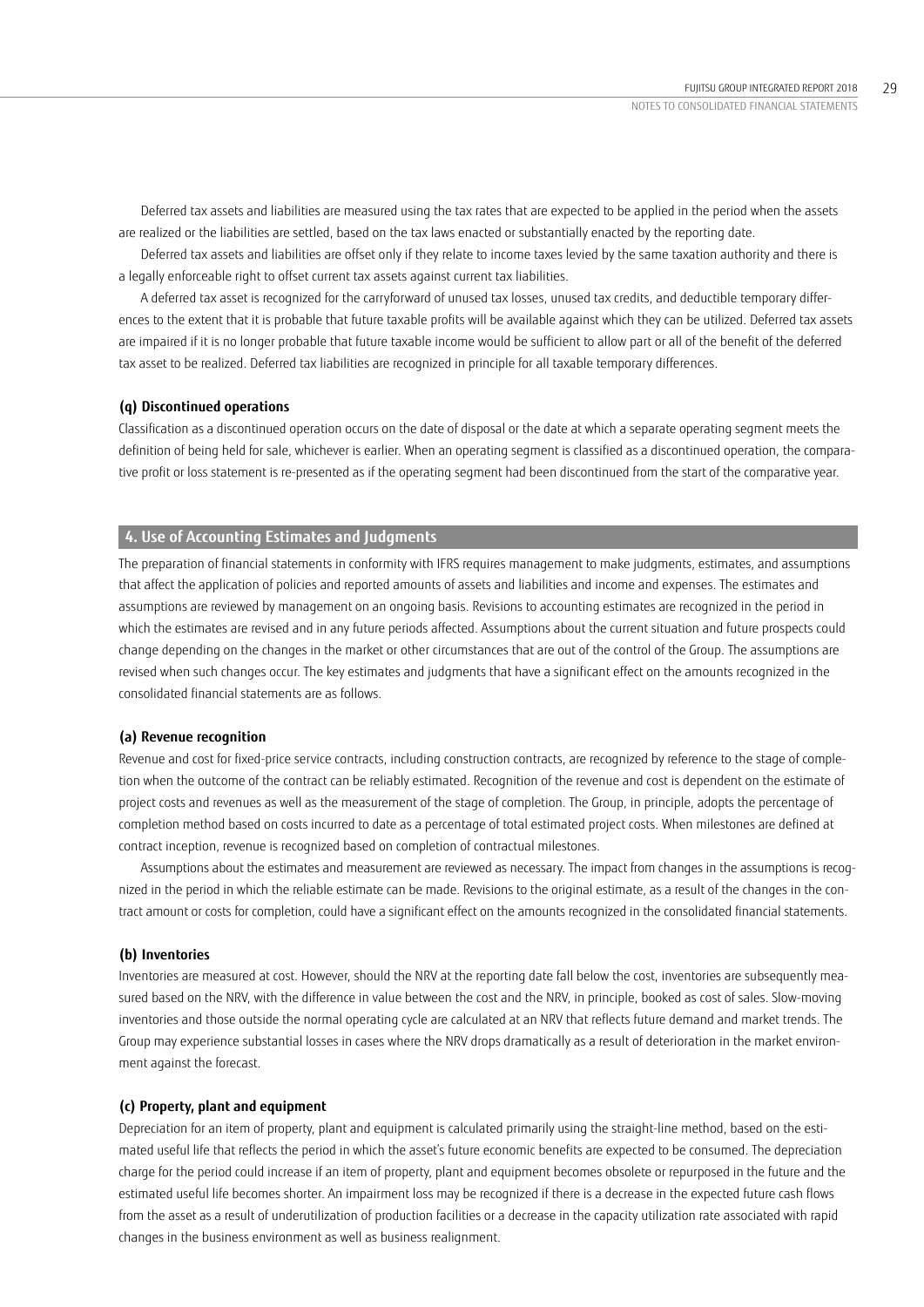### **(d) Goodwill**

Goodwill is tested for impairment both annually and when there is an indication of impairment. An impairment loss is recognized if the recoverable amount of a CGU to which the goodwill is allocated is less than its carrying amount.

The recoverable amount of a CGU is in most cases measured at the value in use. The value in use of a CGU is calculated using the discounted cash flow model with assumptions such as future cash flow, growth rate, and discount rate. Future cash flow is based on the business plan. The growth rate for the periods beyond the term of the business plan is determined primarily based on the inflation rate in the area where each CGU is located and long-term average growth rate in the industry to which each CGU belongs. The discount rate is calculated primarily based on the weighted average cost of capital of the Group company to which each CGU belongs.

These assumptions represent management's best estimates and judgments. Impairment losses could be recognized when the assumptions are revised as a result of a change in the market environment or other changes in the circumstances.

### **(e) Intangible assets**

Computer software for sale is amortized by a method based on projected sales volume over the estimated useful life. An intangible asset with a finite useful life, including software for internal use and other intangible assets, is amortized on a straight-line basis, in principle, to reflect the pattern in which the asset's future economic benefits are expected to be consumed by the Group. Should actual sales volumes fail to meet initial projected volumes due to changes in the business environment, etc., or should actual useful life in the future be less than the original estimate, there is a risk that amortization expenses for the reporting period may increase.

## **(f) Available-for-sale financial assets**

An available-for-sale financial asset is measured at its fair value based on the market price or other inputs at the reporting date. Other comprehensive income fluctuates as a result of changes in the fair value of available-for-sale financial assets. An impairment loss for an available-for-sale financial asset is recognized or could be recognized in future periods if there is a significant or prolonged decline in the fair value.

## **(g) Deferred tax assets**

Reasonable estimates and judgments about various factors are necessary in the calculation of income taxes. Such factors include interpretation of tax regulations and revision of tax laws in the jurisdictions where the Group operates. If there is a difference between the amount of income tax that the Group recognized and the amount presented by the taxation authorities, there could be a significant effect on the amounts recognized in the financial statements for the following periods.

A deferred tax asset is recognized for the carryforward of unused tax losses, unused tax credits, and deductible temporary differences to the extent that it is probable that future taxable profit will be available against which they can be utilized. The carrying amount of a deferred tax asset is reviewed at the end of the reporting period. The carrying amount of a deferred tax asset is reduced to the extent that it is no longer probable that sufficient taxable profit will be available to allow the benefit of part or all of that deferred tax asset to be utilized. The amount and the timing when the taxable profit occurs could be affected by uncertain changes in economic terms in the future. When the actual amount and timing are different from those of the estimate, there could be a significant effect on the amounts recognized in the financial statements for the following periods. In addition, the carrying amount of a deferred tax asset could fluctuate if an effective tax rate changes as a result of an amendment to tax laws.

A deferred tax asset is not recognized for certain unused tax losses, unused tax credits, and deductible temporary differences. Tax losses can be carried forward for 9 years under the current tax laws for Japan, 20 years for the US, and indefinitely for the UK.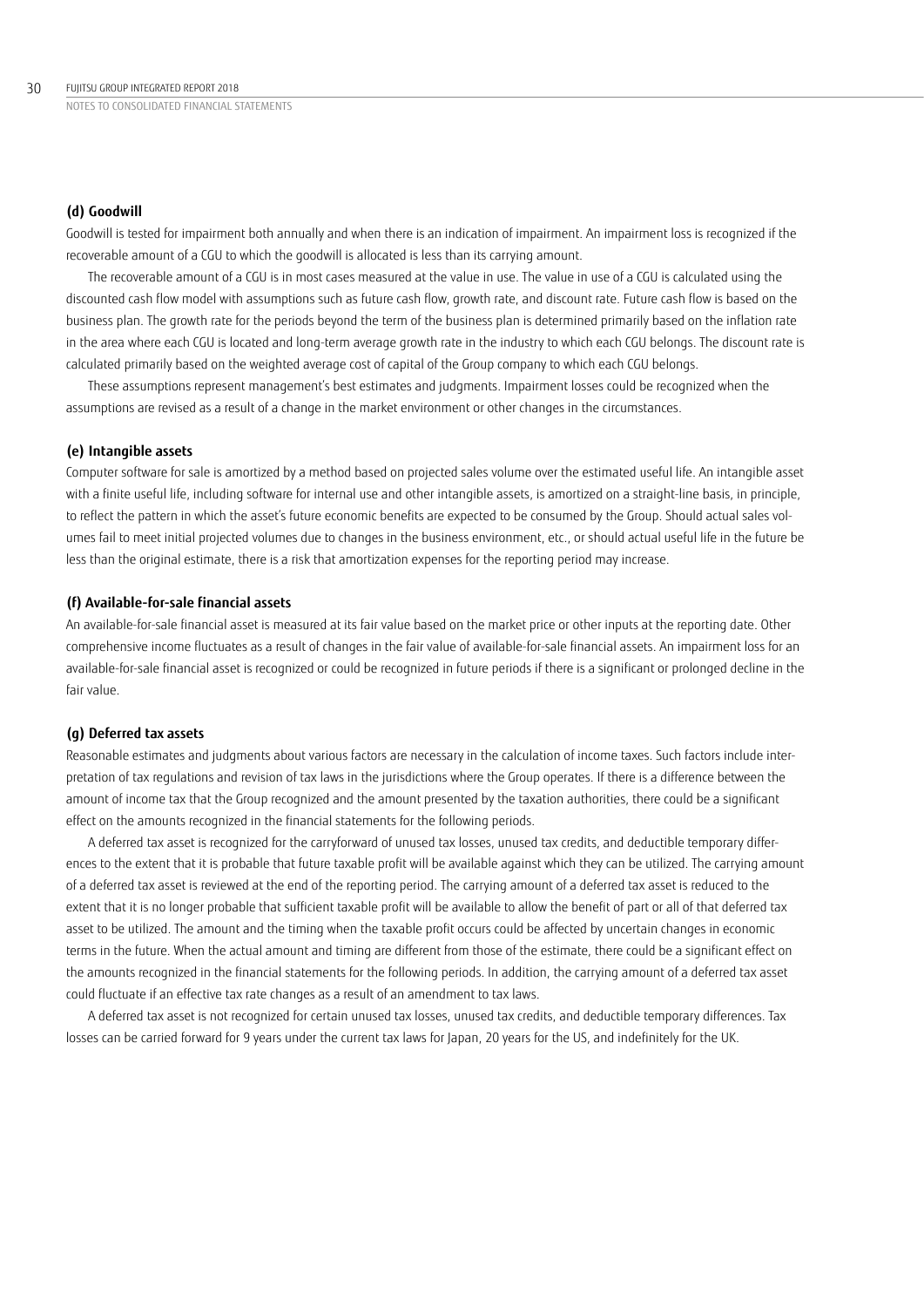## **(h) Provisions**

### *(i) Provision for restructuring*

A provision is recognized for the estimated costs of restructuring such as personnel rationalization and disposal of business. The costs are estimated based on the announced plan and could fluctuate when the plan is reviewed as a result of a rapid change in the business environment.

### *(ii) Provision for product warranties*

Some of the Group's products such as PCs and mobile phones are covered by contracts that require the Group to repair or exchange them free of charge during a certain period of time. The Group recognizes a provision for estimated repair and exchange expenses at the time of sale based on past records such as defect ratio, repair cost, and residual contract period. The Group is taking steps to strengthen quality management during the product development, manufacturing, and procurement stages. However, should product defects or other problems occur at a level in excess of that covered by the estimated expenses, additional expenses may be incurred.

### *(iii) Provision for contract losses*

The Group records provisions for losses on projects such as customized software development if it is probable that the total estimated project costs exceed the total estimated project revenues and the amount of losses can be reliably measured. The Group is taking steps to curtail the emergence of new, unprofitable projects by moving ahead with the standardization of its business processes, establishing a check system as a dedicated organizational component, and conducting risk management throughout the entire progression of projects (beginning with business negotiations). Notwithstanding these efforts, the Group may incur additional losses in the event of an increase in estimated project costs in the future.

### *(iv) Asset retirement obligation*

A provision is made, in preparation for restoring the leased site based on the contract, at an estimated amount to be paid based on past experience. Such expenses are expected to be paid when leaving the site and could change depending on the review of the business plan in the future.

## **(i) Defined benefit plans**

The Company and its consolidated subsidiaries have both defined benefit and defined contribution retirement benefit plans. Net defined benefit liability (the present value of the defined benefit obligation less the fair value of plan assets) is recognized, when remeasured, in other comprehensive income after adjusting for tax effects. The gains and losses recognized in other comprehensive income are immediately reclassified into retained earnings. Net defined benefit liability could be worsened if the fair value of plan assets decreases as a result of deterioration of return on plan assets or if a defined benefit liability increases as a result of a change in assumptions (such as discount rate, turnover ratio, and mortality ratio) for determining the defined benefit liability, which could lead to a reduction in equity.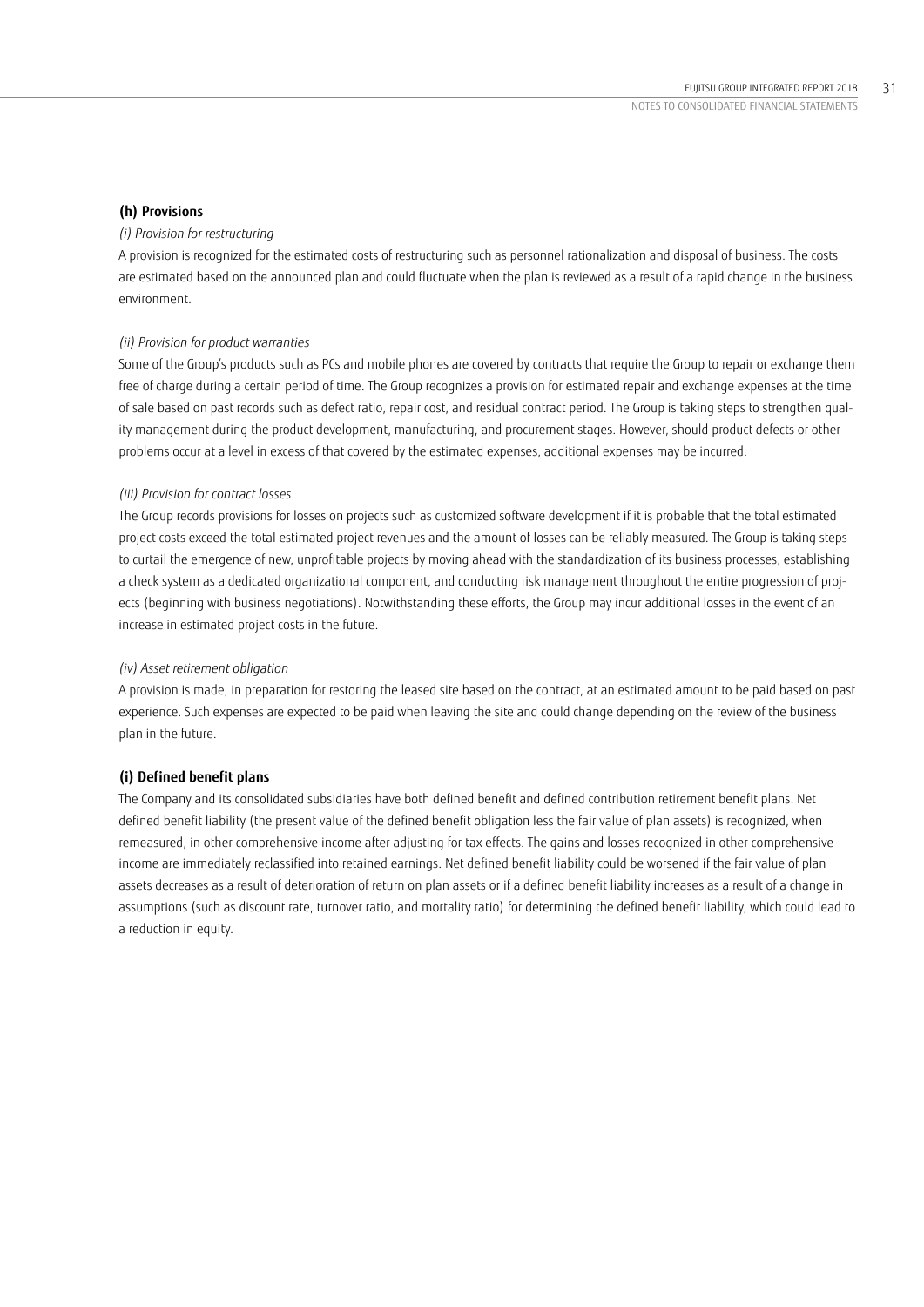## **5. Accounting Standards Issued But Not Yet Effective**

The following new or amended accounting standards have been released by the date that the consolidated financial statements were approved, but the Group has not yet applied them.

| Standard |                                          | Effective date                                                       | Timing of application                      | Outline of new or amended standards                                                                                                                                                                                                                                                                                           |
|----------|------------------------------------------|----------------------------------------------------------------------|--------------------------------------------|-------------------------------------------------------------------------------------------------------------------------------------------------------------------------------------------------------------------------------------------------------------------------------------------------------------------------------|
| IFRS 15  | Revenue from contracts<br>with customers | Annual reporting periods<br>beginning on or after<br>January 1, 2018 | FY2018<br>April 1, 2018-<br>March 31, 2019 | Amendments pertaining to accounting treat-<br>ment and disclosure (such as identification of<br>performance obligations, accounting for vari-<br>able consideration, and disclosure of remain-<br>ing performance obligations)                                                                                                |
| IFRS 9   | Financial instruments                    | Annual reporting periods<br>beginning on or after<br>January 1, 2018 | FY2018<br>April 1, 2018-<br>March 31, 2019 | Amendments pertaining to classification and<br>measurements of financial instruments<br>(including prohibition of reclassification to<br>profit or loss for subsequent changes in the fair<br>value of an investment in an equity instrument<br>if such changes are elected to be presented in<br>other comprehensive income) |
| IFRS 16  | Leases                                   | Annual reporting periods<br>beginning on or after<br>January 1, 2019 | FY2019<br>April 1, 2019-<br>March 31, 2020 | Amendments pertaining to accounting treat-<br>ment and disclosure on leases primarily for a<br>lessee (such as recognition of right-of-use<br>assets and lease liabilities in principle for all<br>leases including operating leases)                                                                                         |

The adoption of IFRS 15 does not have a significant impact on the consolidated financial statements, although there are changes in the timing of recognizing revenue by identifying performance obligations under contracts with customers in some transactions.

When applying the standards, the Company intends to use the method of recognizing the cumulative impact of application as of the initial application date.

With the application of IFRS 9, equity instruments that were classified as available-for-sale financial assets under the previous standard, IAS 39 "Financial Instruments," will be designated as financial assets measured at fair value through other comprehensive income. Subsequent changes in the fair value of equity instruments will be presented in other comprehensive income, and impairment treatment that transfers cumulative losses recognized in other comprehensive income to profit or loss, when its fair value significantly declines, will be abolished. Also, profit or loss on sale of equity instruments will not be recorded in profit or loss.

The cumulative amount of impairment losses recognized in previous fiscal years will be reclassified from retained earnings to other components of equity within equity as of the initial application date. Thereafter, the application will have no further material impact on profit or loss or total equity.

With the application of IFRS 16, for leases that are classified as operating leases for the lessee with lease payments treated as expenses under the previous standard, IAS 17 "Leases," the right-of-use asset and lease liability for the lease period will be recognized on the statement of financial position, and expensed over the lease period. To estimate the lease periods, it is necessary to add periods covered by extension or termination options to the non-cancellable lease periods if the lessee is reasonably certain to exercise those options, and there is a possibility that the lease period may also be applicable for the period during which cancellation is possible; the Company is now examining this based primarily on the content of existing operating lease agreements and contract period history. Therefore, the impact of the application of this standard on the consolidated financial statements is currently difficult to estimate. The method that will be used as of the initial application date has yet to be decided, although applying this standard, a company can choose either the method of retrospectively applying to each of the past reporting periods to be presented and the method of recognizing the cumulative effect of adoption on the initial application date.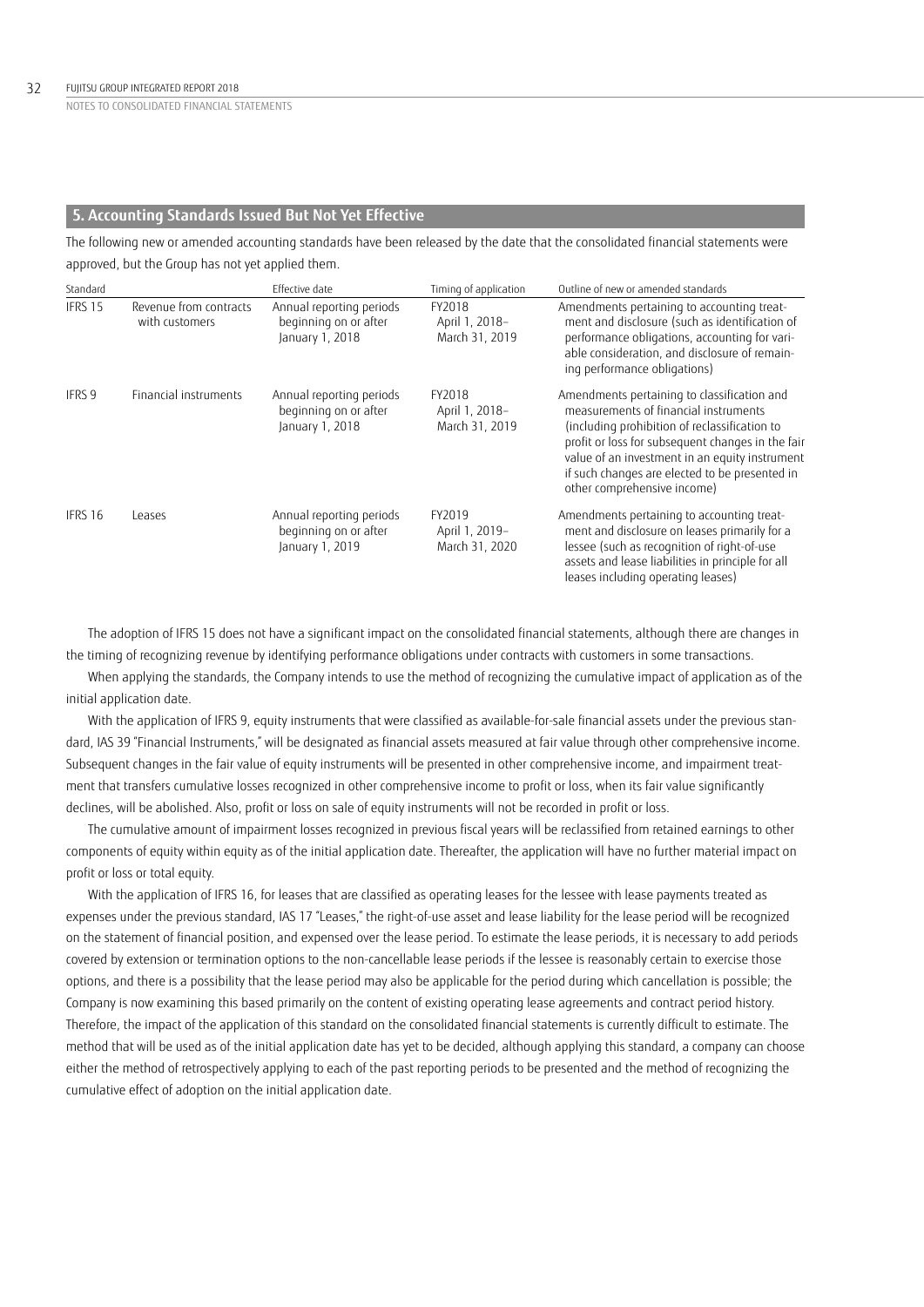### **6. Segment Information**

#### **(1) Segment overview**

The Company's reportable segments consist of components of the Group for which discrete financial information is available and whose operating results are regularly reviewed by the Group's chief operating decision maker to make decisions about resource allocation to the segments and assess their performance.

In the field of information and communication technology (ICT), while delivering a wide variety of services, the Group offers comprehensive solutions, from the development, manufacturing, and sales to the maintenance and operations of cutting-edge, high-performance, high-quality products and electronic devices that support services. The Group's business is organized into three reportable segments—Technology Solutions, Ubiquitous Solutions, and Device Solutions—based on the Group's managerial structure, characteristics of the products and services, and the similarities of the sales market within each operating segment. Managerial structure and product and service classification in each reportable segment are as follows.

## (a) Technology Solutions

The Group has a composite business management structure, organized along business lines, with categories of products and services enabling global strategic proposals, cost management, and other business management operations so as to provide customers optimum products, software, and services in an integrated format. This matrix structure is also organized along customer lines, categorized into five regions consisting of Japan, EMEIA (Europe, Middle East, India, and Africa), Americas, Asia, and Oceania.

This reportable segment consists of Solutions/Systems Integration, which are services for the construction of information and communication systems; Infrastructure Services, which are primarily cloud services, outsourcing, and maintenance services; System Products, which cover mainly the servers and storage systems that comprise ICT platforms, and Network Products, which are used to build communications infrastructure, such as mobile phone base stations and optical transmission systems.

#### (b) Ubiquitous Solutions

The Ubiquitous Solutions segment contains ubiquitous terminals or sensors, including personal computers and mobile phones, as well as mobility IoT and human-centric IoT, that collect and utilize various information and knowledge generated from the behavioral patterns of people and organizations needed to achieve the Group's vision of a "Human Centric Intelligent Society" (a safer, more prosperous and sustainable society built by the power of technology).

On November 1, 2017, the Company transferred a portion of the shares of Fujitsu TEN Limited, which is the car electronics manufacturing subsidiary (hereinafter "Fujitsu TEN"), to DENSO Corporation (hereinafter "DENSO"). Accordingly, Fujitsu TEN has been classified as a discontinued operation and removed from the segment information for the years ended March 31, 2017 and 2018.

### (c) Device Solutions

The segment is organized by product in independent business management units that include the respective sales departments and contains cutting-edge technologies, including LSI devices used in mobile phones, digital home appliances, automobiles, and servers, as well as electronic components, such as semiconductor packages and batteries.

Accounting treatment applied to operating segments is mostly the same as in Note "3. Significant Accounting Policies."

Profit figures for the operating segments are presented on the basis of operating profit, but because corporate expenses are managed on the basis of the entire Group, they are not allocated to the operating segments. In addition, because the Group's finances (including financial income and expenses) and income from investments accounted for using the equity method are also managed on the basis of the entire Group, they are not allocated to the operating segments.

Intersegment transactions are based on an arm's length price.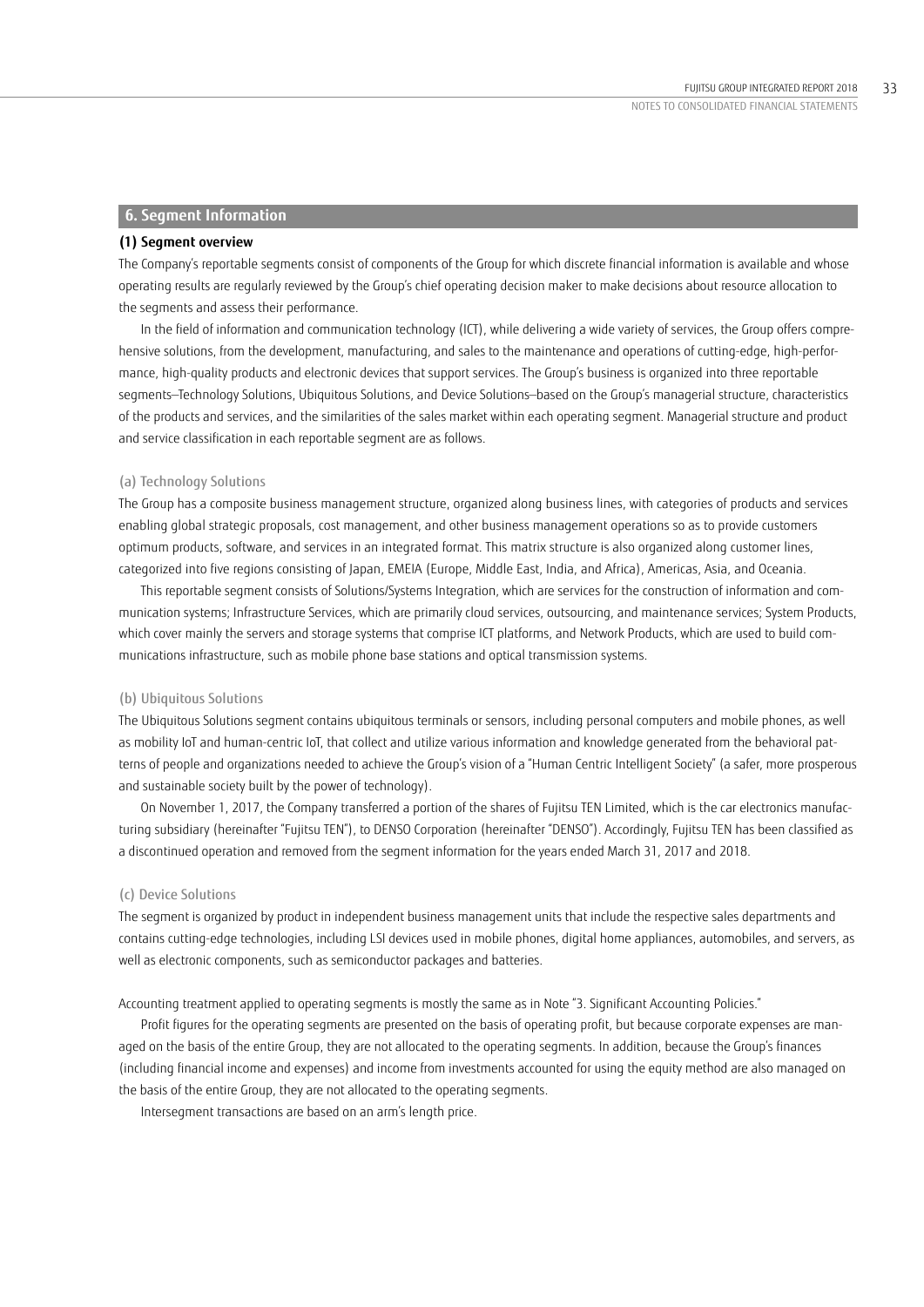## **(2) Amounts of revenue, operating profit, and other items by reportable segment**

|                                               |                         |                         |                     |            |           |                              | (Millions of yen) |
|-----------------------------------------------|-------------------------|-------------------------|---------------------|------------|-----------|------------------------------|-------------------|
|                                               |                         | Reportable segments     |                     |            |           |                              |                   |
| Years ended March 31                          | Technology<br>Solutions | Ubiquitous<br>Solutions | Device<br>Solutions | Subtotal   | Other     | Elimination and<br>Corporate | Consolidated      |
| 2017                                          |                         |                         |                     |            |           |                              |                   |
| Revenue                                       |                         |                         |                     |            |           |                              |                   |
| External customers                            | ¥3,066,325              | ¥528,531                | ¥497,898            | ¥4,092,754 | ¥ 12,517  | ¥ 27,701                     | ¥4,132,972        |
| Inter-segment                                 | 60,323                  | 117,033                 | 46,453              | 223,809    | 56,326    | (280, 135)                   |                   |
| Total Revenue                                 | 3,126,648               | 645,564                 | 544,351             | 4,316,563  | 68,843    | (252, 434)                   | 4,132,972         |
| Operating Profit                              | 190,747                 | 17,380                  | 4,254               | 212,381    | (25, 553) | (69, 373)                    | 117,455           |
| Financial income                              |                         |                         |                     |            |           |                              | 6,287             |
| Financial expenses                            |                         |                         |                     |            |           |                              | (6, 530)          |
| Income from investments                       |                         |                         |                     |            |           |                              |                   |
| accounted for using the<br>equity method, net |                         |                         |                     |            |           |                              | 6,950             |
| Profit for the year from                      |                         |                         |                     |            |           |                              |                   |
| continuing operations                         |                         |                         |                     |            |           |                              |                   |
| before income taxes                           |                         |                         |                     |            |           |                              | 124,162           |
| (Other items)                                 |                         |                         |                     |            |           |                              |                   |
| Depreciation and                              |                         |                         |                     |            |           |                              |                   |
| amortization                                  | (102,065)               | (9, 108)                | (42, 356)           | (153, 529) | (4, 178)  | (7, 214)                     | (164, 921)        |
| Impairment loss                               | (5,897)                 | $\overline{a}$          | (4,051)             | (9,948)    | (67)      | (2,007)                      | (12, 022)         |
| Reversal of                                   |                         |                         |                     |            |           |                              |                   |
| impairment loss                               | 926                     |                         |                     | 926        |           |                              | 926               |
| Capital expenditure<br>(including intangible  |                         |                         |                     |            |           |                              |                   |
| assets and goodwill)                          | 103,648                 | 6,279                   | 46,434              | 156,361    | 3,519     | 9,812                        | 169,692           |
| 2018                                          |                         |                         |                     |            |           |                              |                   |
| Revenue                                       |                         |                         |                     |            |           |                              |                   |
| External customers                            | ¥2,993,329              | ¥540,230                | ¥523,376            | ¥4,056,935 | ¥12,707   | ¥ 28,737                     | ¥4,098,379        |
| Inter-segment                                 | 59,396                  | 123,680                 | 36,664              | 219,740    | 54,693    | (274, 433)                   |                   |
| Total Revenue                                 | 3,052,725               | 663,910                 | 560,040             | 4,276,675  | 67,400    | (245, 696)                   | 4,098,379         |
| Operating Profit                              | 189,389                 | 11,350                  | 13,646              | 214,385    | (23, 890) | (8,006)                      | 182,489           |
| Financial income                              |                         |                         |                     |            |           |                              | 57,349            |
| Financial expenses                            |                         |                         |                     |            |           |                              | (9, 525)          |
| Income from investments                       |                         |                         |                     |            |           |                              |                   |
| accounted for using the<br>equity method, net |                         |                         |                     |            |           |                              | 12,175            |
| Profit for the year from                      |                         |                         |                     |            |           |                              |                   |
| continuing operations                         |                         |                         |                     |            |           |                              |                   |
| before income taxes                           |                         |                         |                     |            |           |                              | 242,488           |
| (Other items)                                 |                         |                         |                     |            |           |                              |                   |
| Depreciation and                              |                         |                         |                     |            |           |                              |                   |
| amortization                                  | (97, 954)               | (8,973)                 | (43, 339)           | (150, 266) | (4, 107)  | (7,071)                      | (161, 444)        |
| Impairment loss                               | (1,248)                 | (247)                   | (552)               | (2,047)    |           | (742)                        | (2,789)           |
| Reversal of impairment<br>loss                | 1,173                   | $\overline{a}$          |                     | 1,173      |           | $\overline{\phantom{0}}$     | 1,173             |
| Capital expenditure                           |                         |                         |                     |            |           |                              |                   |
| (including intangible                         |                         |                         |                     |            |           |                              |                   |
| assets and goodwill)                          | 87,678                  | 8,907                   | 36,472              | 133,057    | 2,479     | 6,359                        | 141,895           |

Notes: 1. The "Other" segment consists of operations not included in the reportable segments, such as Japan's Next-Generation Supercomputer project, Next-Generation Cloud services and facility services and the development of information systems for Group companies, and welfare benefits for Group employees.

2. Revenue under "Elimination and Corporate" represents the elimination of intersegment transactions and others.

 3. Operating profit under "Elimination and Corporate" includes corporate expenses and the elimination of intersegment transactions. For the years ended March 31, 2017 and 2018, corporate expenses were –¥73,456 million and –¥2,278 million (including gain on sales of subsidiaries' stocks totaling ¥71,414 million), and the elimination of intersegment transactions were ¥4,083 million and –¥5,728 million, respectively. Corporate expenses mainly consist of strategic expenses such as basic research and development expenses that are not attributable to the reportable segments and shared Group management expenses incurred by the Company.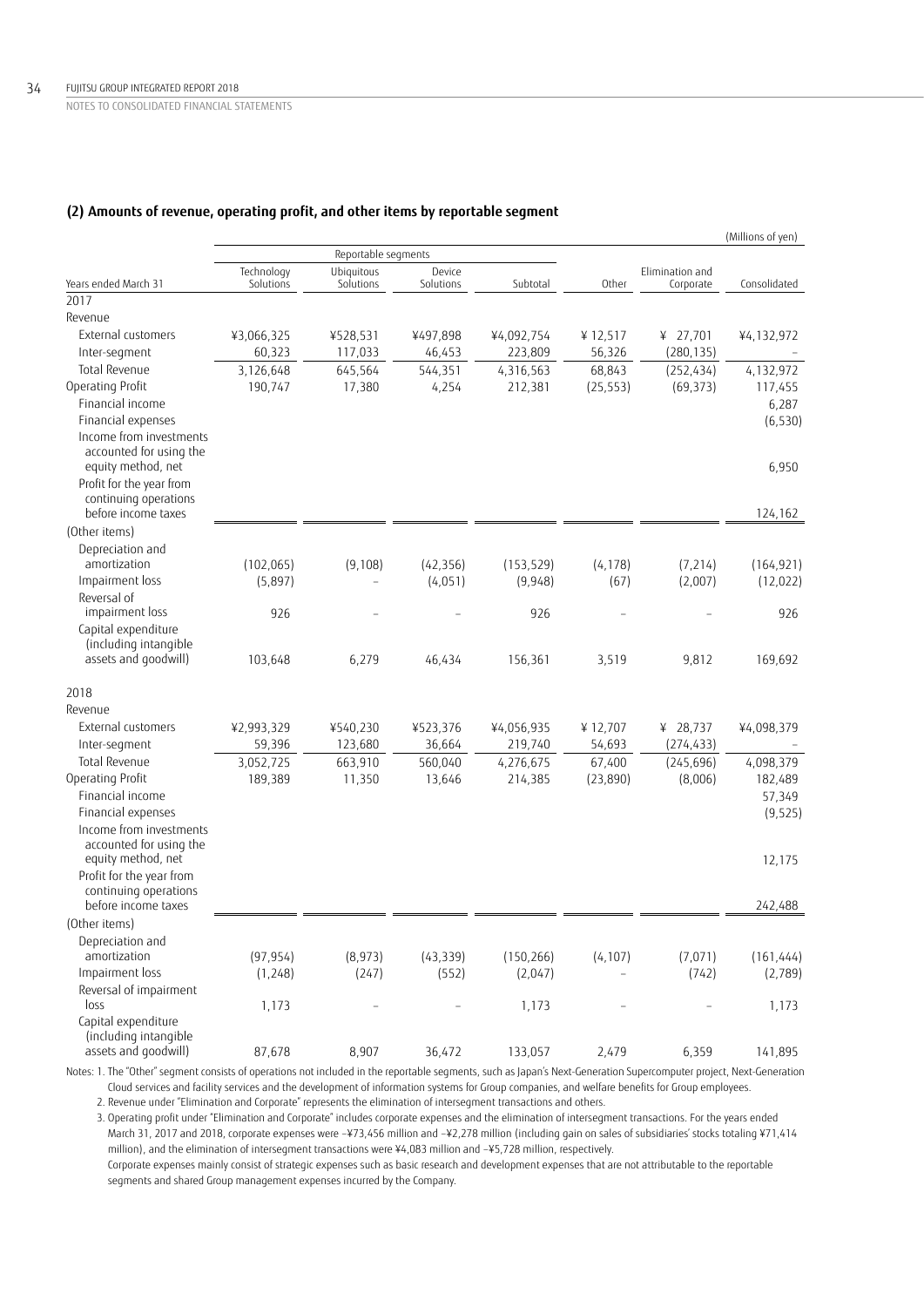## **(3) Information about products and services**

Revenue from external customers

|                                |            | (Millions of yen) |
|--------------------------------|------------|-------------------|
| Years ended March 31           | 2017       | 2018              |
| <b>Technology Solutions</b>    |            |                   |
| Services <sup>*1</sup>         | ¥2,579,727 | ¥2,555,825        |
| System platforms* <sup>2</sup> | 486.598    | 437,504           |
| Ubiquitous Solutions           |            |                   |
| PCs/Mobile phones              | 497,211    | 503,064           |
| Mobilewear*3                   | 31,320     | 37,166            |
| Device Solutions               |            |                   |
| LSI                            | 249,966    | 264,552           |
| Electronic components          | 247,932    | 258,824           |
| Other Operations               | 12,517     | 12,707            |
| Elimination and Corporate      | 27,701     | 28,737            |
| Total                          | ¥4,132,972 | ¥4,098,379        |
|                                |            |                   |

\*1 System integration (system construction and business applications), consulting, front-end technologies (ATMs and POS systems, etc.), outsourcing services (datacenters, ICT operation/management, application operation/management, business process outsourcing, etc.), network services (business networks, distribution of Internet/mobile content), system support services (maintenance and surveillance services for information systems and networks), security solutions (installation of information systems and networks), and cloud services (including IaaS, PaaS, and SaaS)

\*2 Full range of servers (mainframe, UNIX, mission-critical IA and x86 servers, etc.), storage systems, various types of software (operating system and middleware), network management systems, optical transmission systems, and mobile phone base stations

\*3 Mobility IoT, human-centric IoT, and others

## **(4) Geographical information**

(a) Revenue from external customers

|                                                                                                                                      |            | (Millions of yen) |
|--------------------------------------------------------------------------------------------------------------------------------------|------------|-------------------|
| Years ended March 31                                                                                                                 | 2017       | 2018              |
| Japan                                                                                                                                | ¥2,671,678 | ¥2,591,515        |
| Outside Japan                                                                                                                        |            |                   |
| <b>EMEIA</b>                                                                                                                         | 747,900    | 799,689           |
| Americas                                                                                                                             | 288,215    | 276,857           |
| Asia                                                                                                                                 | 335,347    | 332,166           |
| Oceania                                                                                                                              | 89,832     | 98,152            |
| Total                                                                                                                                | ¥4,132,972 | ¥4,098,379        |
| the contract of the contract of the contract of the contract of the contract of the contract of the contract of<br>$\cdots$ $\cdots$ |            |                   |

Notes: 1. Revenue to external customers is classified by countries or regions based on locations of customers.

2. Principal countries and regions comprising the segments other than Japan:

(1) EMEIA (Europe, Middle East, India, and Africa): UK, Germany, Spain, Finland, and Sweden

(2) Americas: US and Canada

(3) Asia: China, Singapore, Korea, and Taiwan

(4) Oceania: Australia

3. There is no country for which a separate individual disclosure is required.

(b) Non-current assets (property, plant and equipment, goodwill, and intangible assets)

|               |          | (Millions of yen) |
|---------------|----------|-------------------|
| At March 31   | 2017     | 2018              |
| Japan         | ¥637,051 | ¥560,344          |
| Outside Japan |          |                   |
| <b>EMEIA</b>  | 73,858   | 76,084            |
| Americas      | 25,824   | 20,710            |
| Asia          | 30,923   | 19,786            |
| Oceania       | 24,204   | 21,832            |
| Total         | ¥791,860 | ¥698,756          |
|               |          |                   |

Notes: 1. Non-current assets are classified by countries or regions based on locations of the Group.

2. Principal countries and regions comprising the segments other than Japan:

(1) EMEIA (Europe, Middle East, India, and Africa): UK, Germany, Spain, Finland, and Sweden

(2) Americas: US and Canada

(3) Asia: China, Singapore, Korea, and Taiwan

(4) Oceania: Australia

3. There is no country for which a separate individual disclosure is required.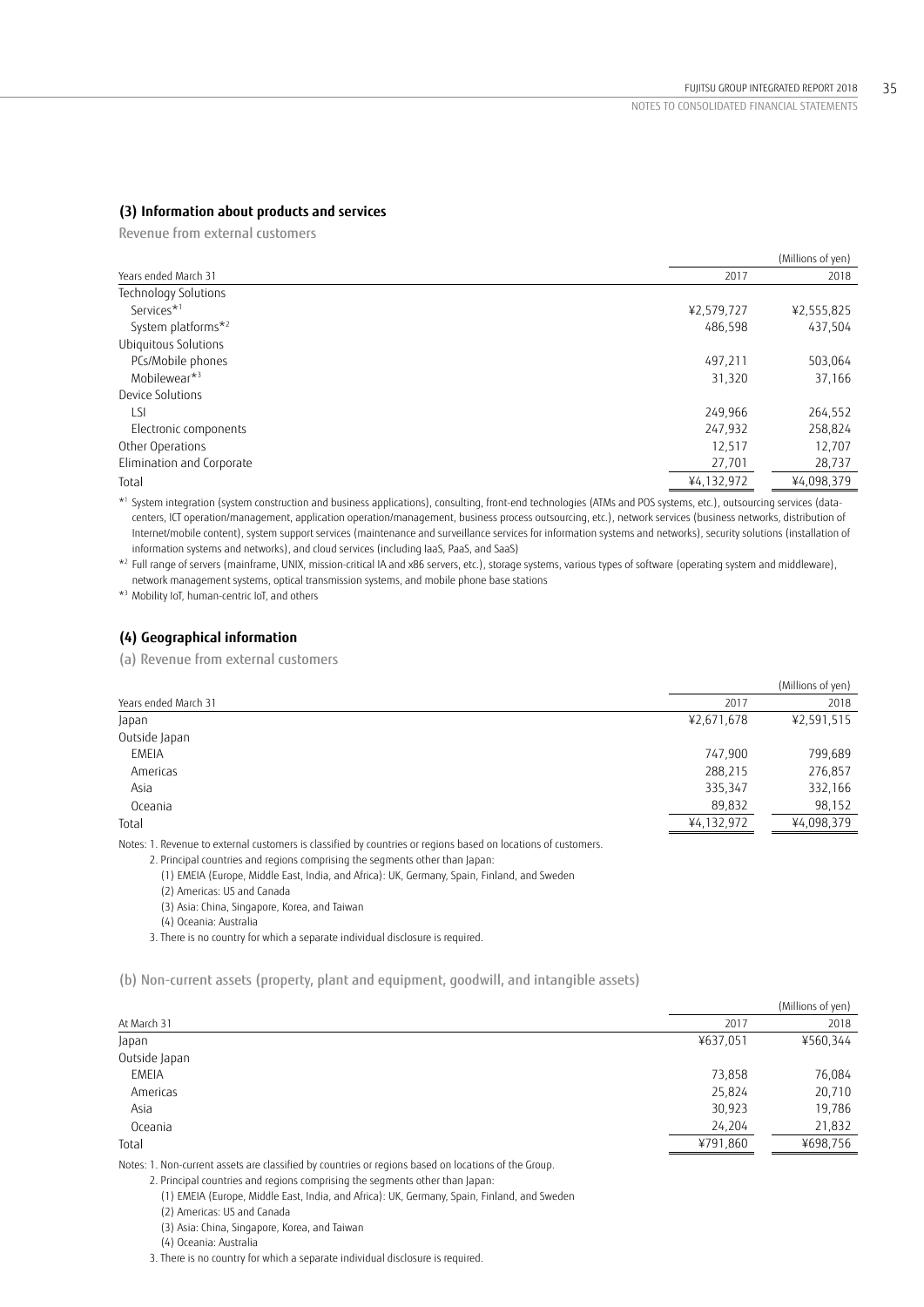## **(5) Information about major customers**

Information is not disclosed because no specific customers reached 10% of revenue in the consolidated statement of profit or loss.

# **7. Business Combinations and Acquisition of Non-Controlling Interests**

Not applicable.

## **8. Property, Plant and Equipment**

## Carrying amount

|                                                        |                |           |                                                |                 | (Millions of yen) |
|--------------------------------------------------------|----------------|-----------|------------------------------------------------|-----------------|-------------------|
|                                                        |                |           | Machinery and<br>equipment,<br>tools, fixtures | Construction in |                   |
|                                                        | Land           | Buildings | and fittings                                   | progress        | Total             |
| Balance at April 1, 2016                               | ¥93,553        | ¥257,079  | ¥215,844                                       | ¥49,998         | ¥616,474          |
| Additions* <sup>1</sup>                                |                | 43,033    | 96,583                                         | (11, 027)       | 128,590           |
| Acquisitions through business combinations             |                | 30        | 57                                             | 2               | 89                |
| Depreciation                                           |                | (25, 420) | (89, 590)                                      |                 | (115,010)         |
| Impairment losses*2                                    | (264)          | (7, 292)  | (1,801)                                        | (84)            | (9,441)           |
| Reversal of impairment losses*3                        | 60             | 678       | 188                                            |                 | 926               |
| Disposals or reclassifications to assets held for sale | (6, 395)       | (8, 544)  | (3, 314)                                       | (1,240)         | (19, 493)         |
| Exchange differences on translation                    | (201)          | (2, 417)  | (2,425)                                        | (39)            | (5,082)           |
| Others                                                 | (110)          | 795       | (107)                                          | (982)           | (404)             |
| Balance at March 31, 2017*4                            | 86,644         | 257,942   | 215,435                                        | 36,628          | 596,649           |
| Additions*1                                            | $\overline{2}$ | 19,584    | 80,335                                         | (5,884)         | 94,037            |
| Acquisitions through business combinations             |                | 26        | 234                                            |                 | 261               |
| Depreciation                                           |                | (24, 495) | (82, 537)                                      |                 | (107, 032)        |
| Impairment losses*2                                    | (145)          | (729)     | (1,033)                                        | (348)           | (2, 255)          |
| Reversal of impairment losses*3                        |                |           | 1,173                                          |                 | 1,173             |
| Disposals or reclassifications to assets held for sale | (11, 439)      | (14, 318) | (30, 629)                                      | (1,000)         | (57, 386)         |
| Exchange differences on translation                    | 62             | 403       | 790                                            | 51              | 1,306             |
| Others                                                 | (416)          | (143)     | 527                                            | (1, 140)        | (1, 172)          |
| Balance at March 31, 2018*4                            | ¥74,708        | ¥238,270  | ¥184,295                                       | ¥ 28,308        | ¥ 525,581         |

### Cost

|                |          |           |                                                |                 | (Millions of yen) |
|----------------|----------|-----------|------------------------------------------------|-----------------|-------------------|
|                |          |           | Machinery and<br>equipment,<br>tools, fixtures | Construction in |                   |
|                | Land     | Buildings | and fittings                                   | progress        | Total             |
| April 1, 2016  | ¥114,877 | ¥843.456  | ¥1,351,884                                     | ¥54.074         | ¥2,364,291        |
| March 31, 2017 | 107,633  | 802.956   | 1,331,473                                      | 36,729          | 2,278,791         |
| March 31, 2018 | 94.824   | 739.798   | 1.178.854                                      | 28.700          | 2,042,176         |

## Accumulated depreciation and accumulated impairment losses

|                |         |           |                                                |                 | (Millions of yen) |
|----------------|---------|-----------|------------------------------------------------|-----------------|-------------------|
|                |         |           | Machinery and<br>equipment,<br>tools, fixtures | Construction in |                   |
|                | Land    | Buildings | and fittings                                   | progress        | Total             |
| April 1, 2016  | ¥21,324 | ¥586.377  | ¥1,136,040                                     | ¥4.076          | ¥1.747.817        |
| March 31, 2017 | 20,989  | 545.014   | 1,116,038                                      | 101             | 1,682,142         |
| March 31, 2018 | 20,116  | 501,528   | 994,559                                        | 392             | 1,516,595         |

\*1 Additions under construction in progress are shown on a net basis that includes an increase in the amount of new additions and amounts transferred to each item in property, plant and equipment.

\*2 Impairment losses of ¥9,441 million and ¥2,255 million recorded for the years ended March 31, 2017 and 2018, respectively, are included in other income (expenses) in the consolidated statement of profit or loss.

\*3 Reversals of impairment losses of ¥926 million and ¥1,173 million recorded for the years ended March 31, 2017 and 2018, respectively, are included in other income (expenses) in the consolidated statement of profit or loss.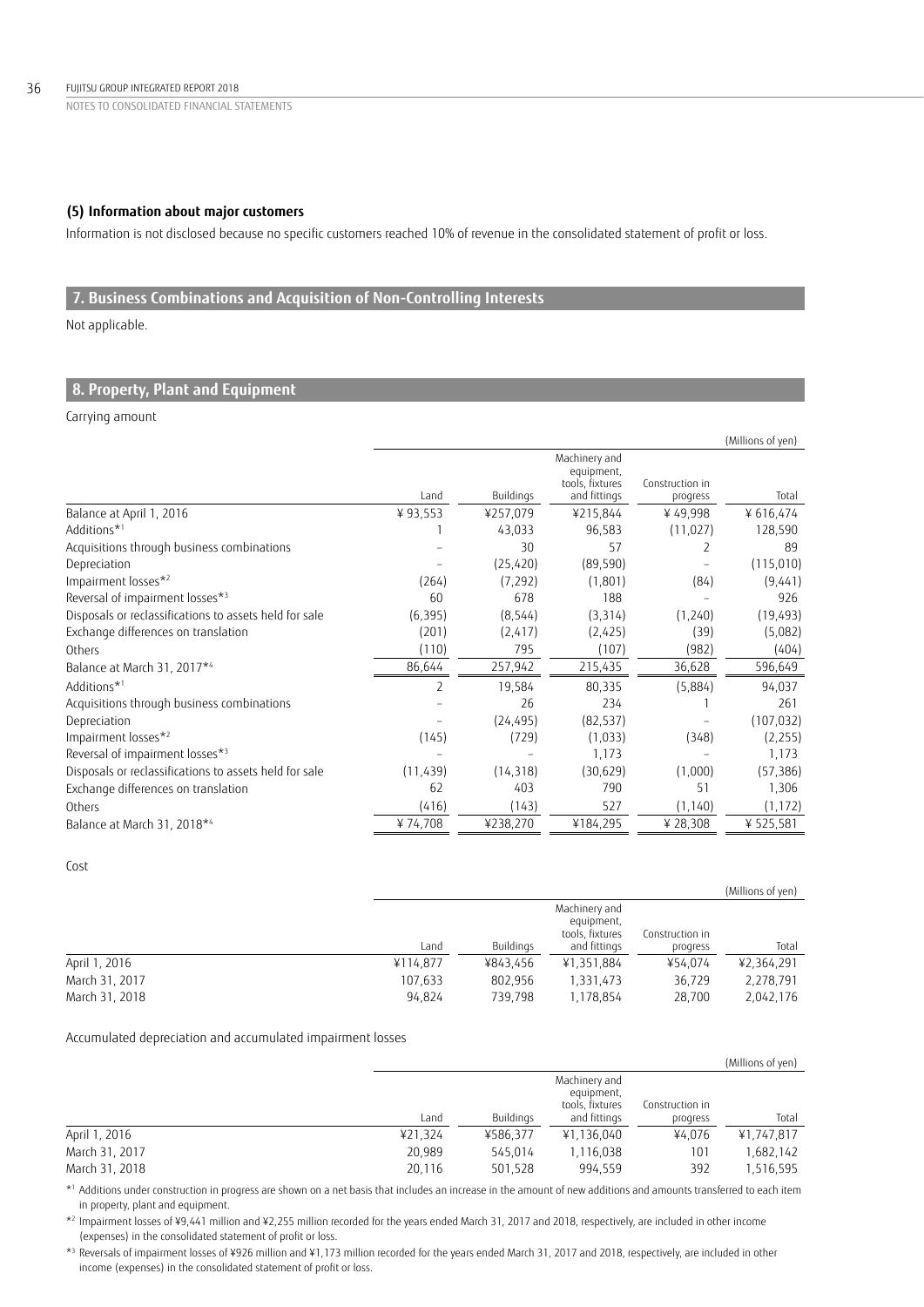\*4 The amount of expenditures recognized in the carrying amount of an item of property, plant and equipment in the course of its construction is included in construction in progress and totaled ¥31,350 million and ¥21,614 million at March 31, 2017 and 2018, respectively.

## Carrying amount of finance leased assets

The carrying amount of finance leased assets included in property, plant and equipment is as follows.

|                                                       |         | (Millions of yen) |
|-------------------------------------------------------|---------|-------------------|
| At March 31                                           | 2017    | 2018              |
| Buildings                                             | ¥ 2.909 | ¥ 2.349           |
| Machinery and equipment, tools, fixtures and fittings | 18,860  | 14.105            |
| Total                                                 | ¥21.769 | ¥16.454           |
|                                                       |         |                   |

## **9. Goodwill and Intangible Assets**

Carrying amount

|                                                        |                     |           |          | (Millions of yen) |  |
|--------------------------------------------------------|---------------------|-----------|----------|-------------------|--|
|                                                        | Intangible assets*1 |           |          |                   |  |
|                                                        | Goodwill            | Software  | Others   | Total             |  |
| Balance at April 1, 2016                               | ¥40,255             | ¥138,249  | ¥26,043  | ¥164,292          |  |
| Additions                                              |                     | 49,207    | 5,963    | 55,170            |  |
| Acquisitions through business combinations             | 5,077               | 236       | 3,143    | 3,379             |  |
| Amortization <sup>*2</sup>                             |                     | (55, 130) | (7,061)  | (62, 191)         |  |
| Impairment losses*3                                    | (1,702)             | (764)     | (115)    | (879)             |  |
| Disposals or reclassifications to assets held for sale | (377)               | (3,816)   | (159)    | (3, 975)          |  |
| Exchange differences on translation                    | (2, 170)            | (959)     | (98)     | (1,057)           |  |
| Others                                                 | 154                 | (488)     | (277)    | (765)             |  |
| Balance at March 31, 2017                              | 41,237              | 126,535   | 27,439   | 153,974           |  |
| Additions                                              |                     | 45,949    | 1.909    | 47,858            |  |
| Acquisitions through business combinations             | 482                 | 39        | 509      | 548               |  |
| Amortization <sup>*2</sup>                             |                     | (49,048)  | (5, 364) | (54, 412)         |  |
| Impairment losses*3                                    |                     | (534)     |          | (534)             |  |
| Disposals or reclassifications to assets held for sale | (820)               | (11, 013) | (5,858)  | (16, 871)         |  |
| Exchange differences on translation                    | 1,596               | 341       | (60)     | 281               |  |
| Others                                                 |                     | (2)       | (162)    | (164)             |  |
| Balance at March 31, 2018                              | ¥42,495             | ¥112,267  | ¥18,413  | ¥130,680          |  |
|                                                        |                     |           |          |                   |  |

## Cost

|                |          |          |                     | (Millions of yen) |
|----------------|----------|----------|---------------------|-------------------|
|                |          |          | Intangible assets*1 |                   |
|                | Goodwill | Software | Others              | Total             |
| April 1, 2016  | ¥40.255  | ¥278.445 | ¥43.652             | ¥322.097          |
| March 31, 2017 | 42.925   | 257.610  | 50.034              | 307.644           |
| March 31, 2018 | 44,334   | 244.428  | 36,082              | 280.510           |

### Accumulated amortization and accumulated impairment losses

|                |          |                     |         | (Millions of yen) |
|----------------|----------|---------------------|---------|-------------------|
|                |          | Intangible assets*1 |         |                   |
|                | Goodwill | Software            | Others  | Total             |
| April 1, 2016  | -        | ¥140.196            | ¥17.609 | ¥157,805          |
| March 31, 2017 | .688     | 131.075             | 22.595  | 153,670           |
| March 31, 2018 | 1,839    | 32.161              | 17,669  | 149,830           |

\*1 Intangible assets that fall under the category of internally generated are mainly software. The carrying amounts of internally generated software included in intangible assets totaled ¥120,753 million at March 31, 2017 and ¥103,367 million at March 31, 2018. Additions from internal development included in the above Additions totaled ¥47,386 million at March 31, 2017 and ¥41,720 million at March 31, 2018.

\*2 Amortization is included in cost of sales and selling, general and administrative expenses in the consolidated statement of profit or loss.

\*3 Impairment losses on intangible assets of ¥879 million and on goodwill of ¥1,702 million recorded for the year ended March 31, 2017, and impairment losses on intangible assets of ¥534 million for the year ended March 31, 2018 are included in other income (expenses) in the consolidated statement of profit or loss.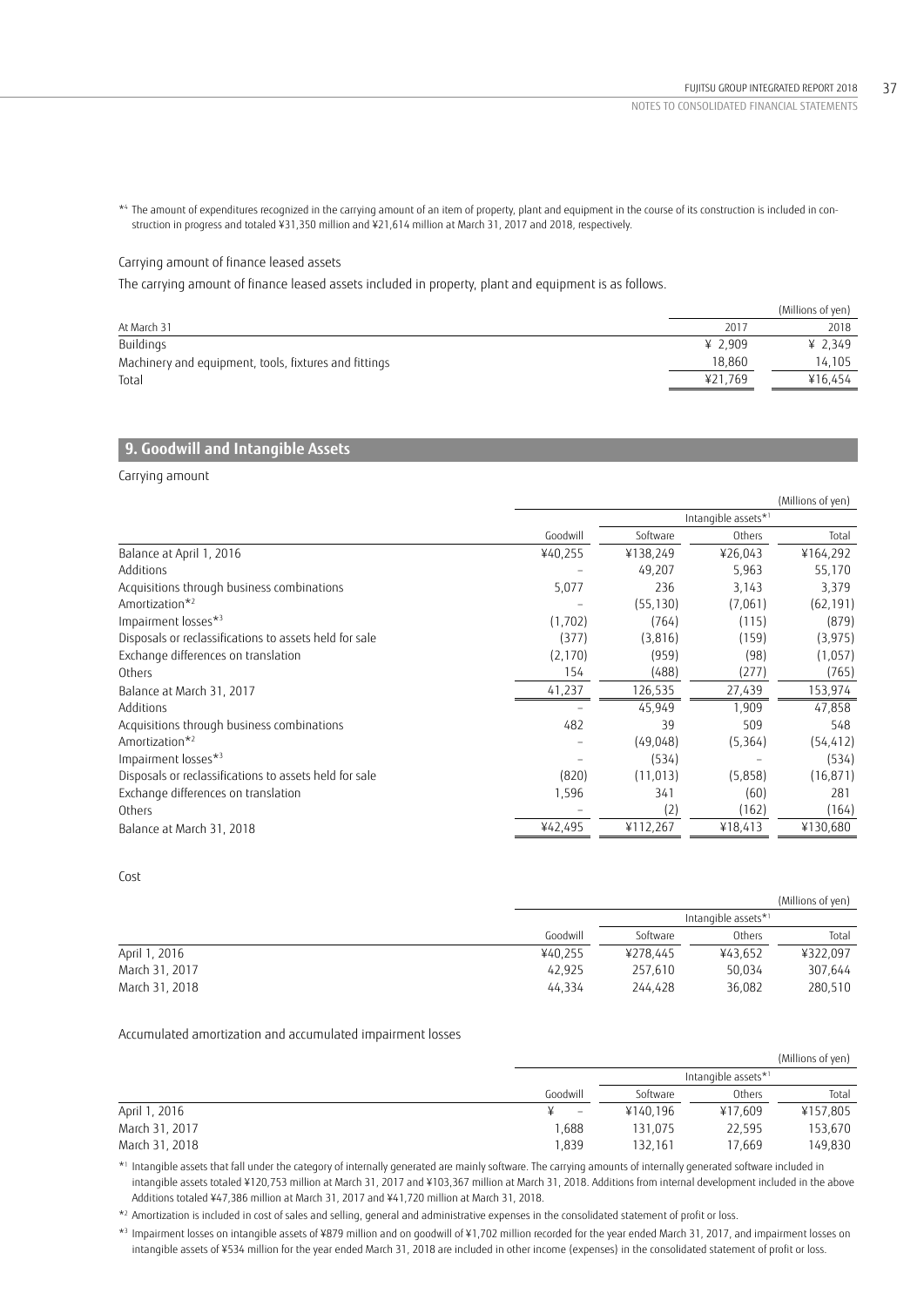Research and development expenses for the years ended March 31, 2017 and 2018 are as follows.

|                                   |          | (Millions of yen) |
|-----------------------------------|----------|-------------------|
| Years ended March 31              | 201      | 2018              |
| Research and development expenses | ¥170.030 | ¥158,665          |

# **10. Subsidiaries**

## **(1) Major subsidiaries**

The Group's consolidated financial statements are prepared with consolidation of 462 subsidiaries. Major changes for the year ended March 31, 2018 are as follows.

Newly consolidated as a result of acquisitions or formations of new companies: 6 companies

Excluded due to liquidations, sale, or other: 41 companies

Excluded due to mergers: 5 companies

The major subsidiaries at March 31, 2018 are as follows.

| Segment                | Name                                          | Country     | Ratio of total<br>voting rights (%) |
|------------------------|-----------------------------------------------|-------------|-------------------------------------|
| Technology Solutions   | Fujitsu Frontech Limited                      | Japan       | 53.59                               |
|                        | Fujitsu Broad Solution & Consulting Inc.*1    | Japan       | 100.00                              |
|                        | Fujitsu Marketing Limited                     | Japan       | 100.00                              |
|                        | Fujitsu Services Holdings PLC                 | <b>UK</b>   | 100.00                              |
|                        | Fujitsu Technology Solutions (Holding) B.V.*2 | Netherlands | 100.00                              |
|                        | Fujitsu America, Inc.                         | <b>US</b>   | 100.00                              |
|                        | Fujitsu Australia Limited                     | Australia   | 100.00                              |
|                        | Fujitsu FSAS Inc.                             | Japan       | 100.00                              |
|                        | <b>PFU Limited</b>                            | Japan       | 100.00                              |
|                        | Fujitsu FIP Corporation                       | Japan       | 100.00                              |
|                        | Fujitsu IT Products Limited                   | Japan       | 100.00                              |
|                        | Fujitsu Telecom Networks Limited              | Japan       | 100.00                              |
|                        | Fujitsu Network Communications, Inc.          | <b>US</b>   | 100.00                              |
| Ubiquitous Solutions*3 | Fujitsu Personal System Limited               | Japan       | 100.00                              |
|                        | Fujitsu Client Computing Limited              | Japan       | 100.00                              |
|                        | Fujitsu Isotec Limited                        | Japan       | 100.00                              |
|                        | Fujitsu Peripherals Limited                   | Japan       | 100.00                              |
| Device Solutions       | Fujitsu Semiconductor Ltd.                    | Japan       | 100.00                              |
|                        | Fujitsu Electronics Inc.                      | Japan       | 100.00                              |
|                        | Shinko Electric Industries Co., LTD.          | Japan       | 50.06                               |
|                        | FDK Corporation                               | Japan       | 72.57                               |
|                        | Fujitsu Component Limited                     | Japan       | 76.57                               |
| Other                  | Fujitsu Laboratories Ltd.                     | Japan       | 100.00                              |

\*1 Fujitsu Broad Solution & Consulting Inc. became a wholly owned subsidiary of the Company due to a share exchange conducted with its shareholders.

\*2 The PC business of Fujitsu Technology Solutions (Holding) B.V. falls under Ubiquitous Solutions.

\*3 Fujitsu Connected Technologies Limited and Fujitsu TEN Limited, which were included in Ubiquitous Solutions, were excluded from consolidation due to partial transfers of their shares.

## **(2) Changes in ownership interest in subsidiaries that do not result in loss of control**

The impact on capital surplus arising from changes in the Company's ownership interest in subsidiaries that do not result in loss of control is as follows.

|                                                                                   |          | (Millions of ven) |
|-----------------------------------------------------------------------------------|----------|-------------------|
| Years ended March 31                                                              |          | 2018              |
| Impact on capital surplus from equity transactions with non-controlling interests | ¥(2.251) | ¥(176)            |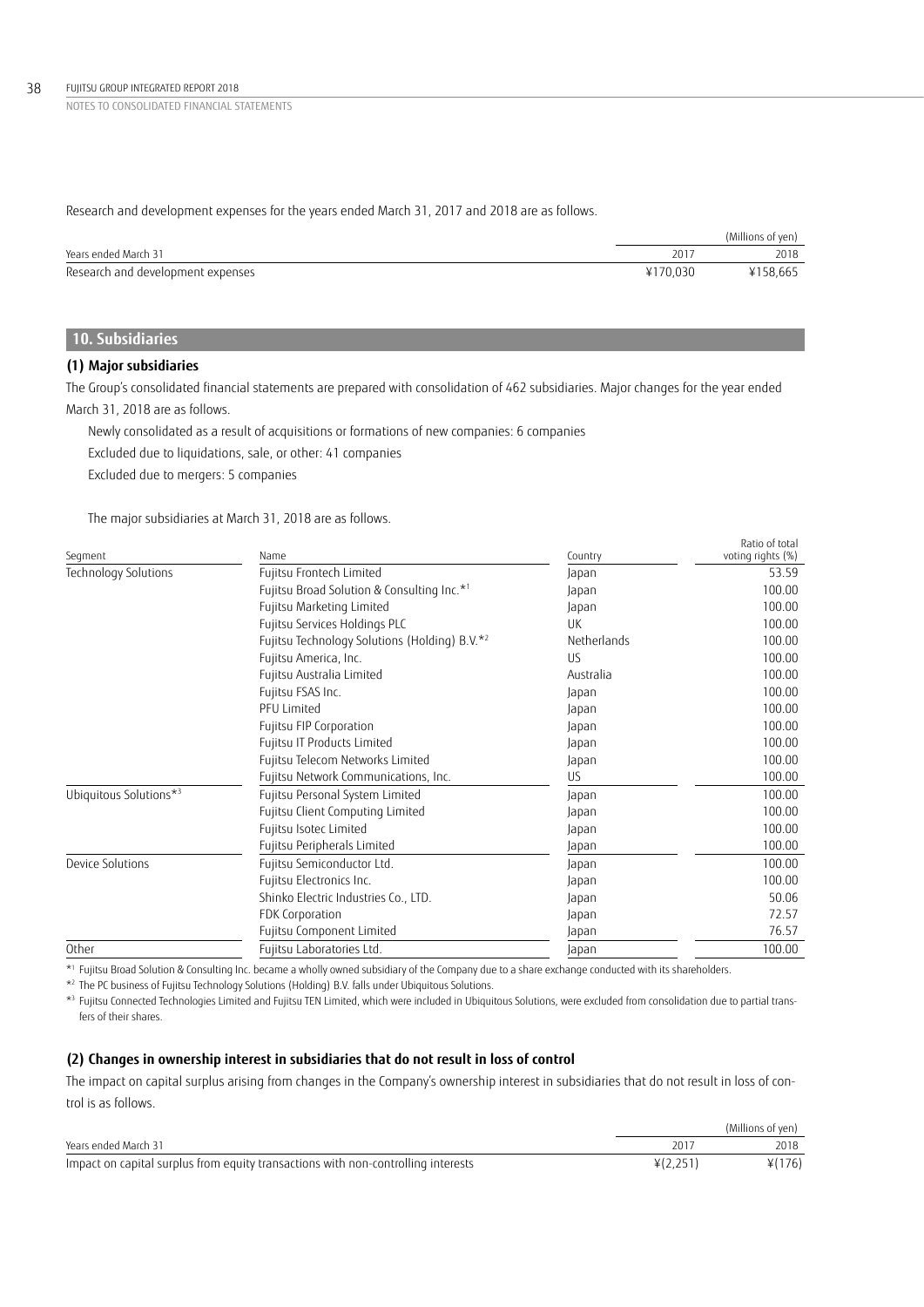## **(3) Subsidiaries in which the Company holds material non-controlling interests**

The Company recognizes material non-controlling interests in the following subsidiaries. Information of companies for which material non-controlling interests are recognized is as follows. Summarized financial information is based on amounts before elimination of inter-Group transactions.

Shinko Electric Industries Co., LTD.

(a) Profit or loss allocated to non-controlling interests of the subsidiary during the reporting period

|                                                       |       | (Millions of yen) |
|-------------------------------------------------------|-------|-------------------|
| Years ended March 31                                  |       | 2018              |
| Profit or loss allocated to non-controlling interests | ¥1717 | ¥2.043            |

(b) Proportion of ownership interests held by non-controlling interests and accumulated non-controlling interests

|                                                                     |         | (Millions of yen) |
|---------------------------------------------------------------------|---------|-------------------|
| At March 31                                                         | 2017    | 2018              |
| Proportion of ownership interests held by non-controlling interests | 49.94%  | 49.94%            |
| Accumulated non-controlling interests                               | ¥66.643 | ¥67.225           |
|                                                                     |         |                   |

(c) Dividends paid to non-controlling interests

|                                             |          | (Millions of yen) |
|---------------------------------------------|----------|-------------------|
| Years ended March 31                        | 201      | 2018              |
| Dividends paid to non-controlling interests | ¥(1,686) | ¥(1,686)          |

## (d) Summarized financial information

*(i) Summarized consolidated statement of financial position*

|                              |          | (Millions of yen) |
|------------------------------|----------|-------------------|
| At March 31                  | 2017     | 2018              |
| Current assets               | ¥ 99,855 | ¥103,645          |
| Non-current assets           | 79,788   | 79,338            |
| Total assets                 | ¥179,643 | ¥182,983          |
| Current liabilities          | ¥ 34,164 | ¥ 36,955          |
| Non-current liabilities      | 12,053   | 11,429            |
| Total liabilities            | 46,217   | 48,384            |
| Total equity                 | 133,426  | 134,599           |
| Total liabilities and equity | ¥179,643 | ¥182,983          |
|                              |          |                   |

*(ii) Summarized consolidated statement of profit or loss and summarized consolidated statement of comprehensive income*

|                                         |          | (Millions of yen) |
|-----------------------------------------|----------|-------------------|
| Years ended March 31                    | 2017     | 2018              |
| Revenue                                 | ¥139.890 | ¥147,113          |
| Profit for the year                     | 3,432    | 4,099             |
| Other comprehensive income              | 1.528    | 452               |
| Total comprehensive income for the year | 4.960    | 4.551             |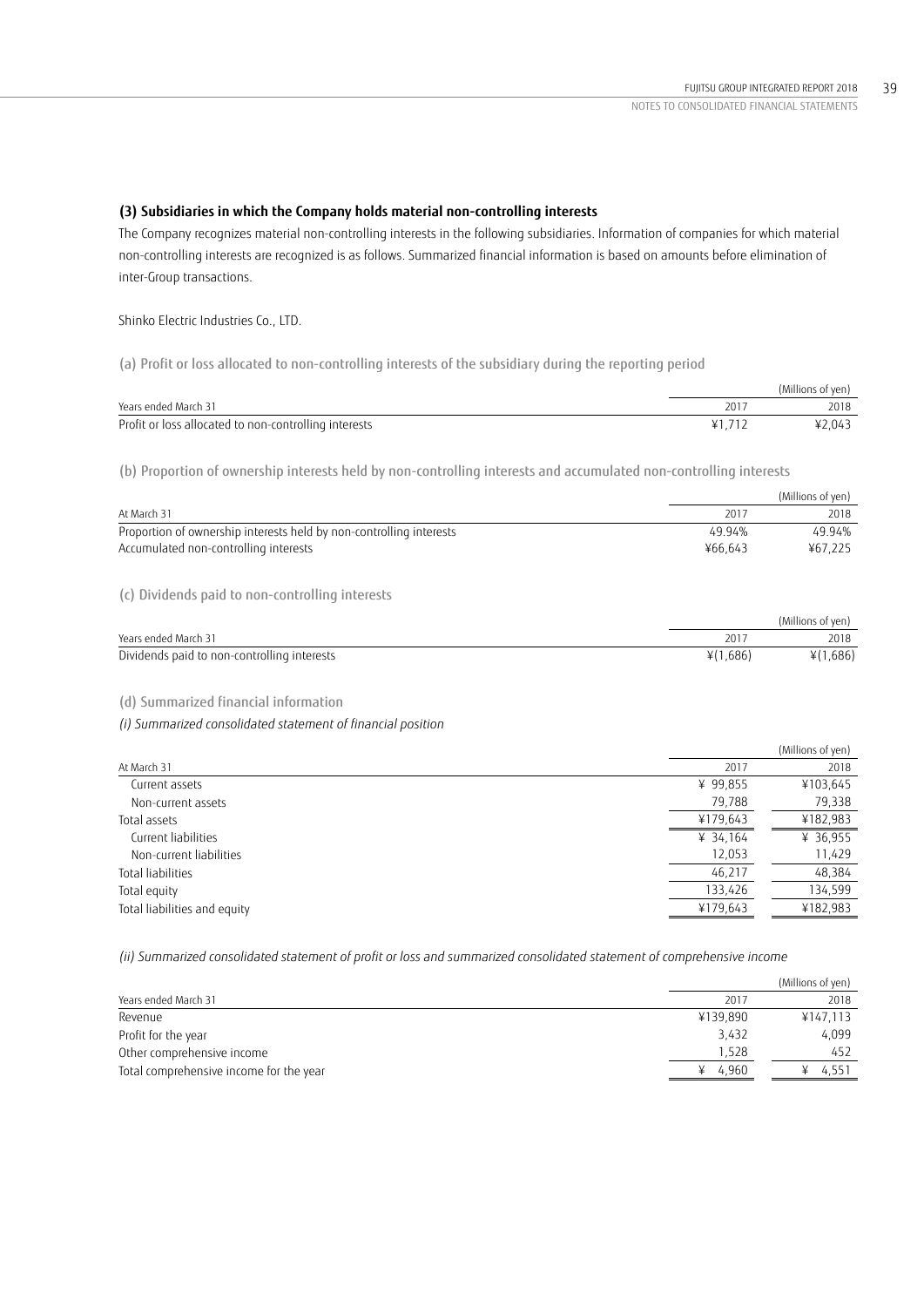## *(iii) Summarized consolidated statement of cash flows*

|                                                                                                                                                                                                                                 |           | (Millions of yen) |
|---------------------------------------------------------------------------------------------------------------------------------------------------------------------------------------------------------------------------------|-----------|-------------------|
| Years ended March 31                                                                                                                                                                                                            | 2017      | 2018              |
| Net cash provided by operating activities                                                                                                                                                                                       | ¥19.625   | ¥ 20.335          |
| Net cash used in investing activities                                                                                                                                                                                           | (17, 287) | (18, 473)         |
| Net cash used in financing activities                                                                                                                                                                                           | (3,446)   | (3,443)           |
| Net increase (decrease) in cash and cash equivalents                                                                                                                                                                            | (1, 108)  | (1, 581)          |
| Cash and cash equivalents at end of year                                                                                                                                                                                        | ¥47,248   | ¥45.667           |
| $\sim$ . The state of the state of the state of the state of the state of the state of the state of the state of the state of the state of the state of the state of the state of the state of the state of the state of the st |           |                   |

Note: The summarized financial information above includes IFRS adjustments to the consolidated financial statements of Shinko Electric Industries Co., LTD., which were prepared under JGAAP.

# **11. Associates**

## **(1) Major associates**

The major associates at March 31, 2018 are as follows.

| Name                      | Country | Ratio of total<br>voting rights (%) | Business description                                                                                                                                                   | Business transactions, etc.                                     |
|---------------------------|---------|-------------------------------------|------------------------------------------------------------------------------------------------------------------------------------------------------------------------|-----------------------------------------------------------------|
| Fujitsu General Limited   | Japan   | 44.10                               | Development, production, and sales of<br>air conditioners and information<br>communications equipment and<br>electronic devices, as well as provi-<br>sion of services | Contracted manufacturing and<br>sales of the Company's products |
| Fujitsu Leasing Co., LTD. | Japan   | 20.00                               | Leasing and sales of information pro-<br>cessing equipment, communications<br>equipment, etc.                                                                          | Leasing and sales of the<br>Company's products                  |
| Socionext Inc.            | Japan   | 40.00                               | Design, development, and sales of<br>system LSI (SoC: System on a Chip)<br>and provision of solutions and services                                                     | Some of its products are supplied<br>to the Company             |

Notes: 1. Investments in associates are accounted for using the equity method and the number of companies to which the method applies is 23. For the year ended March 31, 2018, four companies were added and five companies were subtracted.

 2. The Group holds 20% or more of the JECC Corporation shares issued, but because it is a special company operated through the joint capital investment of six companies, including domestic computer manufacturing companies, for the promotion of the domestic data processing industry, it is not an equity method associate.

## **(2) Summarized financial information of material equity method associates**

Summarized financial information of material equity method associates is as follows.

## Fujitsu General Limited

(a) Dividends received from Fujitsu General Limited

|                                                 |        | (Millions of yen) |
|-------------------------------------------------|--------|-------------------|
| Years ended March 31                            | 201    | 2018              |
| Dividends received from Fujitsu General Limited | ¥1.014 | ¥1.060            |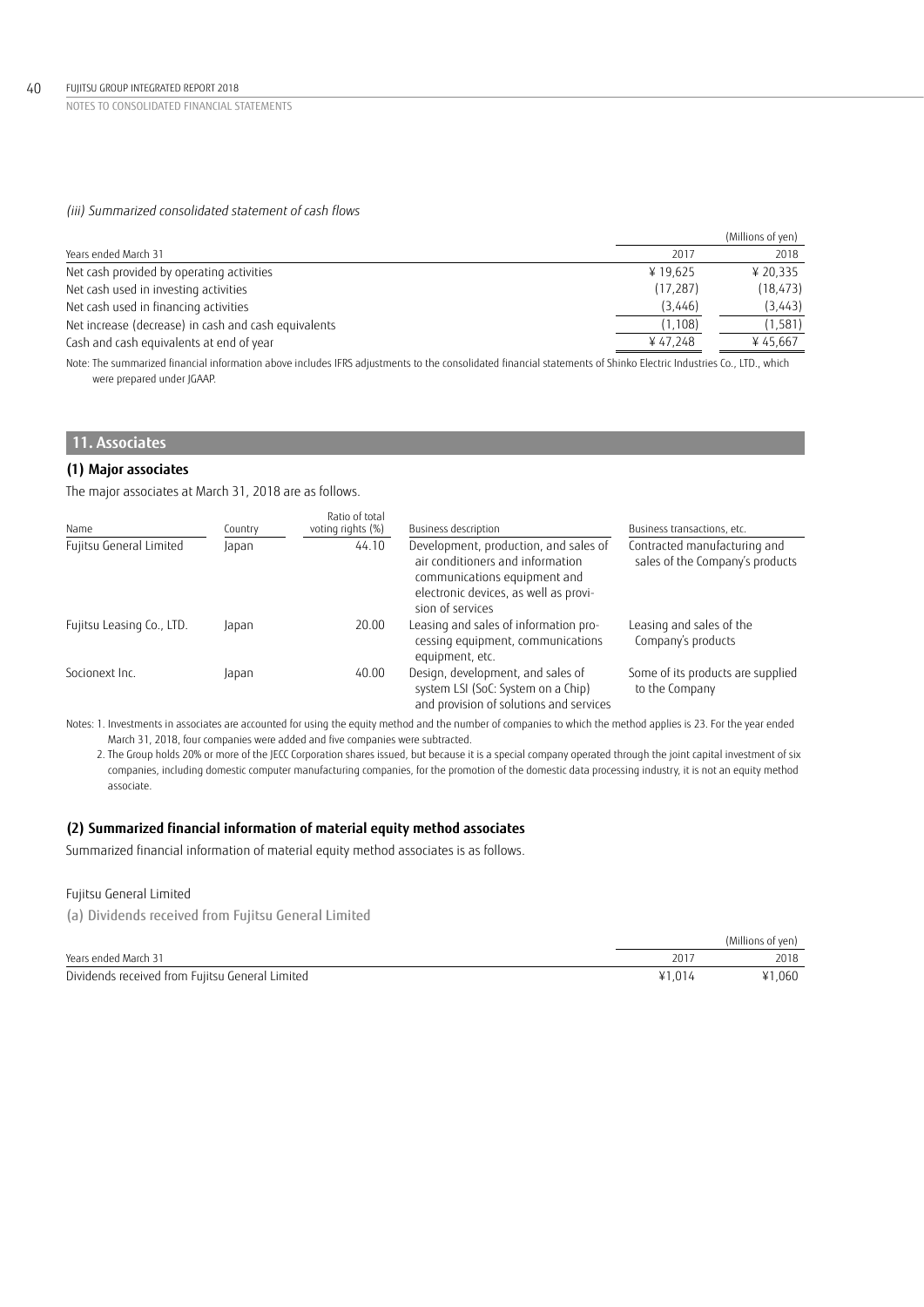(b) Summarized financial information

*(i) Summarized consolidated statement of financial position*

|                                             |          | (Millions of yen) |
|---------------------------------------------|----------|-------------------|
| At March 31                                 | 2017     | 2018              |
| Current assets                              | ¥142,375 | ¥156,554          |
| Non-current assets                          | 49,290   | 51,342            |
| Total assets                                | ¥191,665 | ¥207,896          |
| Current liabilities                         | ¥ 78,565 | ¥ 82,743          |
| Non-current liabilities                     | 17,280   | 17,528            |
| Total liabilities                           | 95,845   | 100,271           |
| Equity attributable to owners of the parent | 93,428   | 104,943           |
| Non-controlling interests                   | 2,392    | 2,682             |
| Total equity                                | 95,820   | 107,625           |
| Total liabilities and equity                | ¥191,665 | ¥207,896          |

*(ii) Summarized consolidated statement of profit or loss and summarized consolidated statement of comprehensive income*

|                                                                                                                                                                     |          | (Millions of yen) |
|---------------------------------------------------------------------------------------------------------------------------------------------------------------------|----------|-------------------|
| Years ended March 31                                                                                                                                                | 2017     | 2018              |
| Revenue                                                                                                                                                             | ¥260.054 | ¥262.340          |
| Profit for the year                                                                                                                                                 | 10.675   | 13.378            |
| Other comprehensive income                                                                                                                                          | (58)     | 1.276             |
| Total comprehensive income for the year                                                                                                                             | ¥ 10.617 | ¥ 14,654          |
| Note: The summarized financial information above includes IFRS adjustments to the consolidated financial statements of Fujitsu General Limited, which were prepared |          |                   |

Note: The summarized financial information above includes IFRS adjustments to the consolidated financial statements of Fujitsu General Limited, which were prepared under JGAAP.

(c) Reconciliation of summarized financial information and the carrying amount of the Group's investment in the equity method associate

Reconciliation of summarized financial information presented and the carrying amount of the Group's investment in the equity method associate is as follows.

|                                                                          |            | (Millions of yen) |
|--------------------------------------------------------------------------|------------|-------------------|
| At March 31                                                              | 2017       | 2018              |
| Equity attributable to owners of the parent                              | ¥ $93.428$ | ¥104.943          |
| Ownership interest                                                       | 44.08%     | 44.08%            |
| Equity attributable to the Group                                         | ¥ 41,183   | ¥ 46,259          |
| Unrealized gains and losses                                              | (455)      | (455)             |
| Carrying amount of the Group's investment in the equity method associate | ¥ 40.728   | ¥ 45,804          |
| Fair value of the Group's investment in the equity method associate      | ¥101,466   | ¥ 87.768          |

# **12. Marketable Securities and Other Investments**

Marketable securities and other investments comprise primarily available-for-sale financial assets. Please refer to Note "34. Financial Instruments" for available-for-sale financial assets.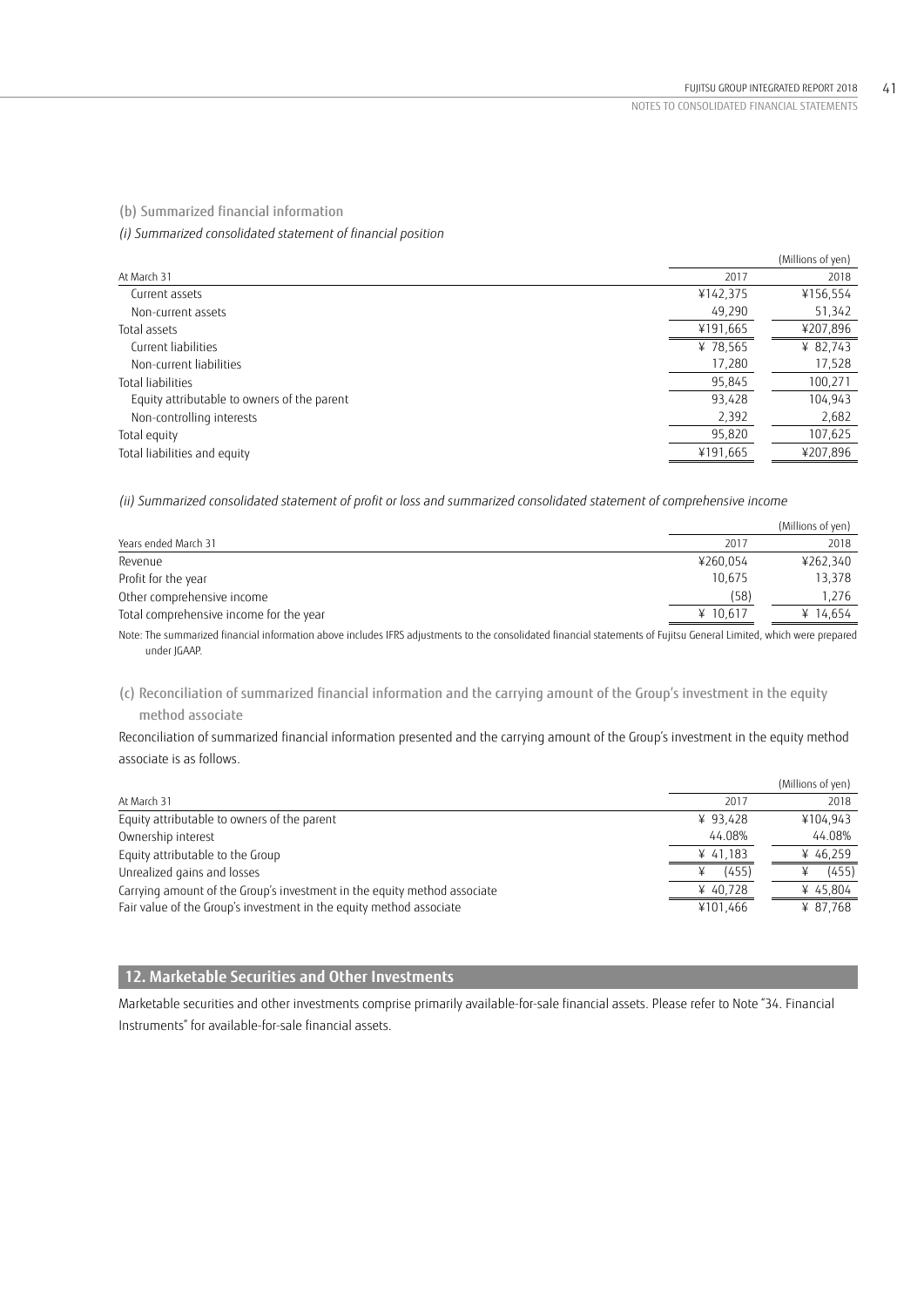## **13. Income Taxes**

## **(1) Deferred tax assets and liabilities**

(a) Major components of deferred tax assets and deferred tax liabilities

|                                                                                      |            | (Millions of yen) |
|--------------------------------------------------------------------------------------|------------|-------------------|
| At March 31                                                                          | 2017       | 2018              |
| Deferred tax assets                                                                  |            |                   |
| Net defined benefit liability                                                        | ¥131,075   | ¥72,997           |
| Accrued bonuses                                                                      | 32,228     | 30,830            |
| Excess of depreciation and amortization, impairment losses, etc.                     | 27.443     | 26,058            |
| Carryforward of unused tax losses                                                    | 19.615     | 12,762            |
| Inventories                                                                          | 13,832     | 10,377            |
| Intercompany profit                                                                  | 3,538      | 4,311             |
| Others                                                                               | 29,859     | 23,240            |
| Total deferred tax assets                                                            | 257,590    | 180,575           |
| Deferred tax liabilities                                                             |            |                   |
| Gains and losses on revaluation of available-for-sale financial assets to fair value | (31, 715)  | (26, 298)         |
| Undistributed profits primarily of subsidiaries outside Japan                        | (9,087)    | (16, 411)         |
| Gains from establishment of stock holding trust for retirement benefit plan          | (83, 373)  | (11, 975)         |
| Others                                                                               | (5,612)    | (6, 478)          |
| Total deferred tax liabilities                                                       | (129, 787) | (61, 162)         |
| Net deferred tax assets                                                              | ¥127,803   | ¥119,413          |

Net deferred tax assets are included in the following line items in the consolidated statement of financial position.

|                          |          | (Millions of yen) |
|--------------------------|----------|-------------------|
| At March 31              | 2017     | 2018              |
| Deferred tax assets      | ¥132.591 | ¥129,236          |
| Deferred tax liabilities | (4.788)  | (9,823)           |

Fujitsu Technology Solutions (Holding) B.V. (hereinafter "FTS") is strengthening product operations primarily by improving the efficiency of development, manufacturing and logistical bases, as well as moving ahead with the digital transformation of the services business with the goal of strengthening the competitiveness of existing IT services while simultaneously launching and growing the digital services business.

FTS recognized deferred tax assets of ¥8,428 million at March 31, 2017 and ¥7,055 million at March 31, 2018 in the tax jurisdiction where it recorded losses in the current or preceding period as a result of recording business model transformation expenses. The utilization of the deferred tax asset is dependent on future taxable profits in excess of the profits arising from the reversal of existing taxable temporary differences. The management recognized deferred tax assets to the extent that it is probable that future taxable profits will be available against which they can be utilized based on the business plan prepared to reflect judgments for future forecasts and data in the past, using internal and external data.

## (b) Changes in net deferred tax assets

|                                                  |           | (Millions of yen) |
|--------------------------------------------------|-----------|-------------------|
| Years ended March 31                             | 2017      | 2018              |
| Opening balance                                  | ¥157,588  | ¥127,803          |
| Amounts recognized through profit or loss        |           |                   |
| Continuing operations                            | 5,206     | (28, 209)         |
| Discontinued operations                          | (3,461)   | 3,684             |
| Total                                            | 1,745     | (24, 525)         |
| Amounts recognized in other comprehensive income |           |                   |
| Foreign currency translation adjustments         | (404)     | 404               |
| Cash flow hedges                                 | (137)     | (15)              |
| Available-for-sale financial assets              | (8, 117)  | 3,931             |
| Remeasurements of defined benefit plans          | (18, 176) | 15,994            |
| Total                                            | (26, 834) | 20,314            |
| Exchange differences on translation and others   | (4,696)   | (4, 179)          |
| Closing balance                                  | ¥127,803  | ¥119,413          |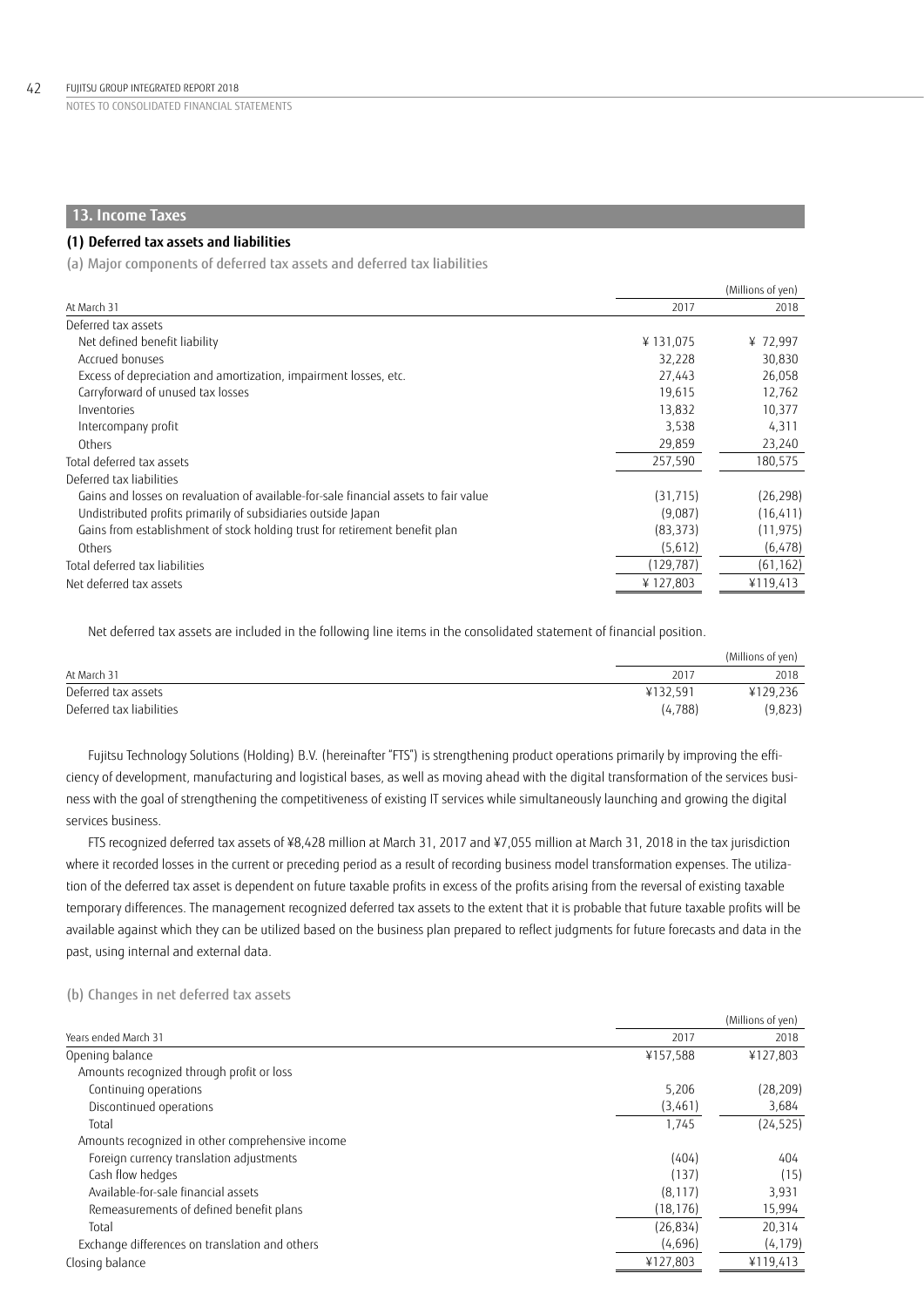(c) Deductible temporary differences and the amount of carryforward of unused tax losses for which deferred tax assets are not recognized

|                                    |          | (Millions of yen) |
|------------------------------------|----------|-------------------|
| At March 31                        | 2017     | 2018              |
| Deductible temporary differences*  | ¥ 90.498 | ¥ 66.513          |
| Carryforward of unused tax losses* | 157.145  | 122.308           |
| Total                              | ¥247.643 | ¥188.821          |

The expiration dates of the carryforward of unused tax losses for which deferred tax assets are not recognized are as follows.

|                         |            | (Millions of yen) |
|-------------------------|------------|-------------------|
| At March 31             | 2017       | 2018              |
| 1st year                | 5,375<br>¥ | ¥ 7,352           |
| 2nd year                | 8,325      | 3,614             |
| 3rd year                | 5,196      | 4,658             |
| 4th year                | 12,207     | 4,189             |
| 5th year and thereafter | 126,042    | 102,495           |
| Total                   | ¥157,145   | ¥122,308          |
|                         |            |                   |

\* The amounts presented above are calculated, multiplying the amounts of deductible temporary differences and carryforward of unused tax losses by applicable tax rates.

## **(2) Income tax recognized through profit or loss**

|         | (Millions of yen) |
|---------|-------------------|
| 2017    | 2018              |
| ¥36,402 | ¥46,255           |
|         |                   |
| 1,373   | 14,768            |
| 436     | 3,292             |
| (7,015) | 10,149            |
| (5,206) | 28,209            |
| 31,196  | 74,464            |
| 8,634   | 2,317             |
| ¥39,830 | ¥76,781           |
|         |                   |

\*1 During the year ended March 31, 2018, the Company's consolidated subsidiaries in the US revised their applied tax rates following a revision of the US tax system. As a result, the amount of deferred tax expense increased by ¥3,292 million.

\*2 The Company reviewed the future taxable profit estimation in the year ended March 31, 2017. As a result, deferred tax expense was reduced by ¥7,020 million due to reversals of write-downs of deferred tax assets previously recorded. Moreover, during the year ended March 31, 2018, the Company's overseas consolidated subsidiary Fujitsu Services Holdings PLC revised its future taxable profit estimation. As a result, deferred tax expense increased by ¥5,430 million due to write-downs of deferred tax assets.

### **(3) Income tax recognized through other comprehensive income**

|                                          |         | (Millions of yen) |
|------------------------------------------|---------|-------------------|
| Years ended March 31                     | 2017    | 2018              |
| Foreign currency translation adjustments | 404     | (404)<br>¥        |
| Cash flow hedges                         | 137     | 15                |
| Available-for-sale financial assets      | 8.117   | (3,931)           |
| Remeasurements of defined benefit plans* | 18.176  | (706)             |
| Total income tax expense                 | ¥26.834 | ¥(5,026)          |
|                                          |         |                   |

\* Remeasurements of defined benefit plans includes current tax expense.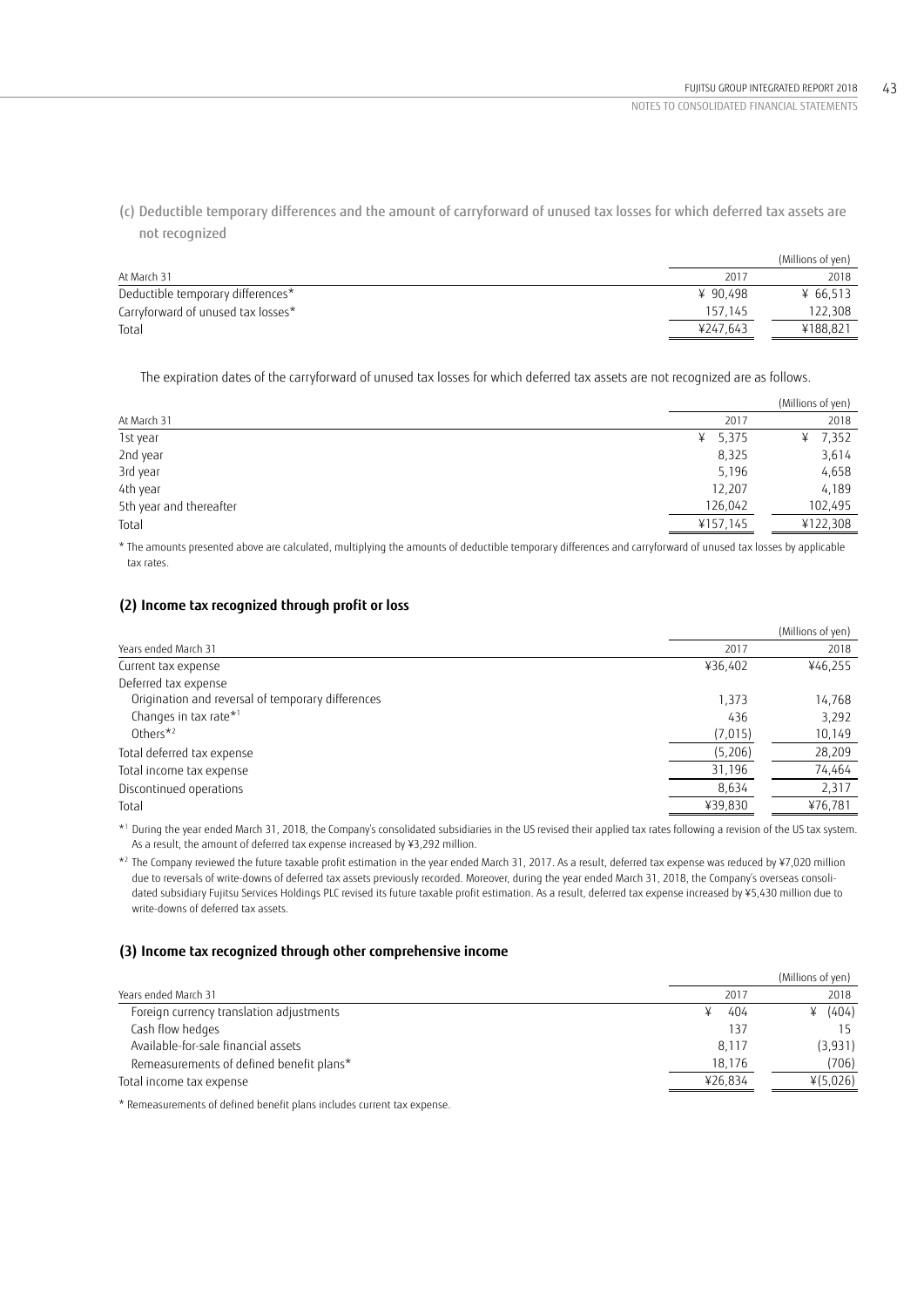## **(4) Difference between applicable tax rate and average effective tax rate**

|                                            |        | (% )      |
|--------------------------------------------|--------|-----------|
| Years ended March 31                       | 2017   | 2018      |
| Applicable tax rate                        | 30.8 % | 30.8%     |
| Increase and decrease in income tax rate   |        |           |
| Change in unrecognized deferred tax assets | (5.1)% | 5.4%      |
| Tax credit                                 | (4.4)% | $(4.3)\%$ |
| Others                                     | 3.8%   | $(1.2)\%$ |
| Average effective tax rate                 | 25.1 % | 30.7 %    |

The Company and its consolidated subsidiaries in Japan are primarily affected by corporation, residents, and business taxes. The applicable tax rate calculated based on these rates was 30.8% for the years ended March 31, 2017 and 2018, respectively. The Company's consolidated subsidiaries outside Japan are affected by corporation and other taxes at the domicile of each subsidiary.

| 14. Inventories            |          |                   |
|----------------------------|----------|-------------------|
|                            |          | (Millions of yen) |
| At March 31                | 2017     | 2018              |
| Finished goods             | ¥134,989 | ¥109,129          |
| Work in progress           | 80,324   | 80,336            |
| Raw materials and supplies | 77,850   | 52,138            |
| Total                      | ¥293,163 | ¥241,603          |

The amounts of write-downs of inventories recognized as an expense due to a decline in profitability for the years ended March 31, 2017 and 2018 were ¥23,559 million and ¥21,956 million, respectively.

# **15. Trade Receivables and Other Receivables**

## **(1) Trade receivables**

|                                  |          | (Millions of yen) |
|----------------------------------|----------|-------------------|
| At March 31                      | 2017     | 2018              |
| Accounts receivable              | ¥991,625 | ¥961,963          |
| Others                           | 15.450   | 10.445            |
| Allowance for doubtful accounts* | (7, 837) | (7, 304)          |
| Total                            | ¥999,238 | ¥965,104          |

\* A reconciliation of changes in allowance for doubtful accounts is disclosed in changes in allowance for doubtful accounts (current) in Note "34. Financial Instruments."

## **(2) Other receivables**

|                           |         | (Millions of yen) |
|---------------------------|---------|-------------------|
| At March 31               | 2017    | 2018              |
| Accounts receivable-other | ¥60.442 | ¥80,209           |
| Others                    | 6.407   | 6.026             |
| Total                     | ¥66.849 | ¥86,235           |

## **16. Cash and Cash Equivalents**

|                                                                           |          | (Millions of yen) |
|---------------------------------------------------------------------------|----------|-------------------|
| At March 31                                                               | 2017     | 2018              |
| Cash and deposits                                                         | ¥220.695 | ¥265,750          |
| Short-term investments                                                    | 160.000  | 186,807           |
| Cash and cash equivalents in consolidated statement of financial position | ¥380.695 | ¥452,557          |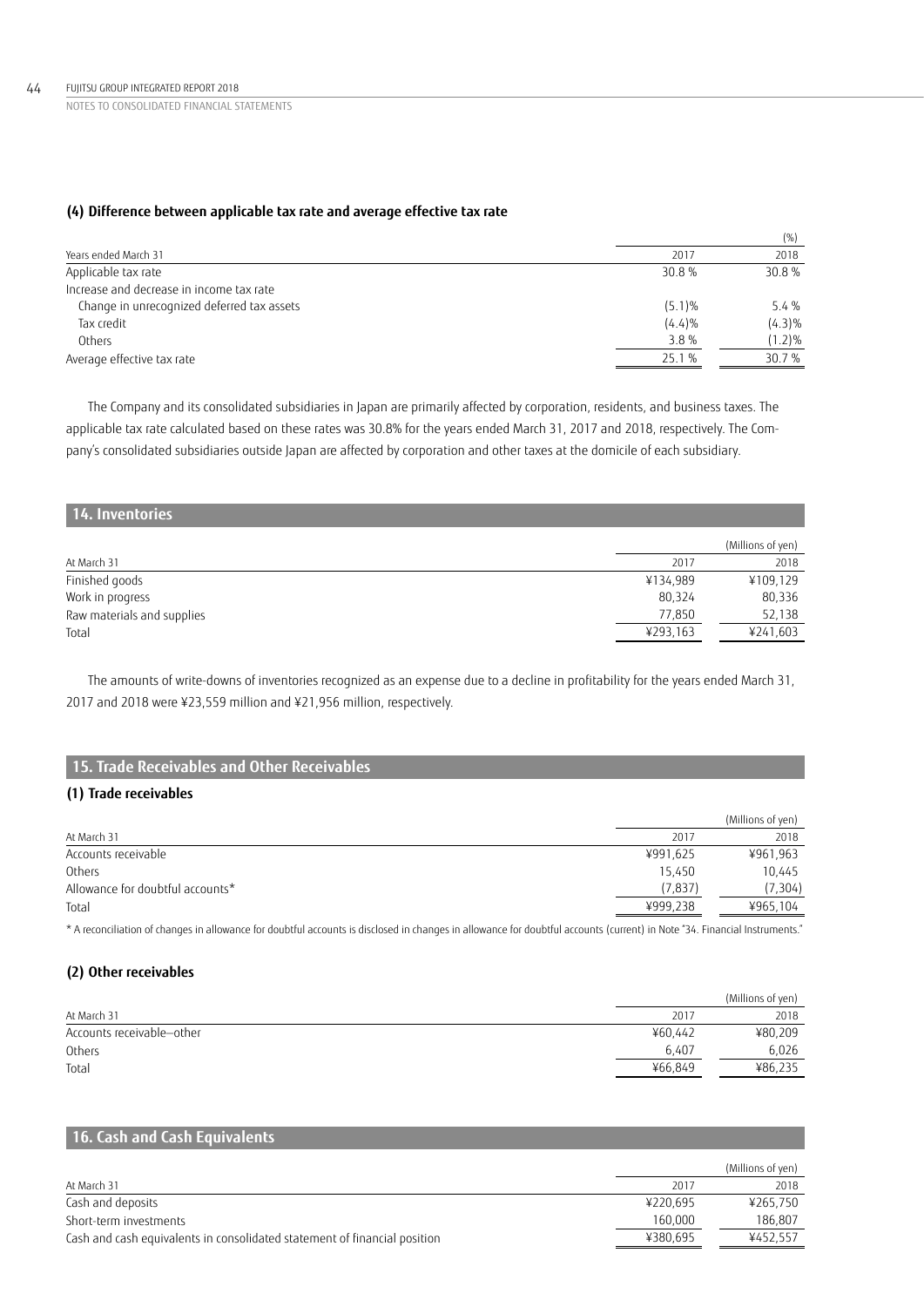The following is a reconciliation of cash and cash equivalents at the end of the year from the consolidated statement of financial position and the consolidated statement of cash flows.

|                                                                                      |          | (Millions of yen) |
|--------------------------------------------------------------------------------------|----------|-------------------|
| At March 31                                                                          | 2017     | 2018              |
| Cash and cash equivalents in the consolidated statement of financial position        | ¥380.695 | ¥452.557          |
| Cash and cash equivalents included in assets held for sale                           | 3.274    | l 14.             |
| Cash and cash equivalents at end of year in the consolidated statement of cash flows | ¥383.969 | ¥452.671          |

## **17. Assets Held for Sale**

|                                                           |         | (Millions of yen) |
|-----------------------------------------------------------|---------|-------------------|
| At March 31                                               | 2017    | 2018              |
| Assets held for sale                                      | ¥23.408 | ¥33.542           |
| Liabilities directly associated with assets held for sale | ¥12.014 | ¥14.151           |

### For the year ended March 31, 2017

The Group decided to sell certain assets and liabilities related mainly to the following businesses as a part of its business model transformation, and classified them as "assets held for sale" or "liabilities directly associated with assets held for sale."

The Company decided to establish a new company to take over the consumer business of NIFTY Corporation (hereinafter "NIFTY") and then to transfer all of the Company's shares in the new company to Nojima Corporation. The Group classified assets and liabilities related to NIFTY's consumer business, including trade receivables, intangible assets, and trade payables, etc., as "assets held for sale" or "liabilities directly associated with assets held for sale." The transfer of those assets and liabilities was completed on April 1, 2017. These assets and liabilities are included under the Technology Solutions segment.

The Group decided to transfer a portion of its shares in Fujitsu Computer Products of Vietnam, Inc. (hereinafter "FCV"), classifying FCV's inventories, property, plant and equipment, and trade payables, etc., as "assets held for sale" or "liabilities directly associated with assets held for sale." The transfer was completed during the first quarter of fiscal 2017. The cumulative income or expense in other comprehensive income recognized for those assets and liabilities is recorded in other components of equity. The assets and liabilities are included under the Device Solutions segment.

## For the year ended March 31, 2018

The Group decided to sell certain assets and liabilities related to the following business and classified them as "assets held for sale" or "liabilities directly associated with assets held for sale."

On November 2, 2017, the Company, Lenovo Group Limited (hereinafter "Lenovo"), and Development Bank of Japan Inc. (hereinafter "DBJ") announced a strategic collaboration to establish a joint venture. The joint venture was supposed to conduct research and development, design, manufacturing, and sale of PCs and related products in the global PC market. The Company would sell 51% of shares in Fujitsu Client Computing Limited (hereinafter "FCCL") to Lenovo and 5% to DBJ. Accordingly, the assets and liabilities of FCCL were classified as "assets held for sale." The transfer of shares was completed on May 2, 2018, resulting in FCCL becoming an equity method applied entity. The assets and liabilities are included under the Ubiquitous Solutions segment.

Fujitsu Semiconductor Limited (hereinafter "FSL"), a wholly owned domestic subsidiary of the Company, and ON Semiconductor agreed that ON Semiconductor would purchase from FSL a 30% share of Aizu Fujitsu Semiconductor Manufacturing Limited (hereinafter "AFSM"), a 200mm-sized wafer manufacturing factory. This transaction was completed in April 2018 and increased ON Semiconductor's ownership of AFSM to 40%. ON Semiconductor plans to increase its ownership further to 60% in the second half of 2018 and to 100% in the first half of 2020.

Accordingly, AFSM's assets and liabilities have been classified as "assets held for sale" or "liabilities directly associated with assets held for sale." The assets and liabilities are included under the Device Solutions segment.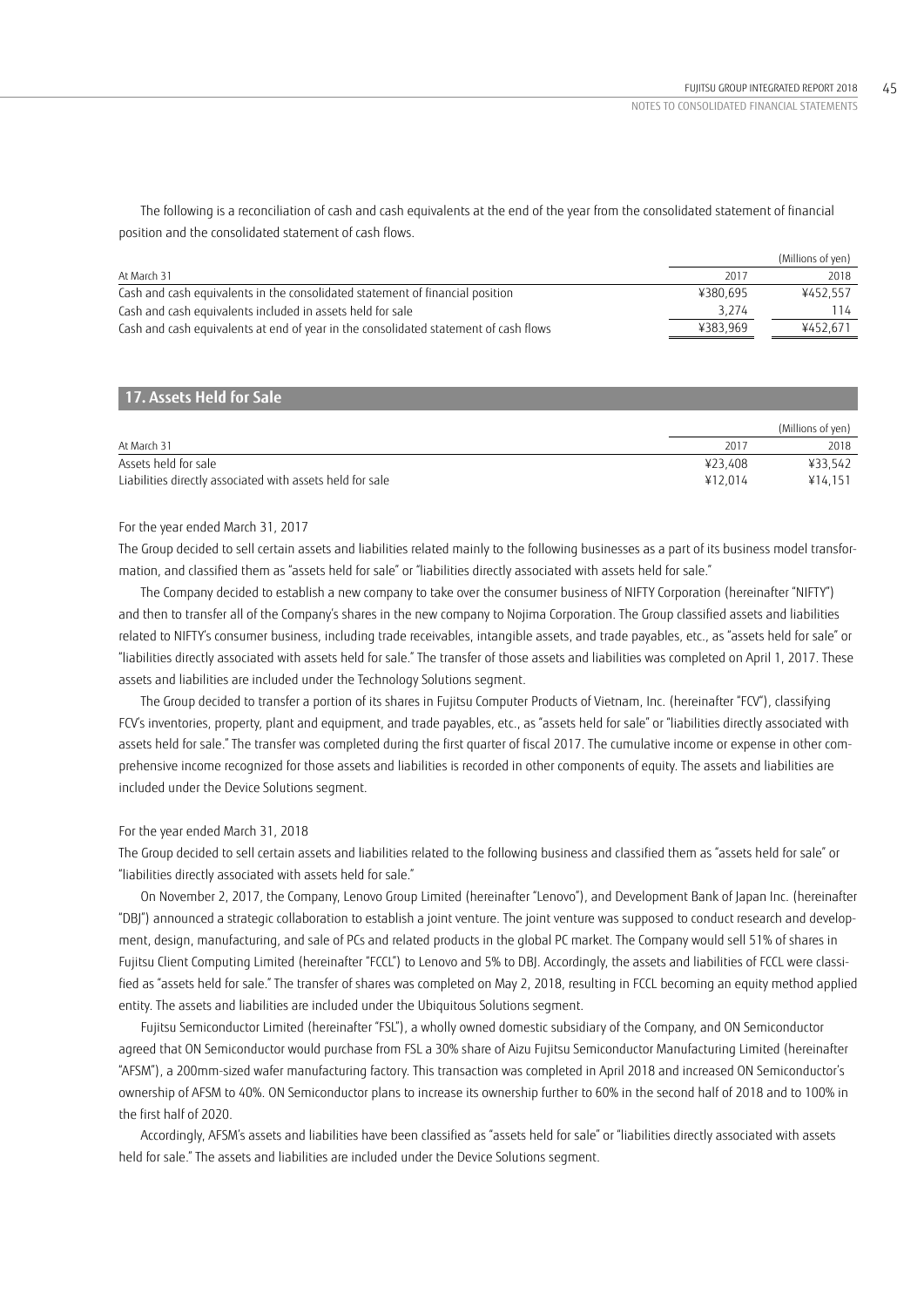NOTES TO CONSOLIDATED FINANCIAL STATEMENTS 46 FUJITSU GROUP INTEGRATED REPORT 2018

> "Assets held for sale" mainly comprises ¥14,061 million of inventories and ¥7,697 million of property, plant and equipment. "Liabilities directly associated with assets held for sale" mainly comprises ¥6,544 million of other liabilities and ¥2,054 million of liabilities related to defined benefit pension plans.

> The Group conducts group finance to increase capital efficiency, and FCCL holds ¥10,897 million of its operating capital as deposits within the Group as of March 31, 2018. These deposits have been eliminated as internal transactions in the process of the Group's consolidation and are not included in "assets held for sale."

## **18. Equity and Other Components of Equity**

### **(1) Share capital**

(a) Number of shares authorized Ordinary shares (no par value)

|             | (Thousands)<br>of shares) |
|-------------|---------------------------|
| At March 31 | Number of shares          |
| 2017        | 5,000,000                 |
| 2018        | 5,000,000                 |

(b) Number of shares issued and fully paid

Ordinary shares

|                         |                  | (Thousands of shares, Millions of yen) |
|-------------------------|------------------|----------------------------------------|
| At March 31             | Number of shares | Share capital                          |
| 2017                    | 2.070.018        | ¥324,625                               |
| Changes during the year | $\sim$           |                                        |
| 2018                    | 2,070,018        | ¥324,625                               |
|                         |                  |                                        |

# (c) Treasury stock

Ordinary shares

|              |                  | (Thousands of shares, Millions of yen) |  |
|--------------|------------------|----------------------------------------|--|
| At March 31  | Number of shares | Amount                                 |  |
| 2017         | 19,540           | ¥12,502                                |  |
| Acquisitions | 130              | 106                                    |  |
| Disposals    | (8,380)          | (5, 371)                               |  |
| 2018         | 11,290           | ¥ 7,237                                |  |

Note: The changes mainly reflect a share exchange conducted with the shareholders of Fujitsu Broad Solution & Consulting Inc., which was listed on the JASDAQ market of the Tokyo Stock Exchange, in order to make it a wholly owned subsidiary.

## **(2) Capital surplus and retained earnings**

Under the Japanese Companies Act, the entire amount paid for new shares is required to be designated as common stock, in principle. However, a company may designate a maximum 50% of the amount of the new shares as capital reserve, which is included in capital surplus. The Companies Act also requires that an amount equal to 10% of dividends paid must be appropriated as a legal reserve, which is included in retained earnings, or as a capital reserve, which is included in capital surplus, until the total amounts of legal reserve and capital reserve reach 25% of share capital. The Companies Act allows legal reserve, capital reserve, other capital surplus, and other retained earnings to be transferred among the accounts under certain conditions upon resolution of the shareholders' meetings.

Capital surplus in the consolidated financial statements includes capital reserve and other capital surplus in the Company's standalone financial statements. Also, retained earnings in the consolidated financial statements includes legal reserve and other retained earnings in the Company's stand-alone financial statements. The distributable amount as dividends is to be calculated in compliance with the Companies Act and based on the Company's stand-alone financial statements prepared in accordance with JGAAP.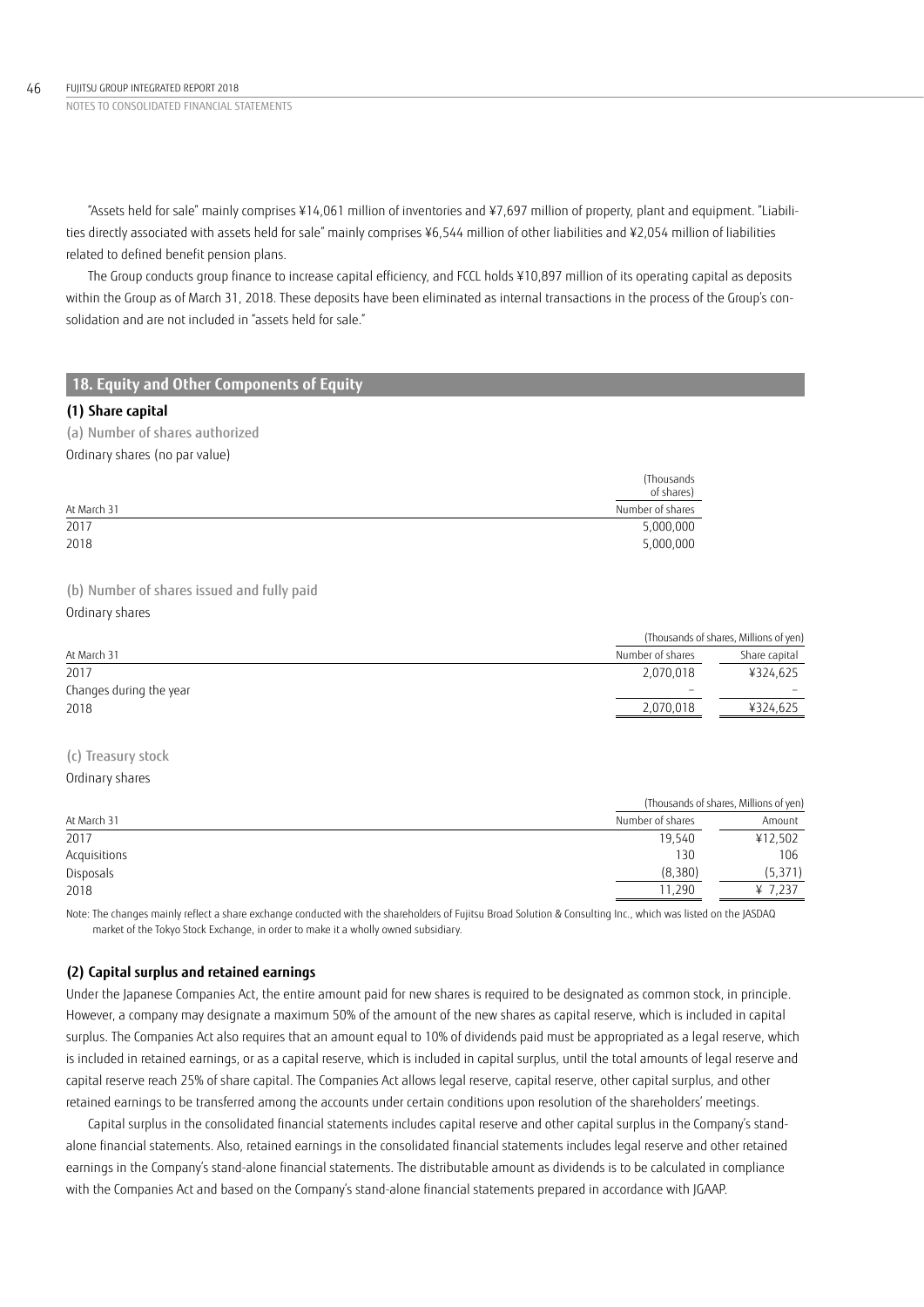|                                          |              | (Millions of yen) |
|------------------------------------------|--------------|-------------------|
| Years ended March 31                     | 2017         | 2018              |
| Foreign currency translation adjustments |              |                   |
| Opening balance                          | ¥11,308      | (5, 129)<br>¥     |
| Other comprehensive income               | (16, 437)    | (5,981)           |
| Others                                   |              |                   |
| Closing balance                          | ¥ $(5, 129)$ | ¥(11,110)         |
| Cash flow hedges                         |              |                   |
| Opening balance                          | (386)<br>¥   | ¥<br>18           |
| Other comprehensive income               | 404          | (84)              |
| Others                                   |              |                   |
| Closing balance                          | 18<br>¥      | (66)<br>¥         |
| Available-for-sale financial assets      |              |                   |
| Opening balance                          | ¥58,036      | ¥76,747           |
| Other comprehensive income               | 18,711       | (8, 879)          |
| Others                                   |              |                   |
| Closing balance                          | ¥76,747      | ¥67,868           |
| Remeasurements of defined benefit plans  |              |                   |
| Opening balance                          | ¥            | ¥                 |
| Other comprehensive income               | 38,024       | 65,442            |
| Others                                   | (38, 024)    | (65, 442)         |
| Closing balance                          | ¥            | ¥                 |
| Total other components of equity         |              |                   |
| Opening balance                          | ¥68,958      | ¥71,636           |
| Other comprehensive income               | 40,702       | 50,498            |
| Others                                   | (38, 024)    | (65,442)          |
| Closing balance                          | ¥71,636      | ¥ 56,692          |
|                                          |              |                   |

## **(3) Other components of equity and changes in other comprehensive income**

# **(4) Breakdown of each item of other comprehensive income included in non-controlling interests**

|                                          |           | (Millions of yen) |
|------------------------------------------|-----------|-------------------|
| Years ended March 31                     | 2017      | 2018              |
| Foreign currency translation adjustments | ¥ $(922)$ | ¥ 389             |
| Cash flow hedges                         | 116       |                   |
| Available-for-sale financial assets      | (77)      | 92                |
| Remeasurements of defined benefit plans  | 1.951     | 1,328             |
| Other comprehensive income               | ¥1.068    | ¥1,830            |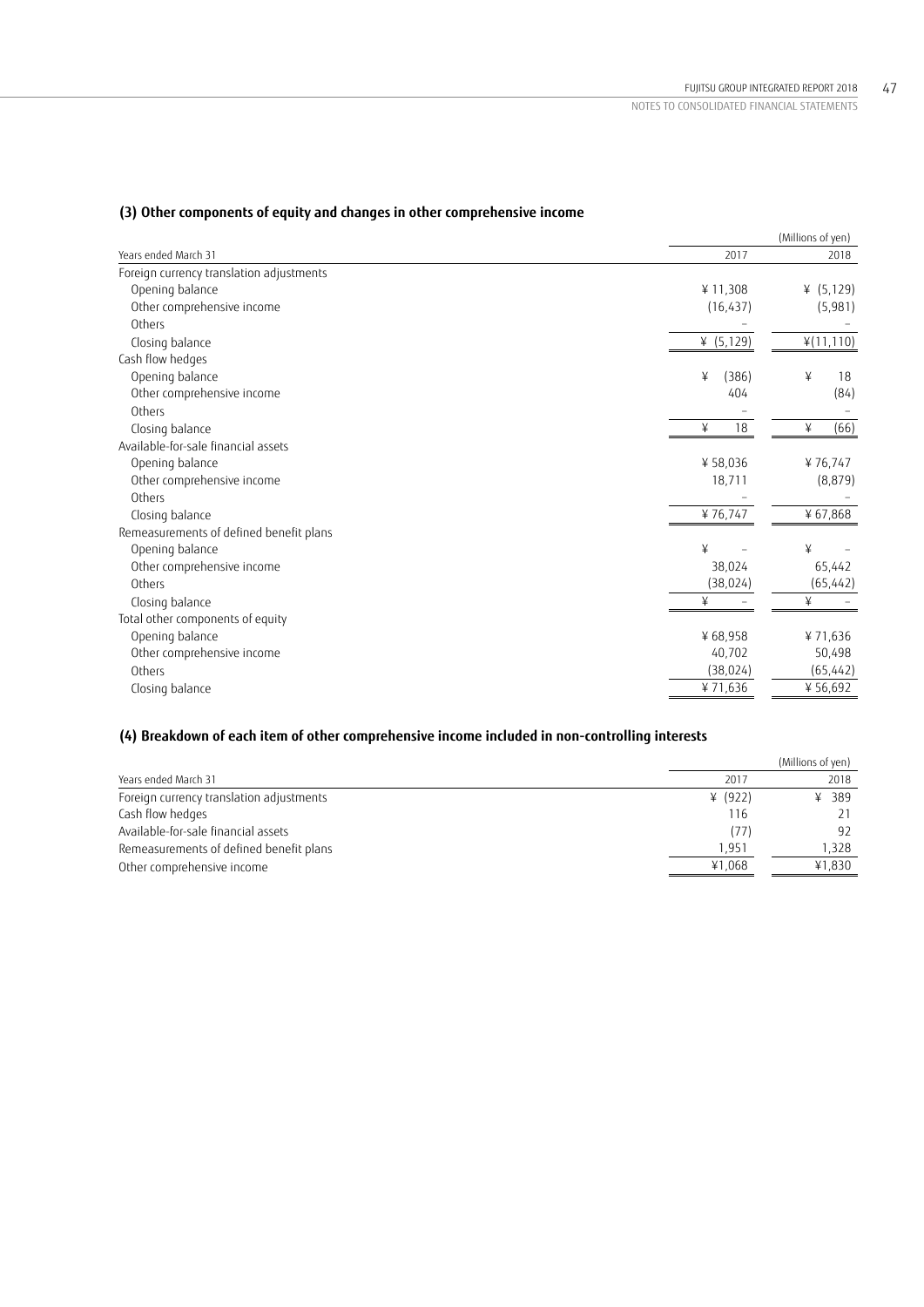## **(5) Income tax expense relating to each item of other comprehensive income**

|                                                                                          |              | (Millions of yen) |
|------------------------------------------------------------------------------------------|--------------|-------------------|
| Years ended March 31                                                                     | 2017         | 2018              |
| Foreign currency translation adjustments                                                 |              |                   |
| Gains (losses) during the year                                                           | $*(15, 111)$ | ¥ $(2,020)$       |
| Reclassification to profit or loss                                                       |              | (2,796)           |
| Amount before related income tax expense                                                 | (15, 111)    | (4, 816)          |
| Income tax expense                                                                       | (404)        | 404               |
| Amount after related income tax expense                                                  | ¥(15,515)    | ¥ $(4, 412)$      |
| Cash flow hedges                                                                         |              |                   |
| Gains (losses) during the year                                                           | ¥<br>587     | ¥<br>66           |
| Reclassification to profit or loss                                                       | (135)        | (46)              |
| Amount before related income tax expense                                                 | 452          | 20                |
| Income tax expense                                                                       | (137)        | (15)              |
| Amount after related income tax expense                                                  | ¥<br>315     | ¥<br>5            |
| Available-for-sale financial assets                                                      |              |                   |
| Gains (losses) during the year                                                           | ¥ 26,954     | ¥15,278           |
| Reclassification to profit or loss                                                       | (260)        | (28, 238)         |
| Amount before related income tax expense                                                 | 26,694       | (12,960)          |
| Income tax expense                                                                       | (8, 117)     | 3,931             |
| Amount after related income tax expense                                                  | ¥18,577      | ¥ $(9,029)$       |
| Remeasurements of defined benefit plans                                                  |              |                   |
| Gains (losses) during the year                                                           | ¥ 58,151     | ¥ 66,064          |
| Amount before related income tax expense                                                 | 58,151       | 66,064            |
| Income tax expense                                                                       | (18, 176)    | 706               |
| Amount after related income tax expense                                                  | ¥39,975      | ¥ 66,770          |
| Share of other comprehensive income of investments accounted for using the equity method |              |                   |
| Gains (losses) during the year                                                           | ¥ $(2,416)$  | 822<br>¥          |
| Reclassification to profit or loss                                                       | 834          | (1,828)           |
| Amount after related income tax expense                                                  | ¥ $(1, 582)$ | ¥ $(1,006)$       |
| Total other comprehensive income                                                         |              |                   |
| Amount after related income tax expense                                                  | ¥41,770      | ¥52,328           |
|                                                                                          |              |                   |

# **19. Dividends**

## Year ended March 31, 2017

# **(1) Dividends paid**

| Resolution                     | Class of shares | Total dividends<br>(Millions of yen) | Source of<br>dividends | Dividends<br>per share | Record date                           | Effective date |
|--------------------------------|-----------------|--------------------------------------|------------------------|------------------------|---------------------------------------|----------------|
| Board of Directors' meeting on |                 |                                      | Retained               |                        |                                       |                |
| May 26, 2016                   | Ordinary shares | ¥8.275                               | earnings               |                        | 4 yen March 31, 2016                  | June 6, 2016   |
| Board of Directors' meeting on |                 |                                      | Retained               |                        |                                       |                |
| October 27, 2016               | Ordinary shares | ¥8.275                               | earnings               | 4 ven                  | September 30, 2016  November 25, 2016 |                |

# **(2) Among the dividends whose record date falls within the year ended March 31, 2017, those whose effective date falls within the year ended March 31, 2018**

| Resolution                     | Class of shares | Total dividends<br>(Millions of yen) | Source of<br>dividends | Dividends<br>per share | Record date          | Effective date |
|--------------------------------|-----------------|--------------------------------------|------------------------|------------------------|----------------------|----------------|
| Board of Directors' meeting on |                 |                                      | Retained               |                        |                      |                |
| May 25, 2017                   | Ordinary shares | ¥10.252                              | earnings               |                        | 5 yen March 31, 2017 | June 5, 2017   |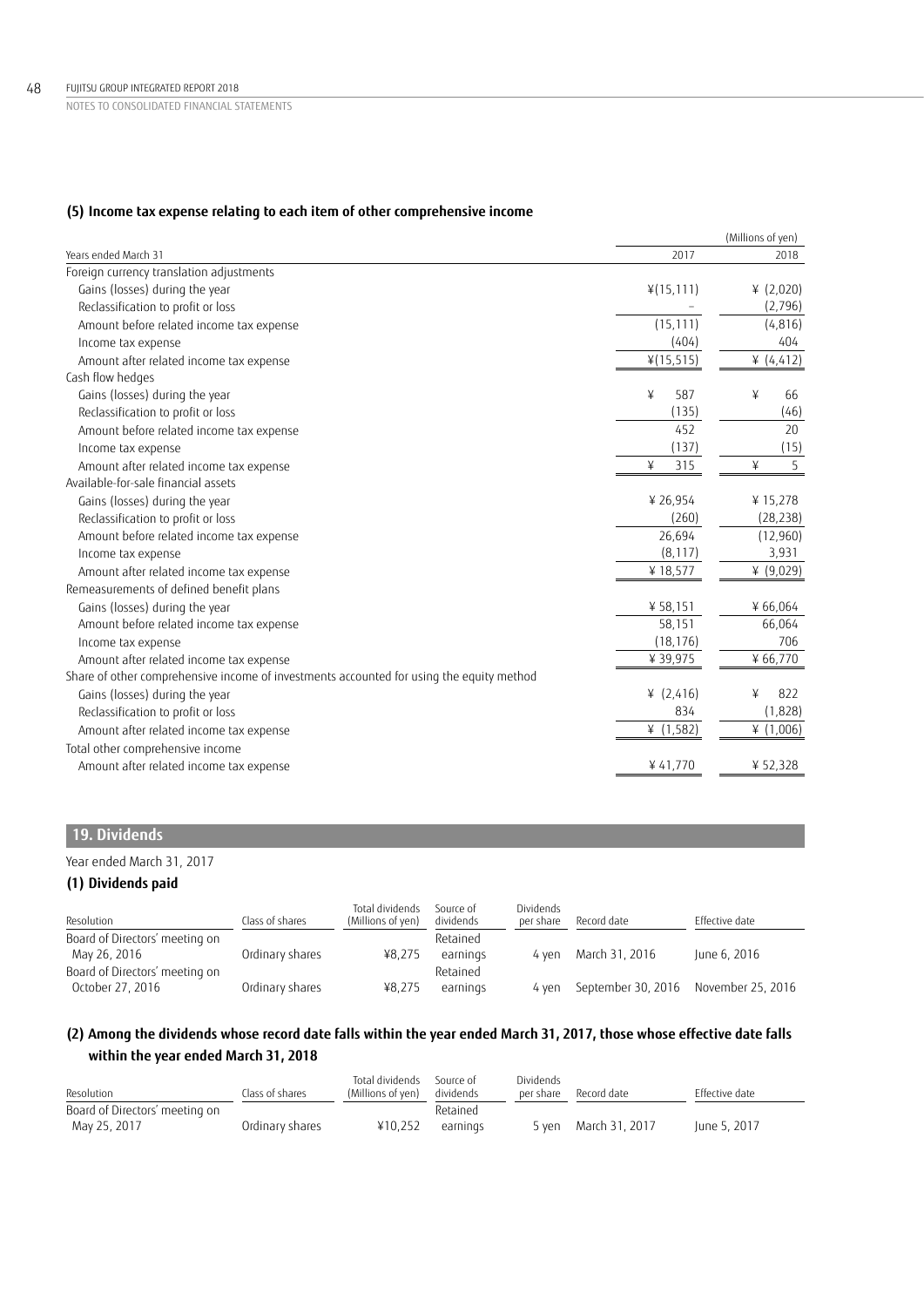## Year ended March 31, 2018

## **(1) Dividends paid**

| Resolution                     | Class of shares | Total dividends<br>(Millions of yen) | Source of<br>dividends | Dividends<br>per share | Record date        | Effective date    |
|--------------------------------|-----------------|--------------------------------------|------------------------|------------------------|--------------------|-------------------|
| Board of Directors' meeting on |                 |                                      | Retained               |                        |                    |                   |
| May 25, 2017                   | Ordinary shares | ¥10.252                              | earnings               | 5 ven                  | March 31, 2017     | June 5, 2017      |
| Board of Directors' meeting on |                 |                                      | Retained               |                        |                    |                   |
| October 26, 2017               | Ordinary shares | ¥10.252                              | earnings               | 5 ven                  | September 30, 2017 | November 24, 2017 |

# **(2) Among the dividends whose record date falls within the year ended March 31, 2018, those whose effective date falls within the year ending March 31, 2019**

| Resolution                     | Class of shares | Total dividends<br>(Millions of yen) | Source of<br>dividends | Dividends<br>per share | Record date          | Effective date |
|--------------------------------|-----------------|--------------------------------------|------------------------|------------------------|----------------------|----------------|
| Board of Directors' meeting on |                 |                                      | Retained               |                        |                      |                |
| May 24, 2018                   | Ordinary shares | ¥12.352                              | earnings               |                        | 6 yen March 31, 2018 | June 4, 2018   |

# **20. Bonds, Borrowings, and Lease Obligations**

# **(1) Breakdown of interest-bearing loans**

|                                                                                              |          | (Millions of yen) |                                                   |                                                   |                    |
|----------------------------------------------------------------------------------------------|----------|-------------------|---------------------------------------------------|---------------------------------------------------|--------------------|
| At March 31                                                                                  | 2017     | 2018              | Average interest<br>rate (2017) (%)* <sup>1</sup> | Average interest<br>rate (2018) (%)* <sup>1</sup> | Repayment due date |
| Current portion of bonds*2                                                                   | ¥ 19,992 | ¥ 64,986          |                                                   |                                                   |                    |
| Bonds $*^2$                                                                                  | 179,703  | 114.830           |                                                   |                                                   |                    |
| Short-term borrowings                                                                        | 47,864   | 36.888            | 1.05%                                             | 2.30%                                             |                    |
| Current portion of long-term borrowings                                                      | 51,452   | 23,578            | 0.53%                                             | 0.14%                                             |                    |
|                                                                                              |          |                   |                                                   |                                                   | April 5, 2019 -    |
| Long-term borrowings                                                                         | 153,493  | 135,196           | 0.27%                                             | 0.28%                                             | December 20, 2036  |
| Lease obligations (current)                                                                  | 11,480   | 9.935             | 2.25%                                             | 2.48%                                             |                    |
|                                                                                              |          |                   | 2.72%                                             |                                                   | April 1, 2019 -    |
| Lease obligations (non-current)                                                              | 21,108   | 16,476            |                                                   | 2.89%                                             | August 28, 2081    |
| Total                                                                                        | ¥485,092 | ¥401,889          |                                                   |                                                   |                    |
| Short-term borrowings, current portion of long-<br>term debt and lease obligations (current) | ¥130,788 | ¥135,387          |                                                   |                                                   |                    |
| Long-term debt and lease obligations                                                         |          |                   |                                                   |                                                   |                    |
| (non-current)                                                                                | 354.304  | 266,502           |                                                   |                                                   |                    |

\*1 Average interest rates are the weighted average interest rates for the balance at March 31, 2017 and 2018.

\*<sup>2</sup> A breakdown of the bonds is on the next page. Interest rates in total are the weighted average interest rates for the total face value of the bonds.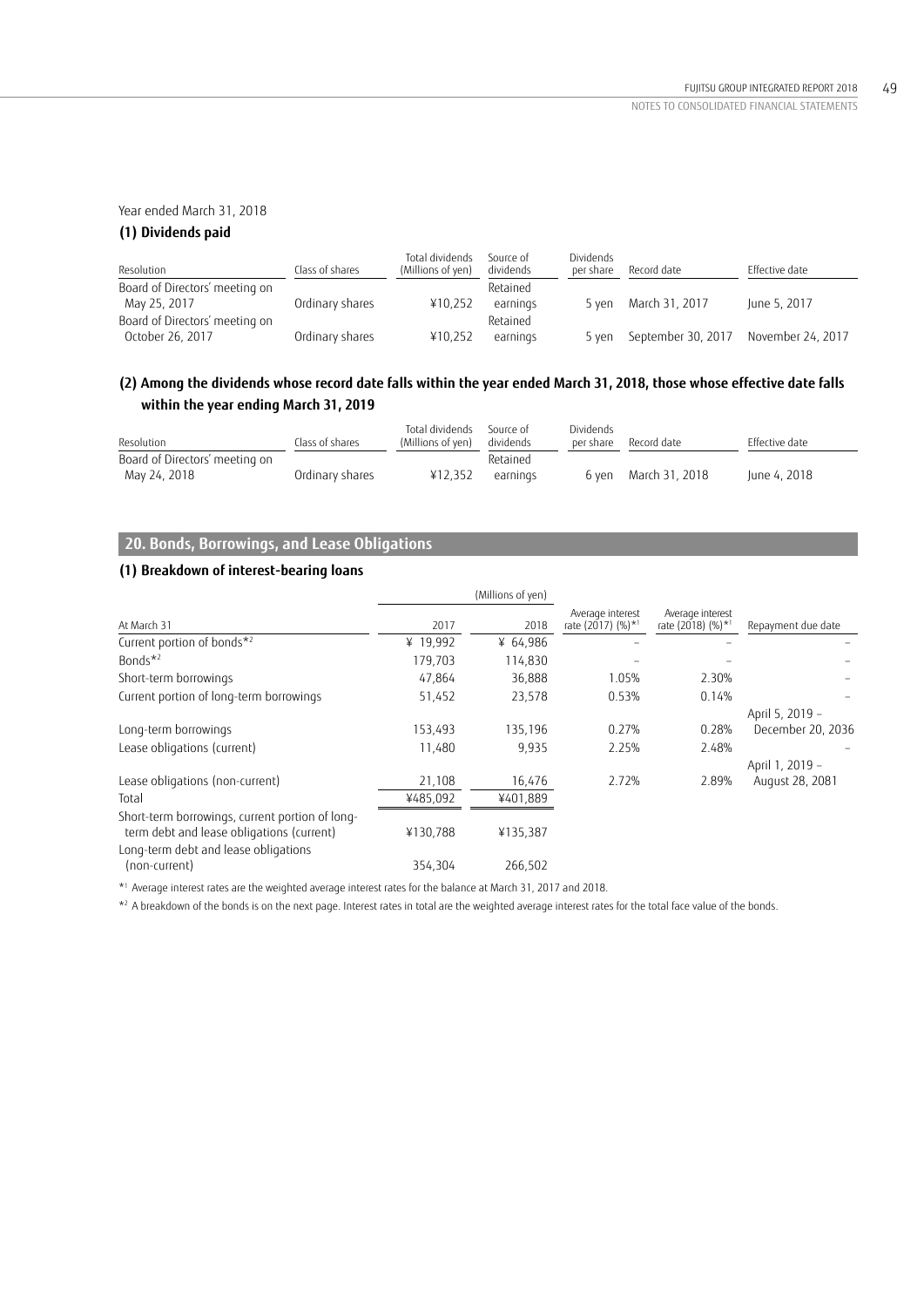## At March 31

|                          |                  |          | (Millions of yen) |                   |            |                  |
|--------------------------|------------------|----------|-------------------|-------------------|------------|------------------|
| Company name/Issue       | Issue date       | 2017     | 2018              | Interest rate (%) | Collateral | Maturity         |
| The Company              |                  |          |                   |                   |            |                  |
| Seventeenth Series       |                  |          |                   |                   |            |                  |
| Unsecured Straight Bonds | May 8, 1998      | ¥ 29,986 | ¥ 29,999          | 3.000%            | None       | May 8, 2018      |
| Thirty-First Series      |                  |          |                   |                   |            |                  |
| Unsecured Straight Bonds | October 16, 2012 | 19,992   |                   | 0.476%            | None       | October 16, 2017 |
| Thirty-Third Series      |                  |          |                   |                   |            |                  |
| Unsecured Straight Bonds | October 16, 2013 | 34,961   | 34,987            | 0.410%            | None       | October 16, 2018 |
| Thirty-Fourth Series     |                  |          |                   |                   |            |                  |
| Unsecured Straight Bonds | October 16, 2013 | 14,968   | 14,977            | 0.644%            | None       | October 16, 2020 |
| Thirty-Fifth Series      |                  |          |                   |                   |            |                  |
| Unsecured Straight Bonds | lune 12, 2014    | 39,939   | 39,967            | 0.339%            | None       | June 12, 2019    |
| Thirty-Sixth Series      |                  |          |                   |                   |            |                  |
| Unsecured Straight Bonds | June 12, 2014    | 29,933   | 29,949            | 0.562%            | None       | June 11, 2021    |
| Thirty-Seventh Series    |                  |          |                   |                   |            |                  |
| Unsecured Straight Bonds | July 22, 2015    | 19,949   | 19,964            | 0.352%            | None       | July 22, 2020    |
| Thirty-Eighth Series     |                  |          |                   |                   |            |                  |
| Unsecured Straight Bonds | July 22, 2015    | 9,967    | 9,973             | 0.533%            | None       | July 22, 2022    |
| Total                    |                  | ¥199,695 | ¥179,816          | 0.871%            |            |                  |
|                          |                  |          |                   |                   |            |                  |

## **(2) Minimum lease payments**

|                                                      |              |               |              | (Millions of yen) |
|------------------------------------------------------|--------------|---------------|--------------|-------------------|
|                                                      | 2017         |               | 2018         |                   |
| At March 31                                          | Undiscounted | Present value | Undiscounted | Present value     |
| Not later than one year                              | ¥12,232      | ¥11,480       | ¥10,593      | ¥ 9,935           |
| Later than one year and not later<br>than five years | 20,542       | 19,243        | 16,143       | 15,316            |
| Later than five years                                | 4,648        | 1,865         | 4,016        | 1,160             |
| Total                                                | 37,422       | 32,588        | 30,752       | 26,411            |
| Less: future financial expenses                      | (4,834)      |               | (4, 341)     |                   |
| Total present value                                  | ¥32,588      | ¥32,588       | ¥26,411      | ¥26,411           |

## **21. Post-Employment Benefits**

## **(1) Defined benefit plans**

(a) Characteristics of defined benefit plans and risks associated with the plans

The Group provides defined benefit plans, as part of retirement benefit plans, in countries such as Japan, the UK, and Germany. The Company and some subsidiaries in Japan have retirement benefit trusts. In addition, the Group provides defined contribution plans in countries such as the UK, Japan, and Australia.

The major defined benefit plans in Japan are funded pension plans and retirement benefit plans operated by the Fujitsu Corporate Pension Fund that is participated by the Company and some subsidiaries in Japan. The Fujitsu Corporate Pension Fund is a special corporation approved by the Minister of Health, Labour and Welfare, and operated in accordance with the Defined-Benefit Corporate Pension Act. There is a board of representatives as a legislative arm and a board of directors as an executive arm in the Fujitsu Corporate Pension Fund. The representatives and directors are split evenly with half selected by the Company and certain subsidiaries in Japan and the other half elected by the employees through mutual vote. The major plans under the Fujitsu Corporate Pension Fund are plans contributed by the Company and certain subsidiaries in Japan, but there is also a plan contributed by the employees. The benefits are determined by the accumulated salary in the participation period and the length of participation as well as other factors. The period of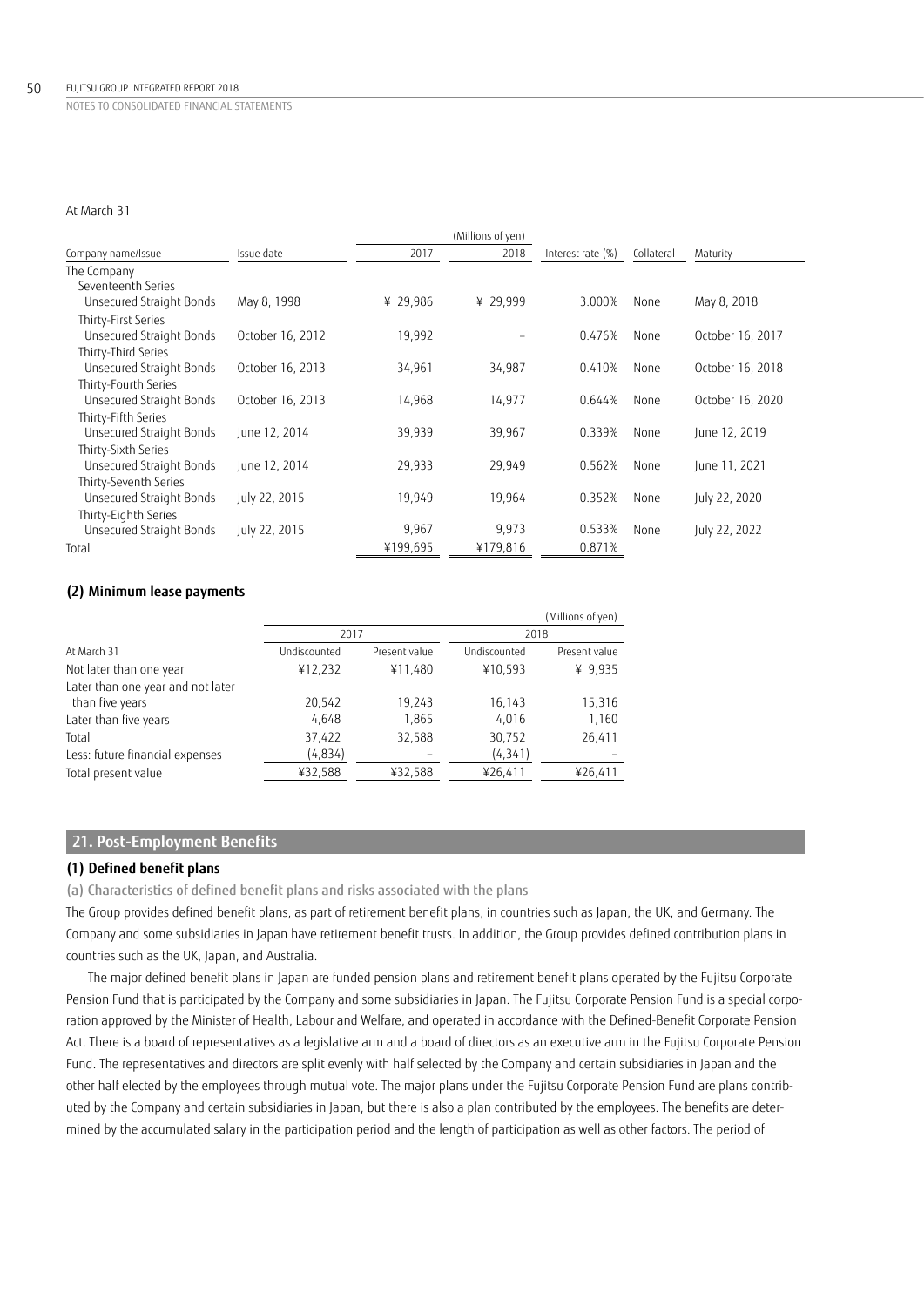benefit payment is 20 years, primarily from age 60 to 80, while some participants are guaranteed lifetime benefits. The benefits to employees from retirement benefit plans are primarily paid by the plan assets of the fund, and partly paid by the Company and some subsidiaries in Japan depending on the age of the employee at retirement. The benefits are determined by the amount of salary at retirement and the length of service as well as other factors. The retirement benefit plan participated by the employees that joined the Company and some subsidiaries in Japan from April 1999 onwards was transferred from a defined benefit plan (DB) to a cash balance plan, and a defined contribution plan (DC) was implemented as a result of the plan amendment in 2014. The benefits under the cash balance plan are determined by the accumulated points up to the time of retirement and the market yields during the participation in the plan as well as other factors.

In addition to the above, some subsidiaries in Japan provide defined benefit corporate pensions operated primarily by themselves in accordance with the rules agreed with the employees, and they also participate in the employees pension fund established by multiemployers that have no capital relationship. Further, some subsidiaries in Japan have unfunded lump-sum retirement benefit plans.

The major defined benefit plans provided outside Japan are the plans that Fujitsu Services Holdings PLC (including its consolidated subsidiaries, "FS") located in the UK and Fujitsu Technology Solutions (Holding) B.V. (including its consolidated subsidiaries, "FTS") located in Germany provide. FS's defined benefit plan is operated by the board of trustees composed of representatives of the company and the employees and independent outside specialists, in conformity with the guideline issued by the UK Pensions Regulator. Under the FS's defined benefit plan, the benefits are based on the amount of salary at retirement, the length of participation in the plan and price index, and the benefits are guaranteed throughout the lifetime of the participants. FS closed new participation to the funded defined benefit plan in 2000 and instead provided a defined contribution plan for employees that joined the company thereafter. In 2010, for the employees that participate in the defined benefit plan, FS started to transfer the benefits that correspond to the future service into the defined contribution plan, which was completed in 2011. In March 2013, a special contribution of ¥114,360 million was made into the pension scheme to make up a deficit (defined benefit obligation less plan assets) of the defined benefit plan. In addition, the investment portfolio of plan assets was shifted primarily toward bonds to match the defined benefit obligation. FTS used to provide an unfunded defined benefit plan, which was closed for new participation in 1999.

## The Group's defined benefit plans are exposed to the following risks.

### *(i) Investment risk*

The present value of the defined benefit obligation is calculated using a discount rate determined by reference to market yields at the end of the reporting periods on high-quality corporate bonds. If the return on asset is below this rate, it worsens the funded status and thus risks reducing equity. Plan assets may be affected by the volatility of return on assets in the short term. The asset allocation of plan assets is regularly reviewed to ensure long-term return and future payment of pensions and retirement benefits.

## *(ii) Interest risk*

A decrease in the interest of high-quality corporate bonds increases the present value of the defined benefit obligation. This worsens the funded status and thus risks reducing equity.

### *(iii) Longevity risk*

An increase in the life expectancy of the plan participants increases the present value of the defined benefit obligation. This worsens the funded status and thus risks reducing equity.

## *(iv) Inflation risk*

Some benefits in the plans for the UK and Germany are linked to price index. Higher inflation increases the present value of the defined benefit obligation. This worsens the funded status and thus risks reducing equity.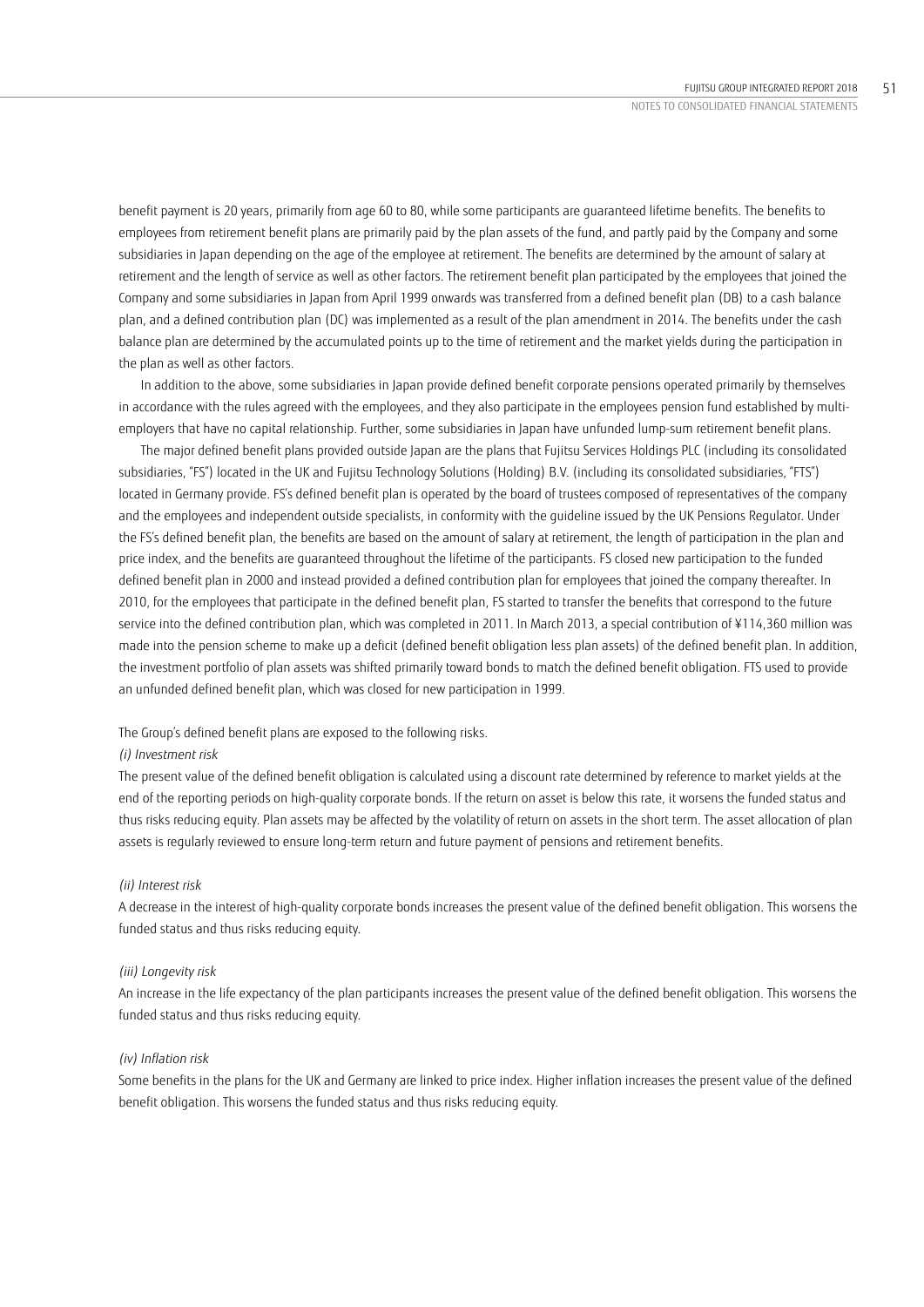### 52 FUJITSU GROUP INTEGRATED REPORT 2018

NOTES TO CONSOLIDATED FINANCIAL STATEMENTS

## (b) Amounts in the financial statements

# *(i) Reconciliation for the closing balance of the defined benefit obligation and plan assets and net defined benefit liability (asset) recognized in the consolidated statement of financial position*

|                                                                                                      |              | (Millions of yen) |
|------------------------------------------------------------------------------------------------------|--------------|-------------------|
| At March 31                                                                                          | 2017         | 2018              |
| Present value of defined benefit obligation                                                          | ¥(2,438,975) | ¥(2,413,724)      |
| Fair value of plan assets                                                                            | 2,151,124    | 2,198,442         |
| Effect of asset ceiling*1                                                                            | (193)        |                   |
| Net defined benefit liability (asset) recognized in the consolidated statement of financial position | (288,044)    | (215, 282)        |
| Retirement benefit assets*2                                                                          | 20.987<br>¥  | 42.737            |
| Retirement benefit liabilities                                                                       | (309, 031)   | (258, 019)        |
| Net defined benefit liability (asset) recognized in the consolidated statement of financial position | (288, 044)   | (215, 282)        |

\*1 If the fair value of the plan assets exceeds the present value of the defined benefit obligation, the defined benefit asset is adjusted for any effect of limiting it to the asset ceiling in accordance with IAS 19 "Employee Benefits."

 $*$  Retirement benefit assets are included in others under non-current assets in the consolidated statement of financial position.

## At March 31, 2017

The present value of the defined benefit obligation at March 31, 2017 comprises –¥1,561,150 million for plans in Japan and –¥877,825 million for plans outside Japan, while the fair value of plan assets comprises ¥1,353,175 million for plans in Japan and ¥797,949 million for plans outside Japan.

## At March 31, 2018

The present value of the defined benefit obligation at March 31, 2018 comprises –¥1,526,326 million for plans in Japan and –¥887,398 million for plans outside Japan, while the fair value of plan assets comprises ¥1,374,675 million for plans in Japan and ¥823,767 million for plans outside Japan.

### *(ii) Components of defined benefit costs*

|                                                                                    |         | (Millions of yen) |
|------------------------------------------------------------------------------------|---------|-------------------|
| Years ended March 31                                                               | 2017    | 2018              |
| Current service cost (net of contribution from plan participants) $*$ <sup>3</sup> | ¥54.543 | ¥51.217           |
| Net interest                                                                       | 2.666   | 3.169             |
| Past service cost and gains and losses arising from settlements                    | (489)   | (764)             |
| Total                                                                              | ¥56.720 | ¥53.622           |

\*<sup>3</sup> Current service cost (net of contribution from plan participants) includes defined benefit costs related to multi-employer plans.

*(iii) Reconciliation for beginning and ending balances of the defined benefit obligation and plan assets*

|                                                                            |              | (Millions of yen) |
|----------------------------------------------------------------------------|--------------|-------------------|
| Present value of defined benefit obligation                                | 2017         | 2018              |
| Opening balance                                                            | ¥(2,434,277) | ¥(2,438,975)      |
| Current service cost                                                       | (61,800)     | (58, 284)         |
| Interest expense                                                           | (28, 179)    | (30, 374)         |
| Remeasurements of the net defined benefit liability (asset)                |              |                   |
| Actuarial gains and losses arising from changes in financial assumptions   | (120, 380)   | (3,448)           |
| Actuarial gains and losses arising from changes in demographic assumptions | 4,950        | 11,178            |
| Past service cost and gains and losses arising from settlements            | 489          | 764               |
| Payments from the plan                                                     |              |                   |
| Payments from the employer                                                 | 8,803        | 8,992             |
| Payments from plan assets                                                  | 81,742       | 93,902            |
| Payments in respect of settlements                                         | 1,327        | 10,423            |
| Effects of business combinations and disposals                             | (2,875)      | 46,866            |
| Effect of changes in foreign exchange rates                                | 107,372      | (56, 822)         |
| Transfer to liabilities directly associated with assets held for sale      | 3,853        | 2,054             |
| Closing balance                                                            | ¥(2,438,975) | 4(2,413,724)      |
|                                                                            |              |                   |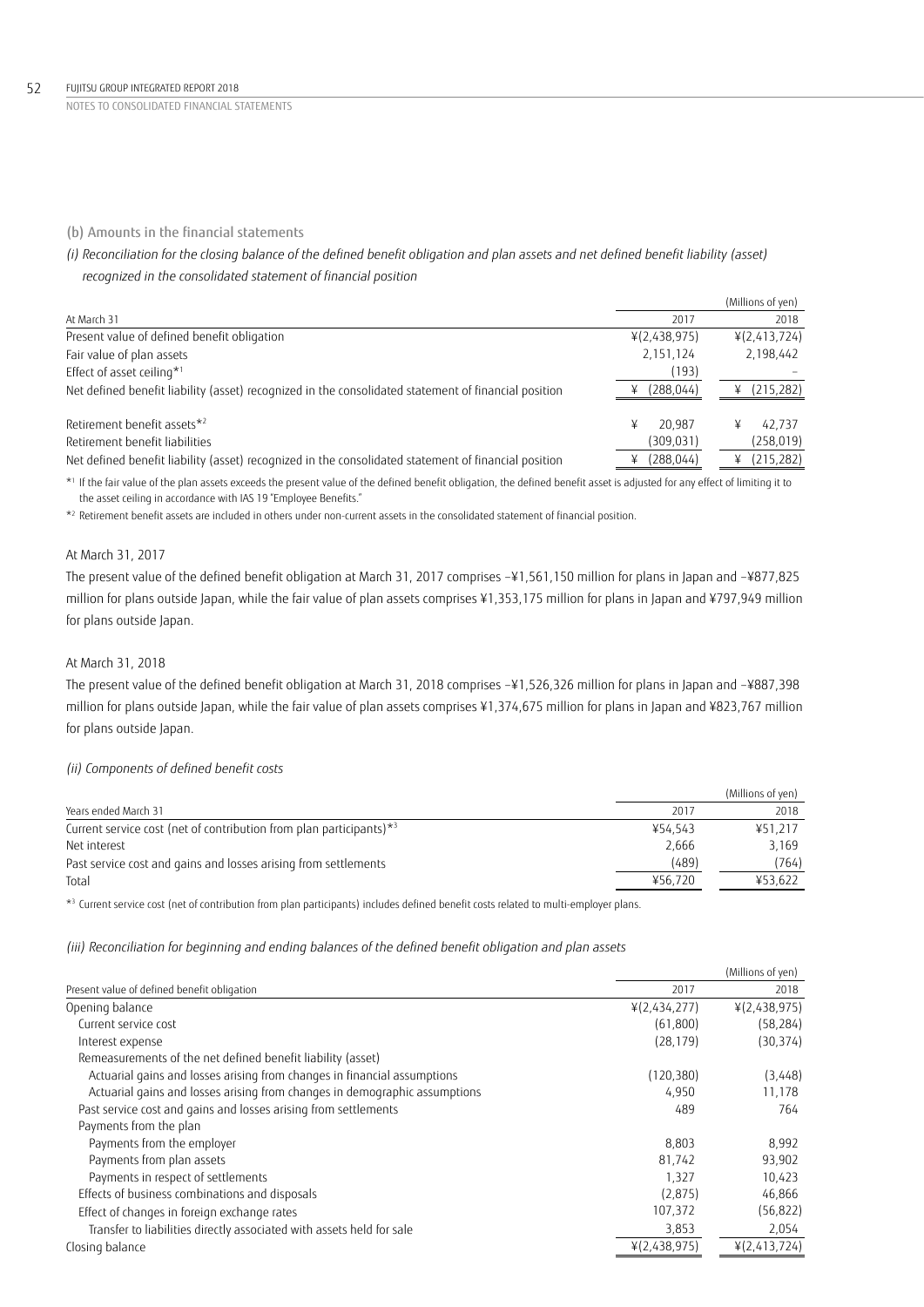|                                                                       |            | (Millions of yen) |
|-----------------------------------------------------------------------|------------|-------------------|
| Fair value of plan assets                                             | 2017       | 2018              |
| Opening balance                                                       | ¥2,074,579 | ¥2,151,124        |
| Interest income                                                       | 25.513     | 27,205            |
| Remeasurements of the net defined benefit liability (asset)           |            |                   |
| Return on plan assets, excluding amounts included in interest income  | 174,383    | 58,698            |
| Contributions to the plan                                             |            |                   |
| Contributions by the employer                                         | 59,709     | 49,281            |
| Contributions by the plan participants                                | 7,257      | 7,067             |
| Payments from the plan                                                |            |                   |
| Payments from plan assets                                             | (81, 742)  | (93, 902)         |
| Payments in respect of settlements                                    | (1, 327)   | (10, 423)         |
| Effects of business combinations and disposals                        | (243)      | (40, 312)         |
| Effect of changes in foreign exchange rates                           | (104, 171) | 49,704            |
| Transfer to liabilities directly associated with assets held for sale | (2,834)    |                   |
| Closing balance                                                       | ¥2,151,124 | ¥2,198,442        |

## *(iv) Components of fair value of plan assets*

|                                              |          |                                  |          | (Millions of yen)                        |  |
|----------------------------------------------|----------|----------------------------------|----------|------------------------------------------|--|
|                                              | 2017     |                                  |          | 2018<br>Market price in an active market |  |
|                                              |          | Market price in an active market |          |                                          |  |
| At March 31                                  | Quoted   | Unguoted                         | Quoted   | Unguoted                                 |  |
| Cash and cash equivalents                    | ¥ 80.022 | ¥                                | ¥100.887 | ¥                                        |  |
| Equity instruments                           |          |                                  |          |                                          |  |
| Japan                                        | 152,113  | 28,035                           | 133,370  | 32,484                                   |  |
| Outside Japan                                | 160,927  | 103,767                          | 128,742  | 120,021                                  |  |
| Debt instruments                             |          |                                  |          |                                          |  |
| Japan                                        | 67.093   | 351.824                          | 26.184   | 475,001                                  |  |
| Outside Japan                                | 489.505  | 164,237                          | 461,445  | 141,104                                  |  |
| General accounts of life insurance companies |          | 295,800                          |          | 295,121                                  |  |
| Liability driven investment (LDI)*           | 30,251   | 166,744                          | 22,063   | 180,890                                  |  |
| Others                                       | 2,904    | 57,902                           | 3,115    | 78,015                                   |  |
| Total                                        | ¥982,815 | ¥1,168,309                       | ¥875,806 | ¥1,322,636                               |  |

\* LDI represents a portfolio of investments that primarily consists of bonds and swap instruments, designated to match the plan assets with a change in the present value of the defined benefit obligation arising from a change in indices such as interest rates and inflation.

## *(v) Significant actuarial assumptions used in calculating the present value of the defined benefit obligation*

|                               | 2017                     |                                            | 2018                     |                                      |
|-------------------------------|--------------------------|--------------------------------------------|--------------------------|--------------------------------------|
| At March 31                   | Plans in Japan           | Plans outside<br>$l$ apan $*$ <sup>1</sup> | Plans in Japan           | Plans outside<br>Japan* <sup>1</sup> |
| Discount rate                 | 0.59%                    | 2.45%                                      | 0.50%                    | 2.40%                                |
| Life expectancy* <sup>2</sup> | 23.3 years               | 22.8 years                                 | 23.3 years               | 22.7 years                           |
| Inflation rate                | $\overline{\phantom{m}}$ | 3.15%                                      | $\overline{\phantom{m}}$ | 3.05%                                |

\*1 Assumptions for plans outside Japan represent the assumptions for the defined benefit plan provided by a UK subsidiary.

\*2 Life expectancy is based on a male currently at age 60 for plans in Japan and on a male currently at age 65 for plans outside Japan.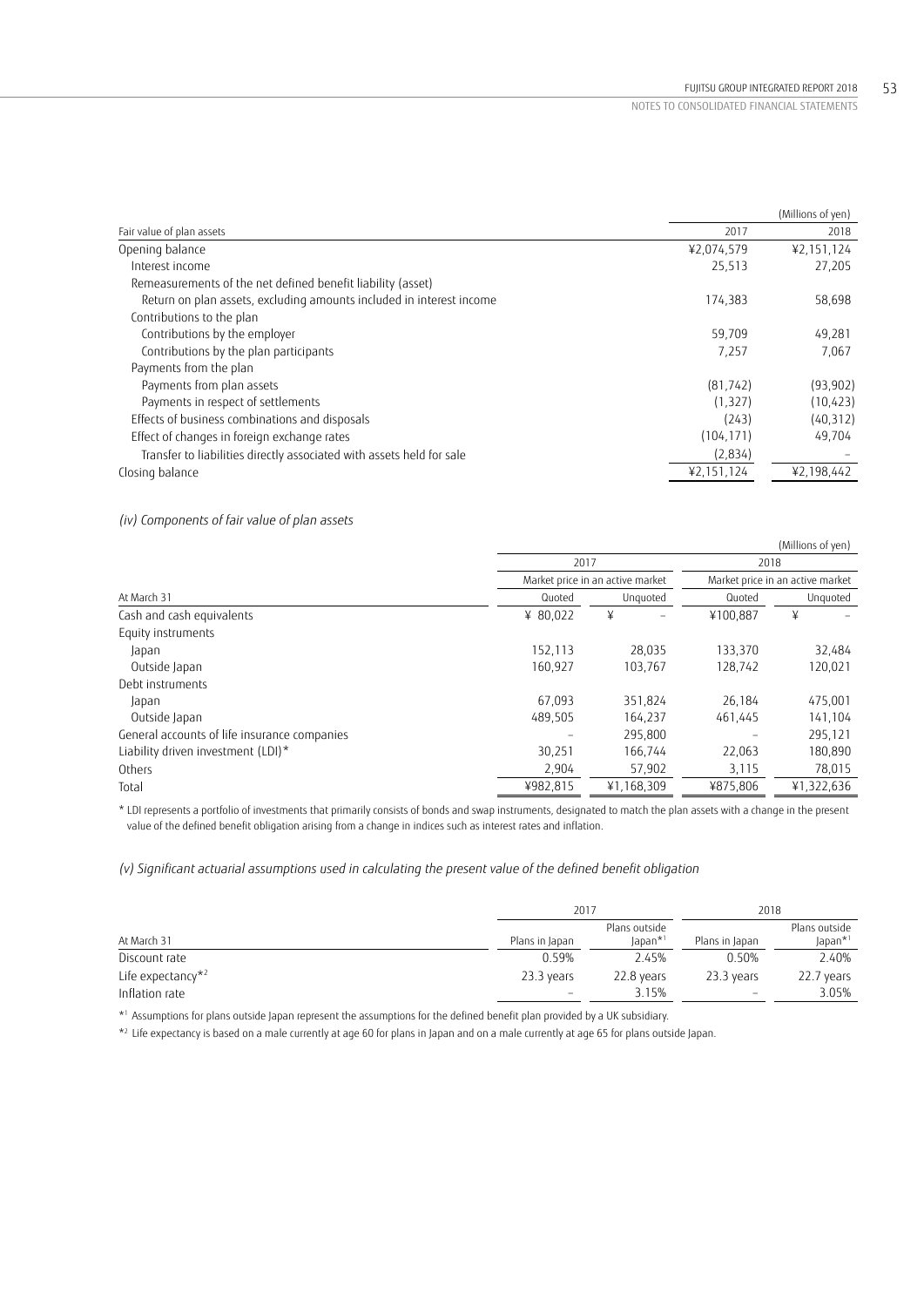### (c) Amount, timing, and uncertainty of future cash flows

### *(i) Sensitivity analysis for significant actuarial assumptions*

The sensitivity analysis below shows the effect on the defined benefit obligation when one of the significant actuarial assumptions changes reasonably while holding all other assumptions constant. However, the change in assumptions would not necessarily occur in isolation from one another. A negative amount represents a decrease of the defined benefit obligation while a positive amount represents an increase of the defined benefit obligation.

|                 |                   |           | (Millions of yen) |
|-----------------|-------------------|-----------|-------------------|
| At March 31     |                   | 2017      | 2018              |
| Discount rate   | $0.1\%$ increase* | ¥(31,594) | ¥(31,002)         |
|                 | $0.1\%$ decrease* | 32,328    | 31,907            |
| Life expectancy | year increase     | 45,202    | 44.409            |
| Inflation rate  | 0.1% increase     | 9.451     | 12,710            |
|                 | 0.1% decrease     | (12, 027) | (9,280)           |

\* For the defined benefit plan of a UK subsidiary, because the investments in the plan assets are managed matching with the defined benefit obligation, the impact on the funded status arising from changes in the discount rate will be limited.

## *(ii) Funding and performance policy of plan assets*

The Group funds the defined benefit plans, taking into consideration various factors such as the Company's financial condition, funded status of the plan assets, and actuarial calculations. The Fujitsu Corporate Pension Fund regularly reviews the amount of contributions, for example, by conducting an actuarial review every five years in accordance with the Defined-Benefit Corporate Pension Act.

The Group aims to increase the value of the plan assets by taking an acceptable range of risks to ensure benefits to pensioners (including deferred pensioners).

For management of the plan assets of the Fujitsu Corporate Pension Fund, asset management meetings are regularly held, participated by committee members elected from representatives and directors of the fund as well as the Company's representatives for the finance and HR departments. Risks are reduced by considering returns and risks of the investment assets and setting out the basic allocation of investment assets as well as adjusting rules (regarding the range of changes). The basic allocation of investment assets and the adjusting rules are reviewed regularly, corresponding to the market environment and any changes in the funded status, so that the best investment balance is ensured.

FS invests in a portfolio that primarily consists of bonds and swap instruments, designated to match the plan assets with a change in the present value of the defined benefit obligation arising from a change in indices such as interest rates and inflation, to reduce market volatility risk.

### *(iii) Expected contributions to defined benefit plans*

The Group expects contributions by the employer of ¥46,337 million to defined benefit plans for the year ending March 31, 2019.

### *(iv) Maturity profile of the defined benefit obligation*

| At March 31                                                 | 201       | 2018       |
|-------------------------------------------------------------|-----------|------------|
| Weighted average duration of the defined benefit obligation | 3.9 vears | 13.8 vears |

## **(2) Defined contribution plans and public plans**

|                                         |         | (Millions of yen) |
|-----------------------------------------|---------|-------------------|
| At March 31                             | 2011    | 2018              |
| Expenses for defined contribution plans | ¥21.103 | ¥21,482           |
| Expenses for public plans               | 83.788  | 84.547            |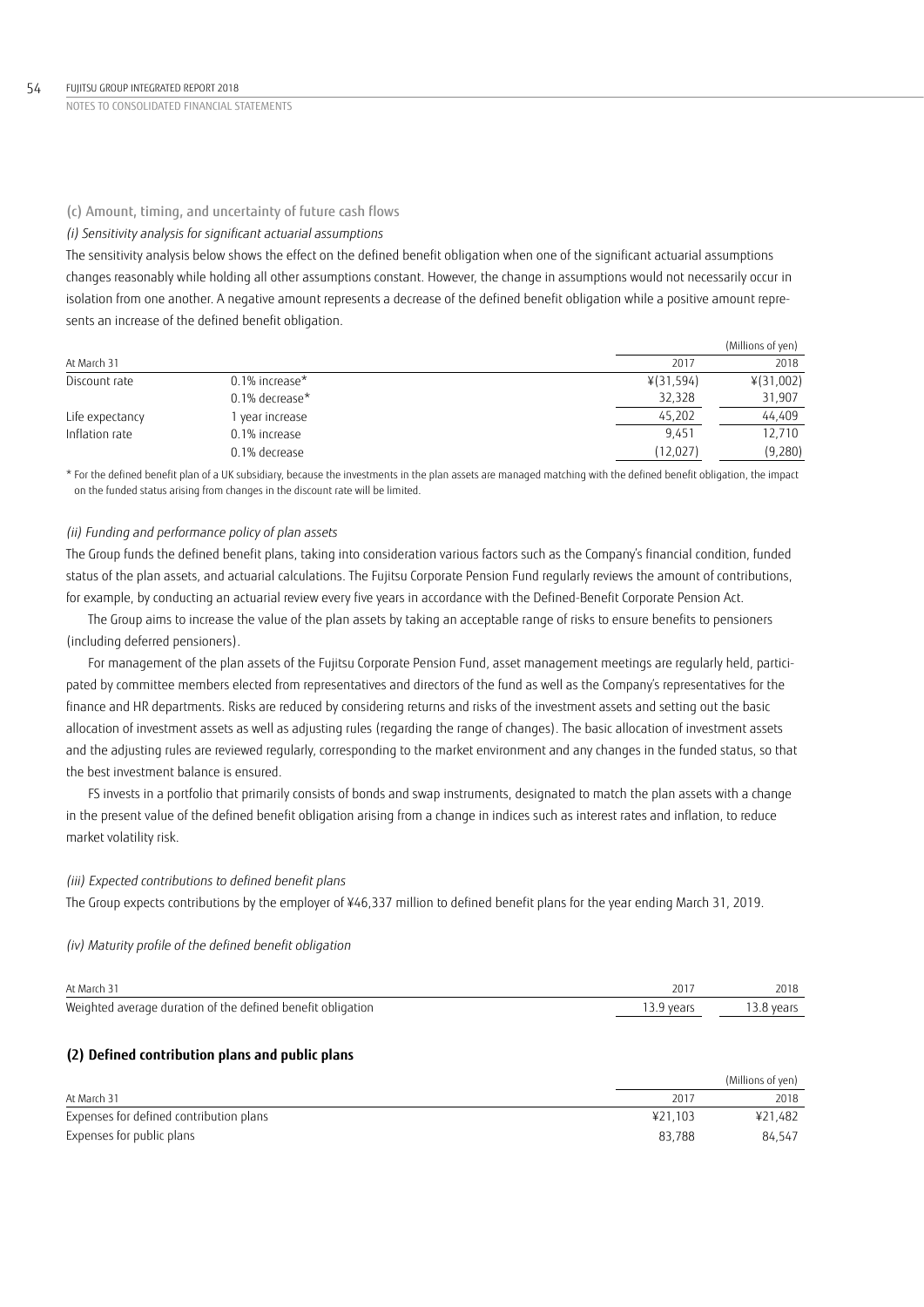## **22. Cash Flow Information**

## **(1) Consolidated statement of cash flows**

The consolidated statement of cash flows consists of cash flows from continuing operations and discontinued operations. For the cash flows from discontinued operations, please refer to Note "30. Discontinued Operations."

## **(2) Changes in liabilities arising from financing activities**

|                                     |                         |                          |                      | (Millions of yen) |
|-------------------------------------|-------------------------|--------------------------|----------------------|-------------------|
|                                     | Bonds and<br>Borrowings | Short-term<br>borrowings | Lease<br>obligations | Total             |
| Balance at April 1, 2017            | ¥404.640                | ¥47.864                  | ¥32.588              | ¥485,092          |
| Changes arising from cash flows     | (66, 147)               | (7, 757)                 | (12,680)             | (86, 584)         |
| Non-cash changes                    |                         |                          |                      |                   |
| Acquisition or loss of control      | (69)                    | (2,624)                  | (2, 287)             | (4,980)           |
| New lease contracts                 |                         |                          | 8.411                | 8.411             |
| Exchange differences on translation | 21                      | (595)                    | 566                  | (8)               |
| Others                              | 145                     |                          | (187)                | (42)              |
| Balance at March 31, 2018           | ¥338,590                | ¥36,888                  | ¥ 26,411             | ¥401,889          |
|                                     |                         |                          |                      |                   |

The Group has applied IAS 7 "Statement of Cash Flows" (amended January 29, 2016) for the year ended March 31, 2018.

## **(3) Net proceeds from sale of subsidiaries and business**

For the year ended March 31, 2017 Not applicable.

## For the year ended March 31, 2018

With regard to the sale of the mobile device business, the breakdown of the assets and liabilities (the amount that eliminated inter-Group transactions between the mobile device business and the Group from the assets and liabilities held by the mobile device business just before the sale) at the time of loss of control and the consideration for the acquisition were as follows.

| (Millions of yen)                                        |          |
|----------------------------------------------------------|----------|
| Breakdown of assets at the time of loss of control       |          |
| Current assets                                           | ¥40,320  |
| Non-current assets                                       | 11,424   |
| Breakdown of liabilities at the time of loss of control  |          |
| Current liabilities                                      | 25,410   |
| Non-current liabilities                                  | 1.883    |
| Consideration for the acquisition                        | 59.244   |
| Cash and cash equivalents at the time of loss of control | (13,609) |
| Net proceeds from sale of subsidiaries and business      | ¥45,635  |

## **(4) Collection of loans receivable**

For the year ended March 31, 2017 Not applicable.

For the year ended March 31, 2018

Collection of loans receivable in the consolidated statement of cash flows is primarily the collection of loans to Fujitsu TEN. Fujitsu TEN ceased to be a consolidated subsidiary of the Company when the Company transferred a portion of its shareholdings in Fujitsu TEN to DENSO.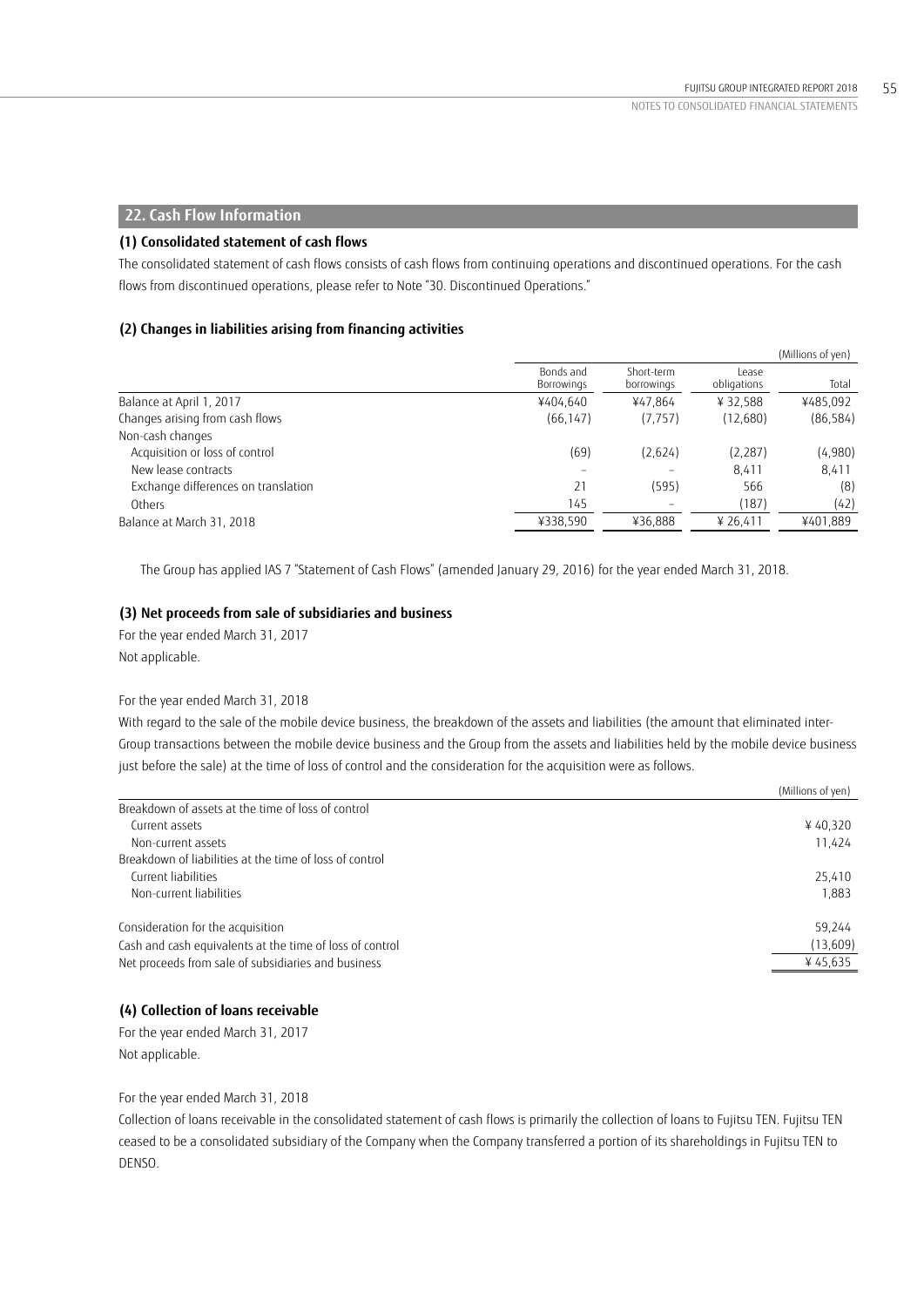### 56 FUJITSU GROUP INTEGRATED REPORT 2018

NOTES TO CONSOLIDATED FINANCIAL STATEMENTS

# **23. Provisions**

|                                                   |                                |                                        |                                  |                                  |          | (Millions of yen) |
|---------------------------------------------------|--------------------------------|----------------------------------------|----------------------------------|----------------------------------|----------|-------------------|
|                                                   | Provision for<br>restructuring | Provision for<br>product<br>warranties | Provision for<br>contract losses | Asset retire-<br>ment obligation | Others   | Total             |
| Balance at March 31, 2017                         | ¥33,942                        | ¥18,983                                | ¥12,079                          | ¥16,338                          | ¥25,068  | ¥106,410          |
| Additional provisions made during                 |                                |                                        |                                  |                                  |          |                   |
| the year                                          | 514                            | 5,958                                  | 14,360                           | 1,294                            | 5,988    | 28,114            |
| Amounts used during the year                      | (26, 595)                      | (8, 767)                               | (9.053)                          | (130)                            | (6,840)  | (51, 385)         |
| Change in scope of consolidation                  | (598)                          | (5,228)                                | (46)                             | (215)                            | (547)    | (6,634)           |
| Transfer to assets held for sale                  |                                | (1, 275)                               |                                  |                                  | (2,020)  | (3,295)           |
| Exchange differences on translation<br>and others | 1,963                          | 300                                    | 186                              | 275                              | 1,850    | 4,574             |
| Balance at March 31, 2018                         | ¥ $9,226$                      | ¥ $9,971$                              | ¥17,526                          | ¥17,562                          | ¥23,499  | ¥ 77,784          |
|                                                   |                                |                                        |                                  |                                  |          | (Millions of yen) |
| At March 31                                       |                                |                                        |                                  |                                  | 2017     | 2018              |
| Current liabilities                               |                                |                                        |                                  |                                  | ¥ 75,047 | ¥47,990           |
| Non-current liabilities                           |                                |                                        |                                  |                                  | 31,363   | 29,794            |
| Total                                             |                                |                                        |                                  |                                  | ¥106.410 | ¥77,784           |

## Provision for restructuring

A provision is recognized at the estimated costs of restructuring such as personnel rationalization and disposal of business, only when the Group has a detailed formal plan and starts to implement the plan or announces its main features to those affected by the plan. Most of the expenditure is expected within 1 or 2 years.

### Provision for product warranties

A provision for product warranties is recognized at the time of sales of the products at an amount that represents the estimated cost, based on past experience, to repair or exchange certain products within the warranty period. Most of the expenditure is expected within 1 or 2 years.

## Provision for contract losses

A provision is recognized for losses on projects such as customized software development if it is probable that the total estimated project costs exceed the total estimated project revenues. The timing of the expenditure is affected by future progress of the project and other factors.

### Asset retirement obligation

A provision is made mainly for the estimated cost of restoring the leased site at the agreement of the lease, in accordance with the laws or contracts. The timing of the expenditure is affected by future business plans and other factors.

A provision for environmental measures is included in "Others."

# **24. Trade Payables and Other Payables**

## **(1) Trade payables**

|                  |          | (Millions of yen) |
|------------------|----------|-------------------|
| At March 31      | 2017     | 2018              |
| Accounts payable | ¥592,094 | ¥519,850          |
| Others           | 25.612   | 21,085            |
| Total            | ¥617.706 | ¥540,935          |
|                  |          |                   |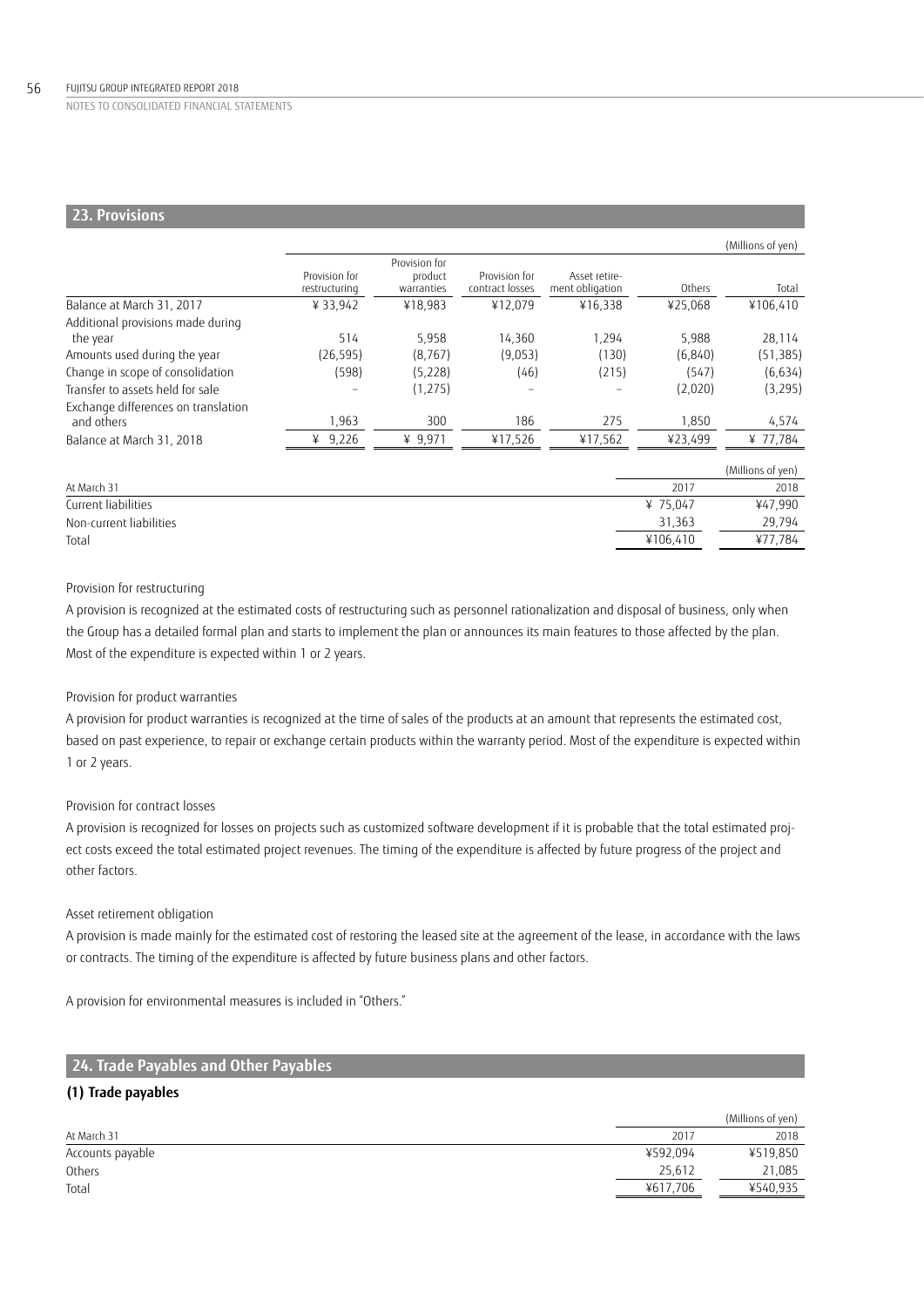## **(2) Other payables**

|                        |          | (Millions of yen) |
|------------------------|----------|-------------------|
| At March 31            | 2017     | 2018              |
| Accrued expenses       | ¥315.249 | ¥293,450          |
| Accounts payable-other | 67.645   | 69.519            |
| Total                  | ¥382,894 | ¥362,969          |
|                        |          |                   |

## **25. Revenue**

|                                    |            | (Millions of yen) |
|------------------------------------|------------|-------------------|
| Years ended March 31               | 2017       | 2018              |
| Revenue from rendering of services | ¥2.646.445 | ¥2,634,251        |
| Revenue from sale of goods         | 1.486.527  | 1.464.128         |
| Total                              | ¥4,132,972 | ¥4,098,379        |

## **26. Other Income (Expenses)**

|                         |           | (Millions of yen) |
|-------------------------|-----------|-------------------|
| Years ended March 31    | 201       | 2018              |
| Other income (expenses) | ¥(33,784) | ¥60,281           |

### For the year ended March 31, 2017

The Group recognized business model transformation expenses of ¥42,094 million, which consist primarily of the following. The Group recognized ¥34,052 million in expenses in overseas businesses related to its shift toward the digital services business and enhancement of efficiency. This consists mainly of ¥29,469 million in expenses related to personnel measures designed to foster growth in the digital services business at subsidiaries in Europe.

The Group recognized expenses of ¥3,991 million accompanying the realignment of its data centers in Japan. A decision was made to close aging and unprofitable data centers to accelerate high-level integration at cutting-edge data centers, resulting in the booking of impairment losses on fixed assets and costs necessary for closures. The Group also recognized expenses of ¥4,051 million for the realignment of domestic and global production sites primarily in the electronic components businesses.

The breakdown of the amount by segment was ¥36,285 million for Technology Solutions, ¥1,758 million for Ubiquitous Solutions, and ¥4,051 million for Device Solutions.

In addition to the above, the Group recorded a gain on sales of property, plant and equipment of ¥5,064 million and ¥3,033 million in income on government grants.

### For the year ended March 31, 2018

The main items are as follows.

The Company is pursuing "business model transformation" to convert the Group's "shape" and "characteristics." These included the sales of the mobile device business and the consumer business, mainly ISP business, for which the Group recorded gains on sales of shares of ¥54,467 million and ¥16,947 million, respectively. Also, the Group is continuing its activities for achieving greater efficiency in the overseas business and preparing for the digital shift. It recorded expenses of ¥8,377 million for promoting efficiency gains, mainly through offshore personnel increases and response to automation, and for expanding new domains.

The Group recorded losses of ¥10,303 million associated with a legal dispute involving an overseas subsidiary.

The above expenses and losses are included under the Technology Solutions segment.

In addition to the above, the Group has included a gain on sales of property, plant and equipment of ¥5,059 million, income on government grants of ¥2,845 million, and facility relocation and disposal expenses of ¥2,242 million under other income (expenses).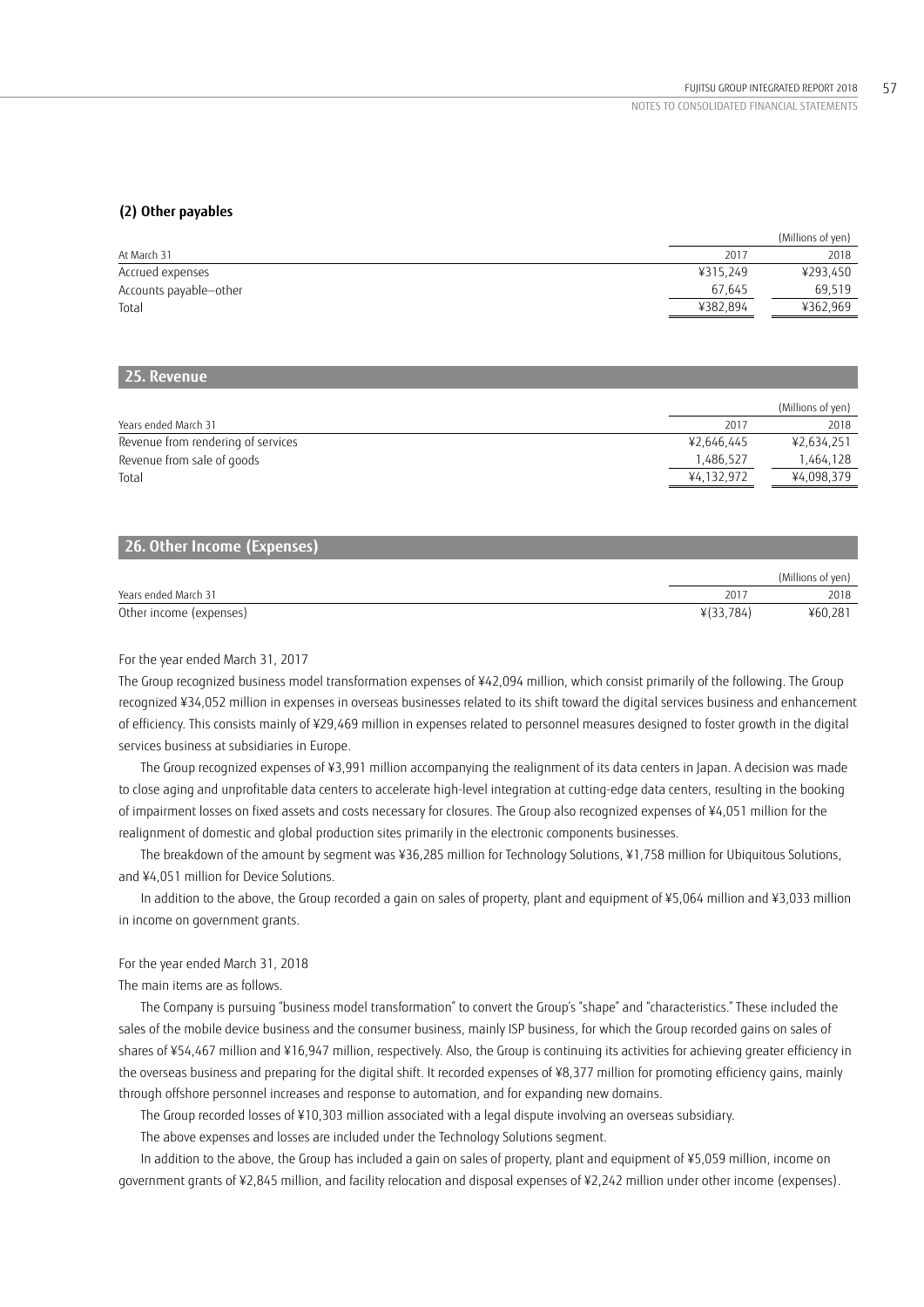## **27. Impairment of Non-Financial Assets**

### **(1) Cash-generating unit (CGU)**

In principle, a cash-generating unit (CGU) is identified for business-use assets based on the units that the management uses to make decisions.

## **(2) Impairment losses**

A breakdown of assets for which impairment losses were recognized is as follows. These impairment losses are included in other income (expenses) in the consolidated statement of profit or loss.

|                                                       |          | (Millions of yen) |
|-------------------------------------------------------|----------|-------------------|
| Years ended March 31                                  | 2017     | 2018              |
| Property, plant and equipment                         |          |                   |
| Land                                                  | ¥<br>264 | ¥<br>145          |
| Buildings                                             | 7,292    | 729               |
| Machinery and equipment, tools, fixtures and fittings | 1,801    | 1,033             |
| Construction in progress                              | 84       | 348               |
| Total property, plant and equipment                   | 9,441    | 2,255             |
| Goodwill                                              | 1,702    |                   |
| Intangible assets                                     |          |                   |
| Software                                              | 764      | 534               |
| Others                                                | 115      |                   |
| Total intangible assets                               | 879      | 534               |
| Total impairment losses                               | ¥12,022  | ¥2,789            |

### For the year ended March 31, 2017

Impairment losses were recognized primarily for the following assets and CGUs.

### Outsourcing Businesses

In the outsourcing businesses, the Group is accelerating high-level integration at cutting-edge data centers, while closing aged and unprofitable centers. As a result, assets determined not to be used for a business purpose on and after the end of the year ending March 31, 2019 were subjected to an impairment test as an independent CGU separated from other business assets of the outsourcing businesses. The carrying amount was then written down to the recoverable amount. As a result, ¥3,810 million of impairment loss was recorded for the year ended March 31, 2017. The breakdown of impairment losses by asset type includes ¥3,637 million in buildings and ¥173 million in other assets.

The recoverable amount was measured based on the value in use, which was zero because the discounted future cash flow was calculated as negative. The value in use was calculated using the future cash flow discounted by 5.0% (pre-tax). The discount rate after tax was 3.4%.

The breakdown of impairment losses by segment is described below.

Technology Solutions recorded an impairment loss of ¥5,897 million. Most of the impairment loss consisted of an impairment loss of ¥3,810 million related to the aged and unprofitable centers in the outsourcing businesses, and an impairment loss of ¥1,702 million recognized for goodwill allocated to the platform software business. In Device Solutions, an impairment loss of ¥4,051 million was recorded for restructuring of production facilities. The impairment loss consisted of ¥2,403 million for the electronic components business on coils and ceramic components, and ¥1,648 million for the printed board business. For Elimination and Corporate, an impairment loss of ¥2,007 million was recorded for idle assets to be sold. An impairment loss of ¥67 million was recorded for Other.

### For the year ended March 31, 2018

For machinery and equipment, tools, fixtures and fittings, and other items of businesses whose profitability had declined markedly due to reduced demand and other factors, and for buildings and others not to be provided for business use, the carrying amounts of those relevant CGUs were written down to the recoverable amount.

The breakdown of impairment losses by segment is ¥1,248 million for Technology Solutions, ¥247 million for Ubiquitous Solutions, ¥552 million for Device Solutions, and ¥742 million for corporate expenses.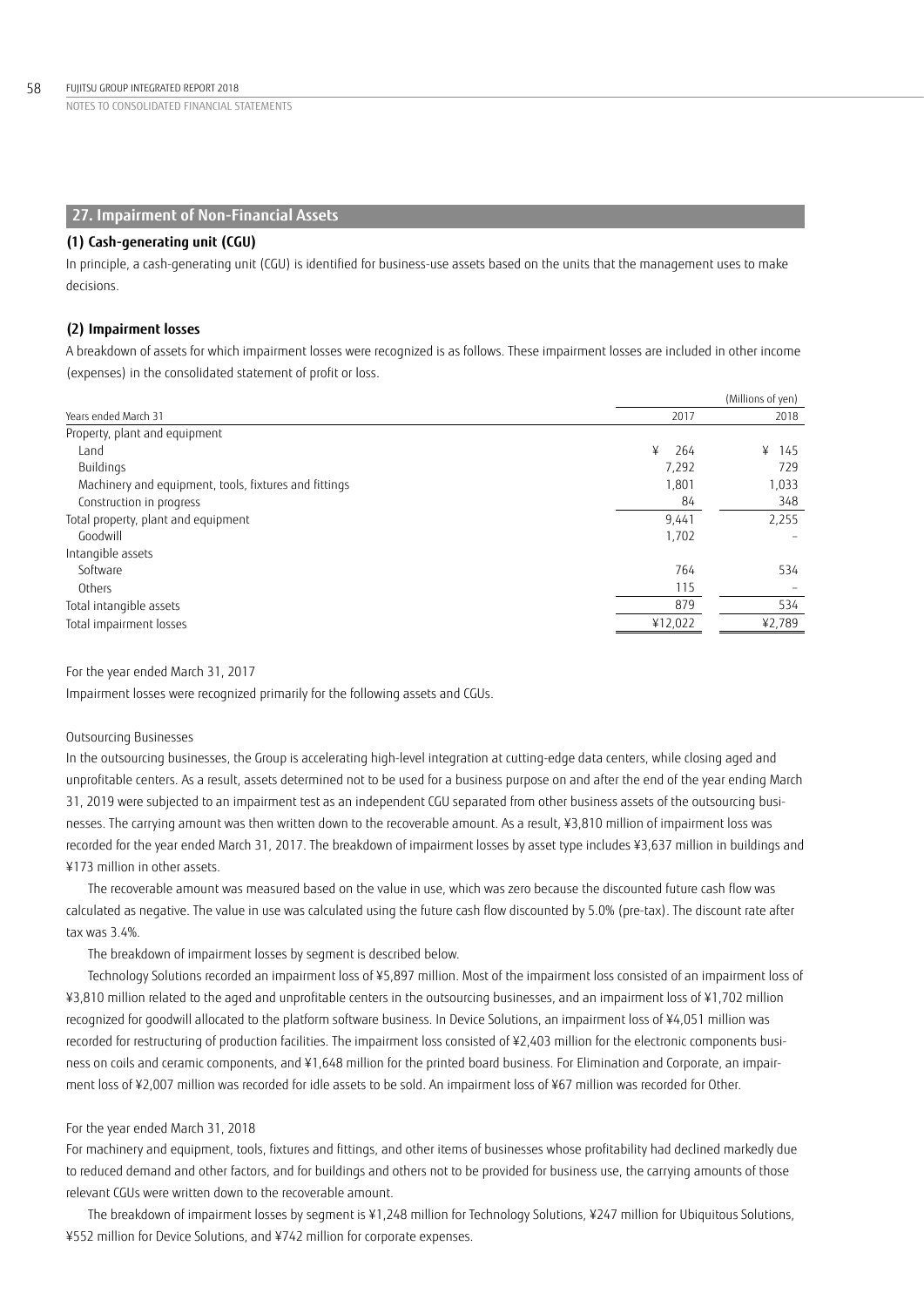## **(3) Reversal of impairment losses**

Among business assets of the Managed Infrastructure Services business in North America for which impairment losses had been recognized in the year ended March 31, 2016, the carrying amounts were reversed to the recoverable amount for assets that the Group decided to sell.

The Group recorded reversals of impairment losses of ¥926 million for buildings and others for the year ended March 31, 2017, and ¥1,173 million for machinery and equipment, tools, fixtures and fittings for the year ended March 31, 2018. These reversals of impairment losses are included in "other income (expenses)" in the consolidated statement of profit or loss and under Technology Solutions in segment information.

## **(4) Goodwill impairment test**

FTS recognizes goodwill, which consists primarily of the goodwill related to the product support business acquired from Siemens Business Service GmbH in April 2006.

The target business regions of FTS are continental Europe, the Middle East, Africa, and India. The goodwill is allocated to two CGUs one is Full Portfolio Countries, which focus on the services business and conduct product sales and maintenance, and the other is Focus Portfolio Countries, which consist of the product group that develops and manufactures products and the countries/regions that conduct mainly product sales and maintenance.

Full Portfolio Countries consist of Germany, Spain, the Benelux countries, and France while Focus Portfolio Countries consist of other countries and regions, such as Poland, Czech Republic, and South Africa.

Important goodwill allotted to each CGU was assigned to Full Portfolio Countries.

|                              |                   | (Millions of yen) |
|------------------------------|-------------------|-------------------|
|                              | 2017              | 2018              |
| FTS Full Portfolio Countries | $VQ$ $\Lambda$ 50 | 305               |

An impairment loss on goodwill is recognized when the recoverable amount of the CGU is below its carrying amount. The recoverable amount is measured based on the value in use.

The value in use of goodwill from Full Portfolio Countries, which was important as of March 31, 2018, was calculated by discounting projected cash flows based on a three-year business plan and growth rate to the present value. The recoverable amount as of March 31, 2018 was well above the carrying amount of the CGU.

The business plan is prepared to reflect the management's judgments for future forecasts and data in the past, using internal and external data.

The growth rate is determined by considering the long-term average growth rate of the market in each region to which the CGU belongs. The growth rate for the year ended March 31, 2017 and for the year ended March 31, 2018 was 0.5% for both years. The discount rate is calculated based on a pre-tax weighted average capital cost of the CGU. The discount rates before taxes for the years ended March 31, 2017 and 2018 were 13.5% and 13.8%, respectively.

As far as the growth rate and discount rate used in calculating the recoverable amount change within a reasonable range, the recoverable amount is well above the carrying amount of the CGU, and the likelihood is considered remote that a significant impairment loss shall be recognized.

| 28. Employee Expenses             |            |                   |
|-----------------------------------|------------|-------------------|
|                                   |            | (Millions of yen) |
| Years ended March 31              | 2017       | 2018              |
| Salaries and bonuses              | ¥1,045,363 | ¥1,038,396        |
| Retirement benefit cost           | 77.823     | 75.104            |
| Legal welfare expenses and others | 234.089    | 202,349           |
| Total                             | ¥1,357,275 | ¥1,315,849        |
|                                   |            |                   |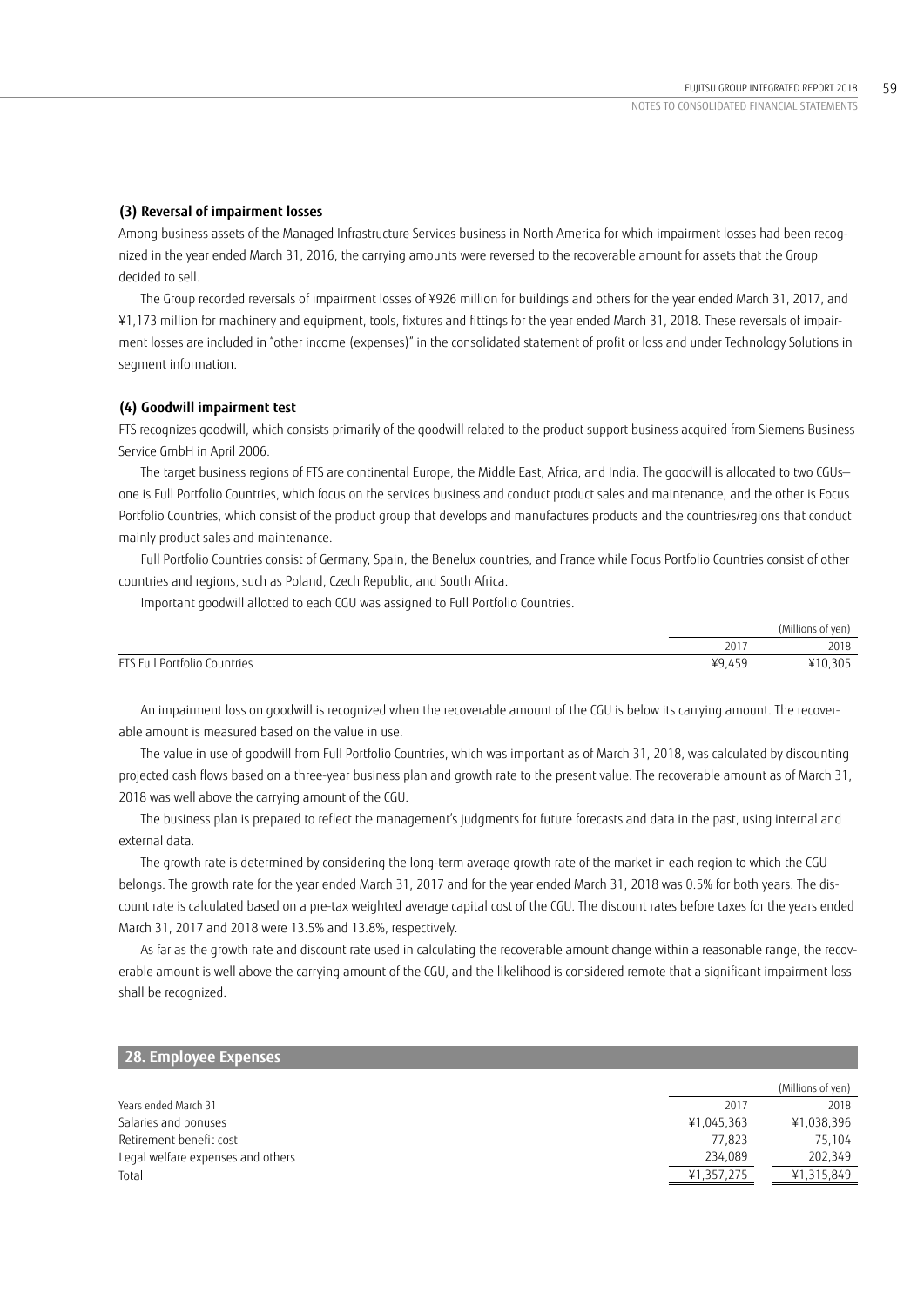# **29. Financial Income and Financial Expenses**

Financial income

|                      |        | (Millions of yen) |
|----------------------|--------|-------------------|
| Years ended March 31 | 2017   | 2018              |
| Interest income      | ¥1.499 | ¥ $1,850$         |
| Dividend income      | 3,365  | 3,452             |
| Others*              | 1,423  | 52,047            |
| Total                | ¥6.287 | ¥57.349           |

### Financial expenses

|                              |        | (Millions of yen) |
|------------------------------|--------|-------------------|
| Years ended March 31         | 2017   | 2018              |
| Interest expense             | ¥4.251 | ¥4,008            |
| Foreign exchange losses, net | 1.028  | 3,121             |
| Others                       | 1.251  | 2,396             |
| Total                        | ¥6.530 | ¥9,525            |

\* Includes profit on sales of ¥27,360 million associated with the Company's sale of a portion of the stock of Fuji Electric Co., Ltd. and a gain on valuation of fair value of ¥21,200 million upon ceasing to apply the equity method to Tongfu Microelectronics Co., Ltd., due to losing significant influence after Tongfu Microelectronics conducted a private placement of new shares to increase capital

## **30. Discontinued Operations**

## **(1) Summary of discontinued operations**

On November 1, 2017, the Company transferred a portion of the shares of Fujitsu TEN, which is a car electronics manufacturing subsidiary, to DENSO, and the Company has classified operations of Fujitsu TEN as a discontinued operation. Accordingly, profit or loss and others are re-presented as if the operations had been discontinued from the start of the comparative year (April 1, 2016).

## **(2) Profit or loss from discontinued operations**

|                                                                                                    |            | (Millions of yen) |
|----------------------------------------------------------------------------------------------------|------------|-------------------|
| Years ended March 31                                                                               | 2017       | 2018              |
| Discontinued operations                                                                            |            |                   |
| Revenue                                                                                            | ¥ 376,722  | ¥ 215.311         |
| Cost of sales and operating expenses                                                               | (365, 316) | (203, 809)        |
| Operating profit                                                                                   | 11.406     | 11,502            |
| Financial income (expenses) and income from investments accounted for using the equity method, net | (421)      | 46                |
| Profit for the year from discontinued operations before income taxes                               | 10.985     | 11.548            |
| Income tax expenses                                                                                | (8,634)    | (2,317)           |
| Profit for the year from discontinued operations                                                   | 2,351      | 9,231             |

## **(3) Profit for the year attributable to**

|                                                  |           | (Millions of yen) |
|--------------------------------------------------|-----------|-------------------|
| Years ended March 31                             | 2017      | 2018              |
| Owners of the parent                             |           |                   |
| Profit for the year from continuing operations   | ¥88,493   | ¥162,321          |
| Profit for the year from discontinued operations | (4)       | 7,019             |
| Total                                            | 88,489    | 169,340           |
| Non-controlling interests                        |           |                   |
| Profit for the year from continuing operations   | 4.473     | 5.703             |
| Profit for the year from discontinued operations | 2,355     | 2,212             |
| Total                                            | ¥ $6,828$ | 7,915<br>¥        |
|                                                  |           |                   |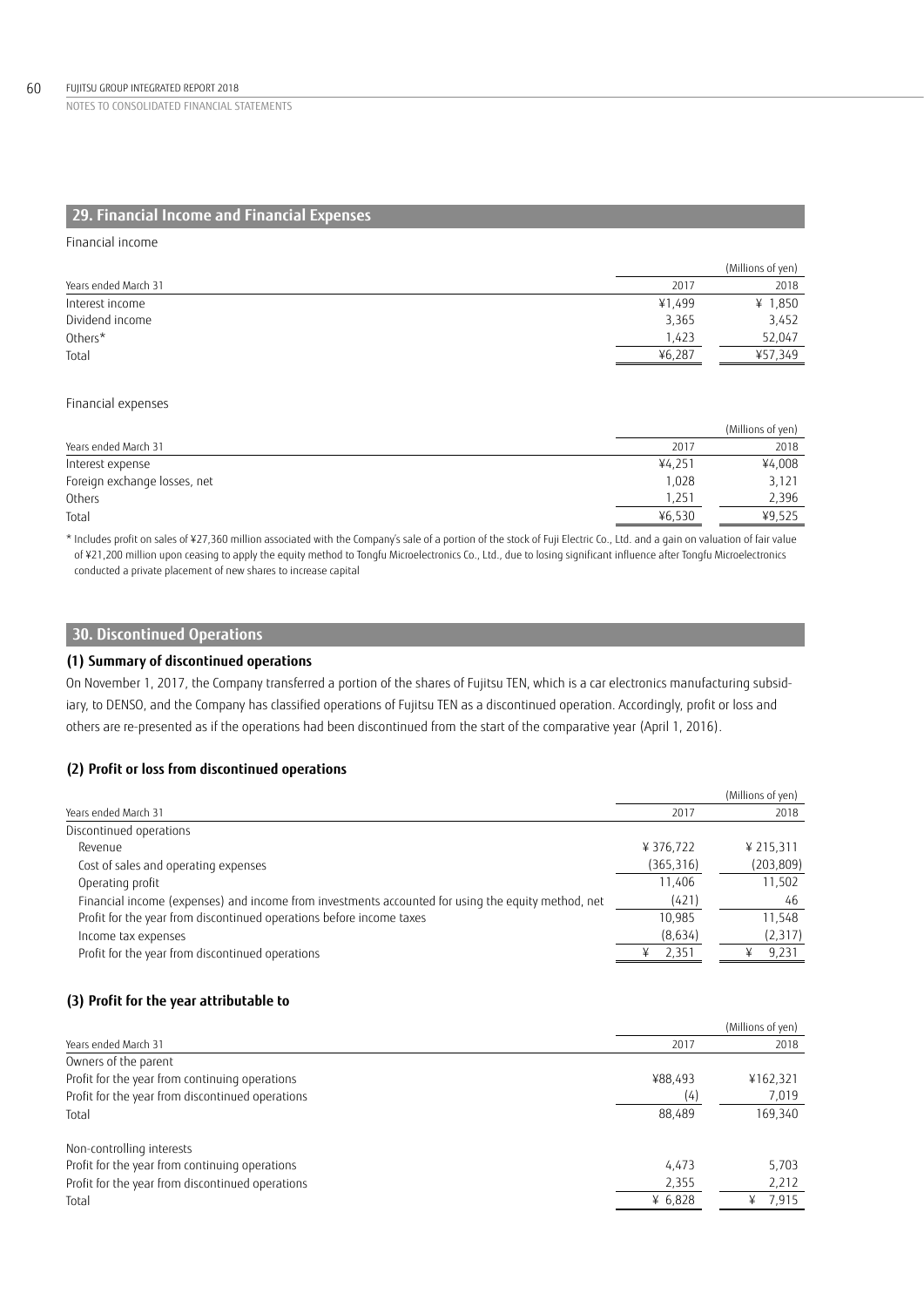## **(4) Cash flows from discontinued operations**

|                                      |          | (Millions of yen) |
|--------------------------------------|----------|-------------------|
| Years ended March 31                 | 2017     | 2018              |
| Cash flows from operating activities | ¥ 30.107 | ¥ 8.903           |
| Cash flows from investing activities | (12.543) | 365               |
| Cash flows from financing activities | (7.280)  | (2,262)           |
| Total                                | ¥10.284  | ¥ 7.006           |

# **31. Earnings per Share**

Calculation bases for basic earnings per share and diluted earnings per share

# **(1) Basic earnings per share**

| Years ended March 31                                                                                     | 2017      | 2018       |
|----------------------------------------------------------------------------------------------------------|-----------|------------|
| Profit for the year attributable to ordinary equity holders of the parent (Millions of yen)              |           |            |
| Continuing operations                                                                                    | ¥88.493   | ¥162,321   |
| Discontinued operations                                                                                  | (4)       | 7,019      |
| Total                                                                                                    | ¥88,489   | ¥169,340   |
| Weighted average number of ordinary shares-basic (Thousands of shares)<br>Basic earnings per share (Yen) | 2,065,886 | 2,051,800  |
| Continuing operations                                                                                    | ¥ 42.84   | 79.11<br>¥ |
| Discontinued operations                                                                                  | (0.00)    | 3.42       |
| Total                                                                                                    | ¥ 42.83   | 82.53<br>¥ |
|                                                                                                          |           |            |

# **(2) Diluted earnings per share**

| Years ended March 31                                                                              | 2017      | 2018       |
|---------------------------------------------------------------------------------------------------|-----------|------------|
| Profit for the year attributable to ordinary equity holders of the parent (Millions of yen)       |           |            |
| Continuing operations                                                                             | ¥88,493   | ¥162,321   |
| Discontinued operations                                                                           | (4)       | 7,019      |
| Total                                                                                             | ¥88,489   | ¥169,340   |
| Adjustment related to dilutive securities issued by subsidiaries and associates (Millions of yen) |           |            |
| Continuing operations                                                                             | (9)<br>¥  | ¥<br>(7)   |
| Discontinued operations                                                                           |           |            |
| Total                                                                                             | (9)<br>¥  | (7)<br>¥   |
| Profit used to calculate diluted earnings per share (Millions of yen)                             |           |            |
| Continuing operations                                                                             | ¥88,484   | ¥162,314   |
| Discontinued operations                                                                           | (4)       | 7,019      |
| Total                                                                                             | ¥88,480   | ¥169,333   |
| Weighted average number of ordinary shares-basic (Thousands of shares)                            | 2,065,886 | 2,051,800  |
| Adjustment by conditional issuable shares                                                         |           | 36         |
| Weighted average number of ordinary shares-diluted (Thousands of shares)                          | 2,065,886 | 2,051,836  |
| Diluted earnings per share (Yen)                                                                  |           |            |
| Continuing operations                                                                             | ¥ 42.83   | 79.11<br>¥ |
| Discontinued operations                                                                           | (0.00)    | 3.42       |
| Total                                                                                             | ¥ 42.83   | 82.53<br>¥ |

| 32. Non-Cash Transactions             |        |                   |
|---------------------------------------|--------|-------------------|
|                                       |        | (Millions of yen) |
| Years ended March 31                  | 2017   | 2018              |
| Acquisitions of finance leased assets | ¥6.185 | ¥6.000            |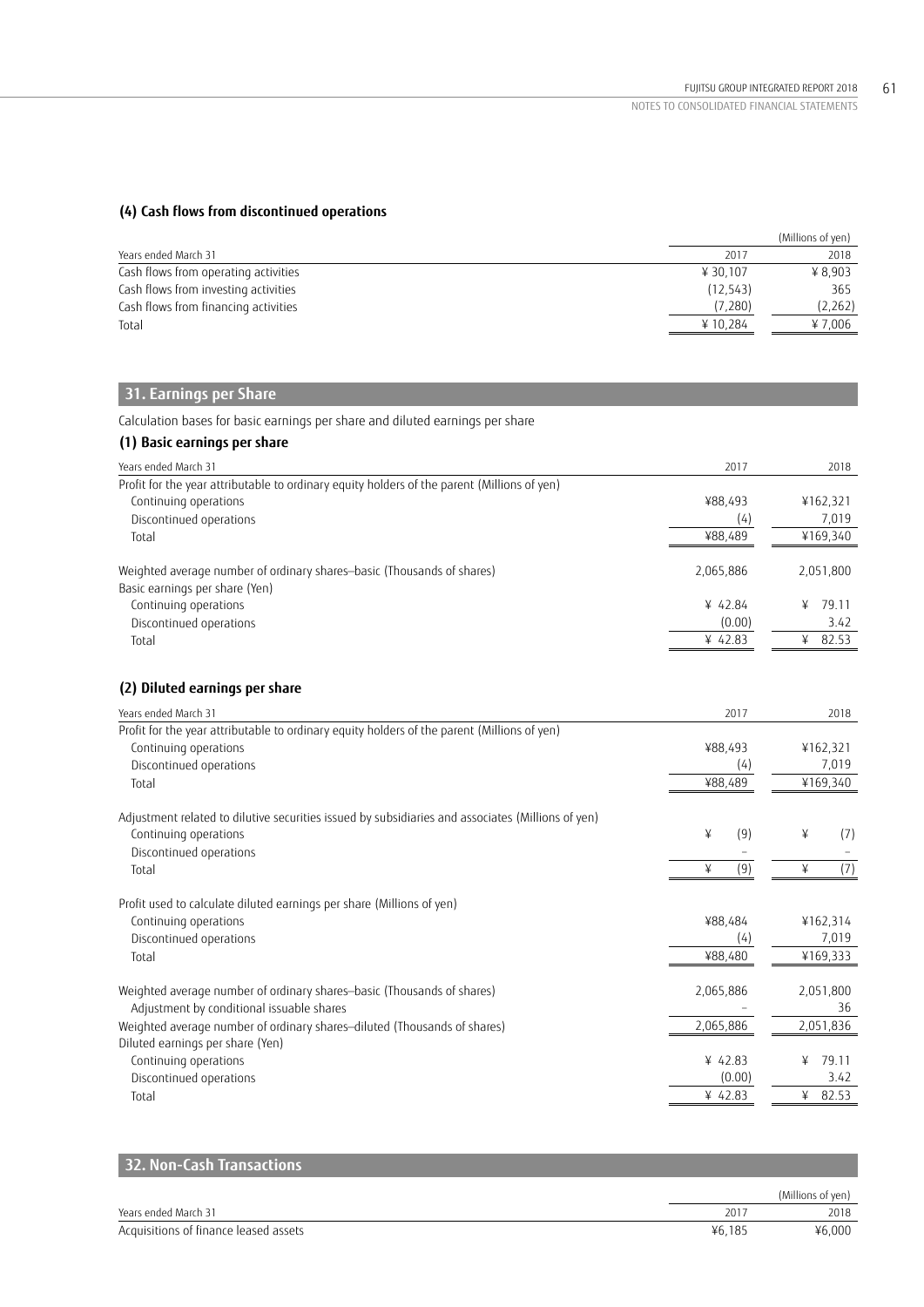## **33. Share-Based Payment**

Not applicable.

## **34. Financial Instruments**

## **(1) Capital management**

The fundamental principles of the Group's capital management are to provide a stable return to shareholders while a portion of retained earnings is used by the Company to strengthen its financial base and support new business development opportunities that will result in improved long-term performance.

The Group views equity attributable to owners of the parent and ROE (return on equity attributable to owners of the parent) as important management indicators that show profitability and efficiency of invested capital for businesses.

### **(2) Risk management**

The Group carries out its financial activities in accordance with the "Fujitsu Group Treasury Policy" and primarily obtains funds through bank borrowings and the issuance of corporate bonds based on funding requirements of its business activities. After the adequate liquidity for its business activities has been ensured, the Group invests temporary excess funds in financial assets with low risk. The Group utilizes derivative transactions only for hedging purposes and not for speculative or trading purposes.

Trade receivables such as notes receivables and trade accounts receivables are exposed to customer credit risk. Additionally, some trade receivables from exports of products are denominated in foreign currencies and exposed to exchange rate fluctuation risk. Available-for-sale financial assets are composed primarily of the certificates of deposit held for fund management and the shares issued by customers or other parties for the purpose of maintaining and strengthening the business relationship. Shares are exposed to market price fluctuation risk and financial risk of the company invested. The Group also loans to business partners and other parties.

Trade payables such as notes payables, trade accounts payables, and accrued expenses are generally payable within one year. Some trade liabilities from the import of components are denominated in foreign currencies and exposed to exchange rate fluctuation risk. Borrowings, corporate bonds, and finance lease obligations are mainly for the purpose of obtaining working capital and preparing capital expenditures. Because some of these have floating interest rates, they are exposed to interest rate fluctuation risk.

### (a) Credit risk

The Group strives to mitigate collection risk in accordance with credit management standards and procedures in selling goods and services. A unit independent from the sales units assesses the credit standing of customers and manages collection dates and the balance outstanding for each customer to ensure smooth collection of trade receivables. Regarding loan receivables, the Group periodically assesses a debtor's financial condition and reviews the terms of the loan if needed.

The counterparties to derivative transactions are selected considering their credit risk.

The maximum amount of credit risk at March 31, 2018 is equal to the book value of financial assets in the consolidated statement of financial position that are exposed to credit risk.

(Millions of yen) Overdue amounts At March 31 Total Within due date Total Within 30 days 31 to 60 days 61 to 90 days 91 to 180 days Over 180 days 2017 ¥991,625 ¥949,183 ¥42,442 ¥22,331 ¥5,667 ¥1,885 ¥3,948 ¥8,611 2018 961,963 920,741 41,222 23,282 5,527 1,814 2,641 7,958

Aging analysis of trade accounts receivables is as follows.

The balances of allowance for doubtful accounts corresponding to trade accounts receivables at March 31, 2017 and 2018 are ¥7,837 million and ¥7,304 million, respectively.

Impairment is accounted for using the allowance for doubtful accounts, not directly reducing the carrying amount of financial assets.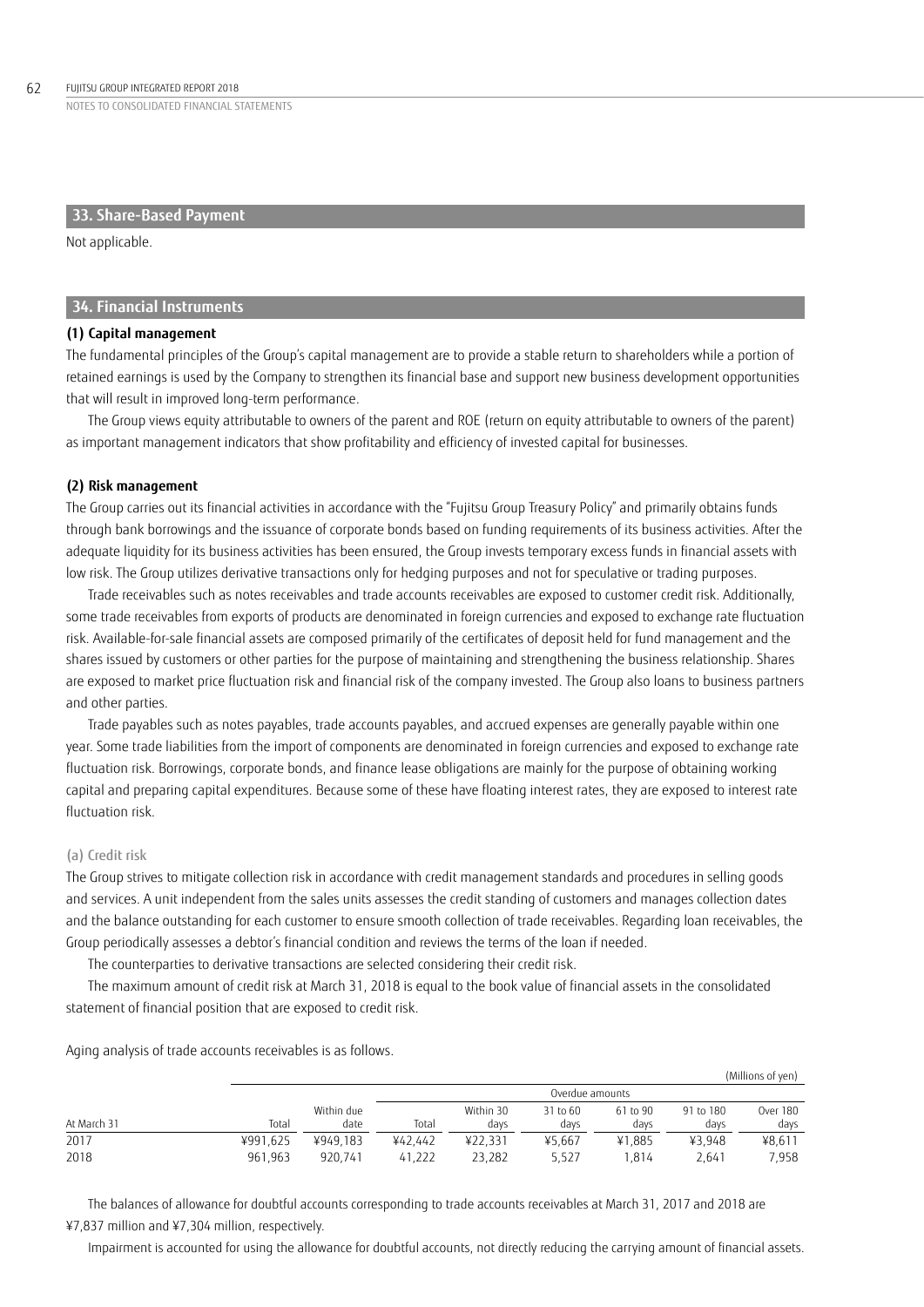Changes in the allowance for doubtful accounts are presented below.

|                                                |                |                       | (Millions of yen) |
|------------------------------------------------|----------------|-----------------------|-------------------|
|                                                | Current assets | Non-current<br>assets | Total             |
| Balance at April 1, 2016                       | ¥ 8,857        | ¥1,662                | ¥10,519           |
| Additional provisions made during the year     | 3,503          | 1,953                 | 5,456             |
| Amounts used during the year                   | (1,689)        | (37)                  | (1, 726)          |
| Unused amounts reversed during the year        | (2, 107)       | (1,228)               | (3, 335)          |
| Exchange differences on translation and others | (727)          | 4                     | (723)             |
| Balance at March 31, 2017                      | 7,837          | 2.354                 | 10,191            |
| Additional provisions made during the year     | 1.648          | 1.399                 | 3,047             |
| Amounts used during the year                   | (1,675)        | (24)                  | (1,699)           |
| Unused amounts reversed during the year        | (784)          | (1, 204)              | (1,988)           |
| Exchange differences on translation and others | 278            | (582)                 | (304)             |
| Balance at March 31, 2018                      | ¥7,304         | ¥ 1,943               | ¥ $9,247$         |

# (b) Liquidity risk

The Group prepares a cash flow projection and monitors its funding requirements. The Group also strives to diversify its sources of financing in order to reduce liquidity risk.

Contractual maturity analysis of financial liabilities is presented below.

The Group classifies financial liabilities that mature within one year as current liabilities.

For the undiscounted future cash flows of lease obligations, please refer to Note "20. Bonds, Borrowings, and Lease Obligations."

|                                         |                    |                          |               |           |           |           |           | (Millions of yen) |
|-----------------------------------------|--------------------|--------------------------|---------------|-----------|-----------|-----------|-----------|-------------------|
| At March 31                             | Carrying<br>amount | Contractual<br>cash flow | Within 1 year | 1-2 years | 2-3 years | 3-4 years | 4-5 years | Over 5 years      |
| 2017                                    |                    |                          |               |           |           |           |           |                   |
| Non-derivative                          |                    |                          |               |           |           |           |           |                   |
| financial liabilities                   |                    |                          |               |           |           |           |           |                   |
| <b>Bonds</b>                            | ¥199,695           | ¥200,000                 | ¥20,000       | ¥65,000   | ¥40,000   | ¥35,000   | ¥30,000   | ¥10,000           |
| Borrowings                              | 252,809            | 252,809                  | 99,316        | 23,843    | 35,359    | 45,171    | 20,143    | 28,977            |
| Lease obligations                       | 32,588             | 32,588                   | 11,480        | 8,400     | 5,546     | 3,562     | 1,735     | 1,865             |
| Derivative financial                    |                    |                          |               |           |           |           |           |                   |
| liabilities                             | 683                | 683                      | 629           | 16        | 5         | 12        | 4         | 17                |
| 2018                                    |                    |                          |               |           |           |           |           |                   |
| Non-derivative<br>financial liabilities |                    |                          |               |           |           |           |           |                   |
| <b>Bonds</b>                            | ¥179,816           | ¥180,000                 | ¥65,000       | ¥40,000   | ¥35,000   | ¥30,000   | ¥10,000   | ¥                 |
| <b>Borrowings</b>                       | 195,662            | 195,662                  | 60,466        | 40,341    | 45,197    | 20,165    | 27,162    | 2,331             |
| Lease obligations                       | 26,411             | 26,411                   | 9,935         | 6,677     | 4,702     | 2,630     | 1,307     | 1,160             |
| Derivative financial                    |                    |                          |               |           |           |           |           |                   |
| liabilities                             | 781                | 781                      | 752           | 5         | 4         | 4         | 4         | 12                |

To ensure efficient funding when the need for funds arises, the Group enters into commitment line contracts established with multiple financial institutions.

|                  |                          | (Millions of yen)        |
|------------------|--------------------------|--------------------------|
| At March 31      | 2017                     | 2018                     |
| Commitment lines |                          |                          |
| Used             | $\overline{\phantom{a}}$ | $\overline{\phantom{0}}$ |
| Unused           | 174,400                  | 152,200                  |
| Total            | ¥174,400                 | ¥152,200                 |
|                  |                          |                          |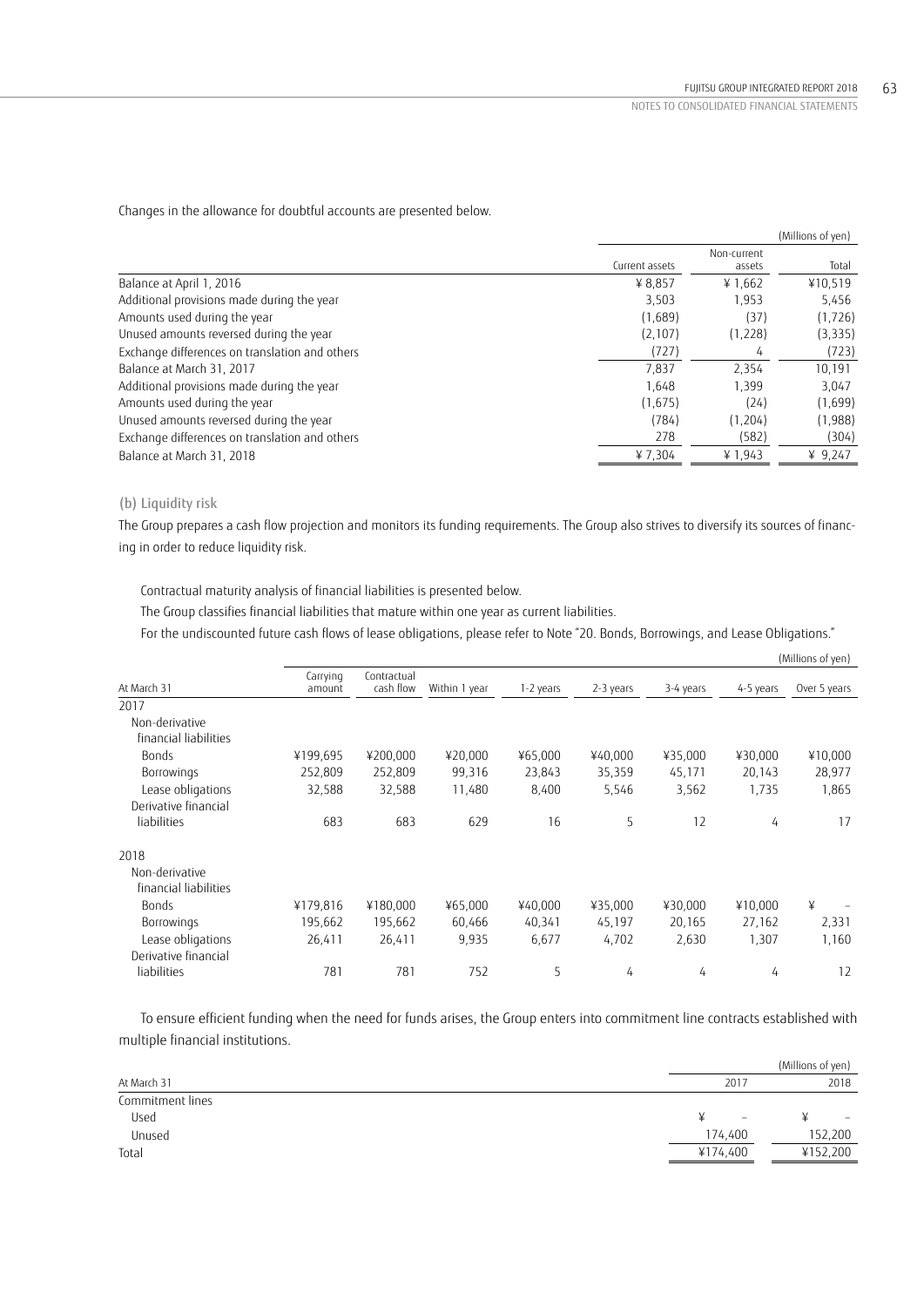## (c) Market risk

The Group utilizes foreign exchange forward contracts in respect to trade receivables and trade liabilities denominated in foreign currencies to mitigate the exchange rate fluctuation risk that is monitored by each currency respectively, currency swap contracts to mitigate the foreign currency exchange rate fluctuation risk of cash flows denominated in foreign currencies, and interest swap contracts in respect to borrowings and corporate bonds to mitigate interest rate fluctuation risk.

For the shares issued by customers or other parties, the Group regularly monitors their fair value and the financial conditions of the issuers and reviews its investment on a regular basis, taking into account its relationship with the counterparties.

The Group enters into derivative transactions based on the Group policy. Following the policies approved by the chief financial officer (CFO), the finance division undertakes particular transactions, records them, and confirms the balance of transactions with counterparties. In addition, the finance division reports on the content of the transactions undertaken and changes in the transaction balance to the CFO and the head of the accounting department.

## *(i) Foreign currency sensitivity analysis*

The following table represents the Group's sensitivity analysis for foreign currency risk exposures. The analysis shows the hypothetical impact on profit before income taxes in the consolidated statement of profit or loss that would result from a 1% appreciation of the Japanese yen against the US dollar for the recurring positions at the end of the year. The analysis calculated the impact on US dollardenominated assets and liabilities, and is based on the assumption that other factors such as the outstanding balance and interest rates are held constant.

|                                      |          | (Millions of yen) |
|--------------------------------------|----------|-------------------|
| Years ended March 31                 | 201      | 2018              |
| Impact on profit before income taxes | $*(443)$ | $*(617)$          |

## *(ii)* Interest rate sensitivity analysis

The following table represents the hypothetical impact on the Group's profit before income taxes that is attributable to financial instruments that are exposed to the risk of fluctuations in interest rates in the case where the interest rate increases by 0.1%. The analysis is based on the assumption that all other variable factors, specifically foreign currency rates, are held constant.

|                                      |     | (Millions of ven) |
|--------------------------------------|-----|-------------------|
| Years ended March 31                 | 201 | 2018              |
| Impact on profit before income taxes | マンク |                   |

## **(3) Hedge accounting**

## (a) Objective for derivative transactions

Derivative transactions consist primarily of exchange forward contracts for the purpose of hedging exchange rate fluctuation risk related to trade receivables and trade liabilities, currency swap contracts for the purpose of hedging exchange rate fluctuation risk related to foreign currency-denominated cash flow, and interest swap contracts for the purpose of hedging interest rate fluctuation risk related to borrowings and corporate bonds.

## (b) Policies for derivative transactions

The Group utilizes derivative transactions only for hedging purposes and not for speculative or trading purposes. Derivative transactions to increase market risks cannot be entered into. In addition, credit risks are considered when choosing a counterparty. Therefore, the Group recognizes that market risk and credit risk for derivative transactions are de minimis.

## (c) Risk management structure for derivative transactions

The Group enters into derivative transactions based on regulations established by the Company. Based on policies approved by the CFO, the finance division undertakes particular transactions, records them, and confirms the balance of transactions with counterparties. In addition, the finance division reports on the content of transactions undertaken and changes in transaction balances to the CFO and the head of the accounting department.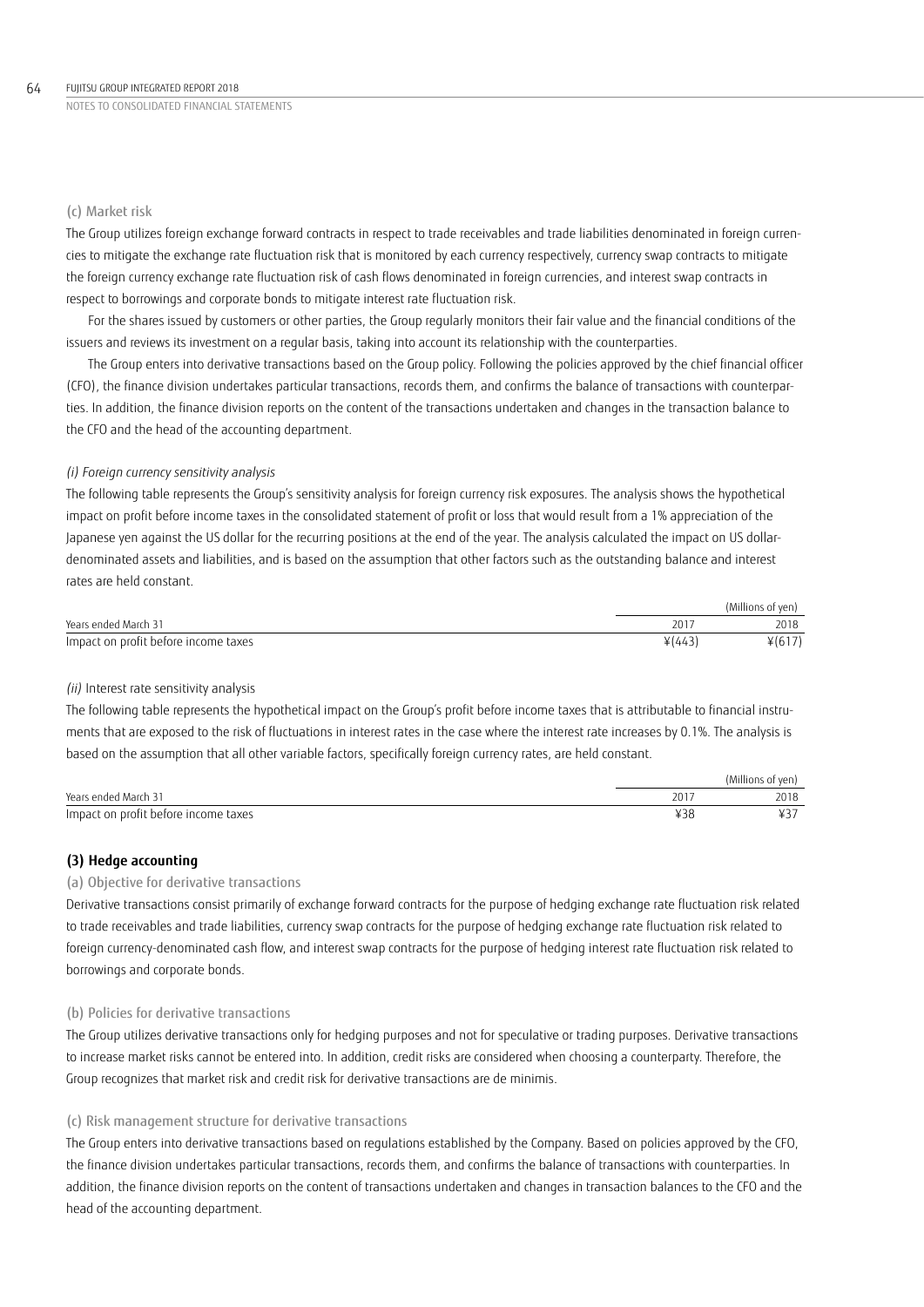(d) Accounting treatment for derivative transactions

Derivatives are measured at fair value and any changes in the fair value are recognized in profit or loss. However, if it satisfies the required conditions for hedge accounting, a gain or loss arising from any changes in the fair value of hedging instruments is deferred until the gain or loss arising from the hedged item is recognized in profit or loss.

(e) The fair value of derivative transactions for which hedge accounting is applied Cash flow hedges

|                                                |                  | (Millions of yen) |
|------------------------------------------------|------------------|-------------------|
| At March 31                                    | 2017             | 2018              |
| Currency: Forward foreign exchange transaction |                  |                   |
| Buy (US dollar)                                | $\frac{1}{2}$ 40 |                   |
| Sell (US dollar)                               | 4                |                   |
| Interest: Interest rate swap transaction       |                  |                   |
| Pay fixed/Receive variable                     | (37)             | (32)              |
| Shares: Put options                            | 595              | 671               |
| Total                                          | ¥602             | ¥639              |

# **(4) Fair value of financial instruments**

The fair value hierarchy has the following levels:

- Level 1 inputs are quoted prices in active markets for identical assets or liabilities.
- Level 2 inputs are inputs other than quoted prices included within Level 1 that are observable for assets or liabilities, either directly or indirectly.
- Level 3 inputs are unobservable inputs for assets or liabilities.

(a) Financial assets and liabilities measured at fair value

*(i) Measurement method of fair value for financial assets and liabilities* Derivatives

The fair value is based on the prices provided by financial institutions and other appropriate valuation techniques based on information available.

Available-for-sale financial assets

If a quoted price in an active market is available, the fair value is based on the quoted price. If a quoted price in an active market is not available, the fair value is estimated based on discounted future cash flow or other appropriate valuation method.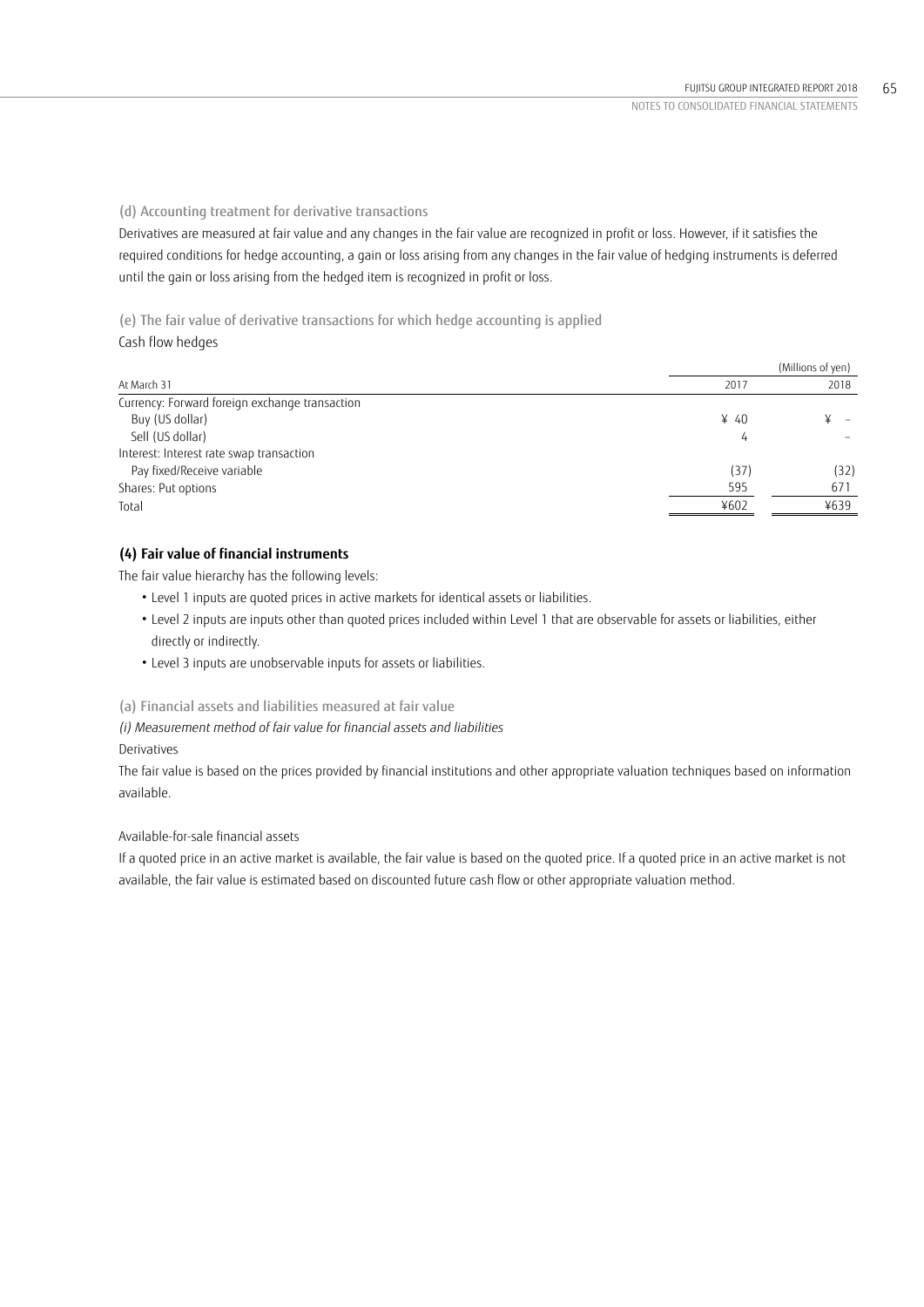## *(ii) Fair value hierarchy and comparison between carrying amount and fair value*

|                                         |                 |            |            |          | (Millions of yen) |
|-----------------------------------------|-----------------|------------|------------|----------|-------------------|
|                                         |                 |            | Fair value |          |                   |
| At March 31                             | Carrying amount | Total      | Level 1    | Level 2  | Level 3           |
| 2017                                    |                 |            |            |          |                   |
| Assets                                  |                 |            |            |          |                   |
| Financial assets measured at fair value |                 |            |            |          |                   |
| through profit or loss                  | ¥<br>1,145      | ¥ $1,145$  | ¥          | 41,145   | ¥                 |
| Available-for-sale financial assets     | 178,515         | 178,515    | 125,404    | 26       | 53,085            |
| Total                                   | ¥179,660        | ¥179,660   | ¥125,404   | 41,171   | ¥53,085           |
| Liabilities                             |                 |            |            |          |                   |
| Financial liabilities measured at fair  |                 |            |            |          |                   |
| value through profit or loss            | 683<br>¥        | 683<br>¥   | ¥          | ¥ $683$  | ¥                 |
| Total                                   | ¥<br>683        | ¥<br>683   | ¥          | ¥ $683$  | ¥                 |
| 2018                                    |                 |            |            |          |                   |
| Assets                                  |                 |            |            |          |                   |
| Financial assets measured at fair value |                 |            |            |          |                   |
| through profit or loss                  | 1,220<br>¥      | 1,220<br>¥ | ¥          | 41,220   | ¥                 |
| Available-for-sale financial assets     | 206,408         | 206,408    | 137,803    | 32       | 68,573            |
| Total                                   | ¥207,628        | ¥207,628   | ¥137,803   | ¥1,252   | ¥68,573           |
| Liabilities                             |                 |            |            |          |                   |
| Financial liabilities measured at fair  |                 |            |            |          |                   |
| value through profit or loss            | 781<br>¥        | 781<br>¥   | ¥          | 781<br>¥ | ¥                 |
| Total                                   | ¥<br>781        | ¥<br>781   | ¥          | ¥ 781    | ¥                 |
|                                         |                 |            |            |          |                   |

Available-for-sale financial assets mainly consists of shares.

*(iii) Reconciliation between the beginning and ending balance of available-for-sale financial assets measured at fair value using Level 3 inputs*

|                             | (Millions of yen)                   |
|-----------------------------|-------------------------------------|
|                             | Available-for-sale financial assets |
| Balance at April 1, 2016    | ¥52,670                             |
| Subtotal (Gains and losses) |                                     |
| Profit or loss              | 299                                 |
| Other comprehensive income  | 239                                 |
| Purchases                   | 4,395                               |
| Sales                       | (636)                               |
| Settlements                 | (2,991)                             |
| Others                      | (891)                               |
| Balance at March 31, 2017   | ¥53,085                             |
| Subtotal (Gains and losses) |                                     |
| Profit or loss              | (682)                               |
| Other comprehensive income  | 1,381                               |
| Purchases                   | 14,939                              |
| Sales                       | (540)                               |
| Settlements                 | (1)                                 |
| Others                      | 391                                 |
| Balance at March 31, 2018   | ¥68,573                             |

Gains and losses recognized in profit or loss are included in financial income or financial expenses in the consolidated statement of profit or loss. Gains and losses recognized in other comprehensive income are included in available-for-sale financial assets in the consolidated statement of comprehensive income.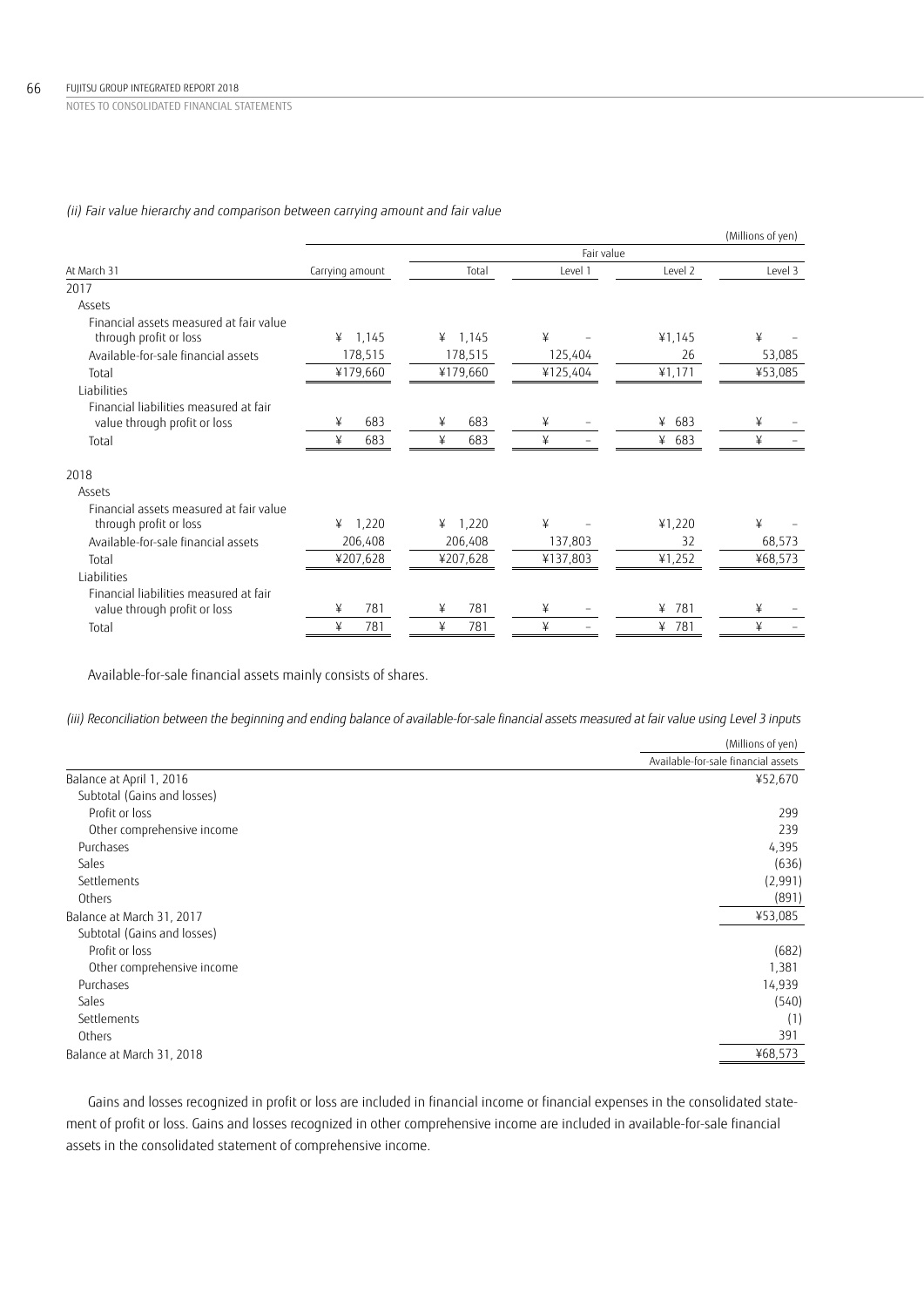(b) Financial liabilities measured at amortized cost

*(i) Measurement method of fair value for financial liabilities*

Bonds

The fair value of bonds that have a market price is based on the market price. The fair value of bonds for which there is no market price is calculated by discounting the sum of future principal and interest payments to the present value at a rate taking into account the remaining term and the credit risk of bonds.

Long-term borrowings and lease obligations (non-current liabilities)

The fair value of long-term borrowings and lease obligations is calculated by discounting the sum of future principal and interest payments to the present value at the rate expected for another loan or lease transaction with the same conditions at the end of the year.

|                                                     |                 |          |            |          | (Millions of yen) |
|-----------------------------------------------------|-----------------|----------|------------|----------|-------------------|
|                                                     |                 |          | Fair value |          |                   |
| At March 31                                         | Carrying amount | Total    | Level 1    | Level 2  | Level 3           |
| 2017                                                |                 |          |            |          |                   |
| Liabilities                                         |                 |          |            |          |                   |
| Financial liabilities measured at<br>amortized cost |                 |          |            |          |                   |
| Bonds (Non-current)                                 | ¥179,703        | ¥182,439 | ¥182,439   | ¥        | $\frac{1}{2}$     |
| Long-term borrowings (Non-current)                  | 153,493         | 154,310  |            | 154,310  |                   |
| Lease obligations (Non-current)                     | 21,108          | 21,252   |            | 21,252   |                   |
| Subtotal                                            | 354,304         | 358,001  | 182,439    | 175,562  |                   |
| Total                                               | ¥354,304        | ¥358,001 | ¥182,439   | ¥175,562 | $\frac{1}{2}$     |
| 2018                                                |                 |          |            |          |                   |
| Liabilities                                         |                 |          |            |          |                   |
| Financial liabilities measured at<br>amortized cost |                 |          |            |          |                   |
| Bonds (Non-current)                                 | ¥114,830        | ¥115,942 | ¥115,942   | ¥        | $\frac{1}{2}$     |
| Long-term borrowings (Non-current)                  | 135,196         | 136,032  |            | 136,032  |                   |
| Lease obligations (Non-current)                     | 16,476          | 16,526   |            | 16,526   |                   |
| Subtotal                                            | 266,502         | 268,500  | 115,942    | 152,558  |                   |
| Total                                               | ¥266,502        | ¥268,500 | ¥115,942   | ¥152,558 | $\n  Y$           |
|                                                     |                 |          |            |          |                   |

*(ii)* Fair value hierarchy and comparison between carrying amount and fair value

The disclosure for the current portion of financial liabilities measured at amortized cost is omitted in this note because the carrying amount is a reasonable approximation of its fair value.

## **(5) Collateral**

|             |        | (Millions of yen) |
|-------------|--------|-------------------|
| At March 31 | 2017   | 2018              |
| Land        | ¥3,870 | ¥4,074            |
| Buildings   | 601    | 556               |
| Total       | 44.471 | ¥4,630            |
|             |        |                   |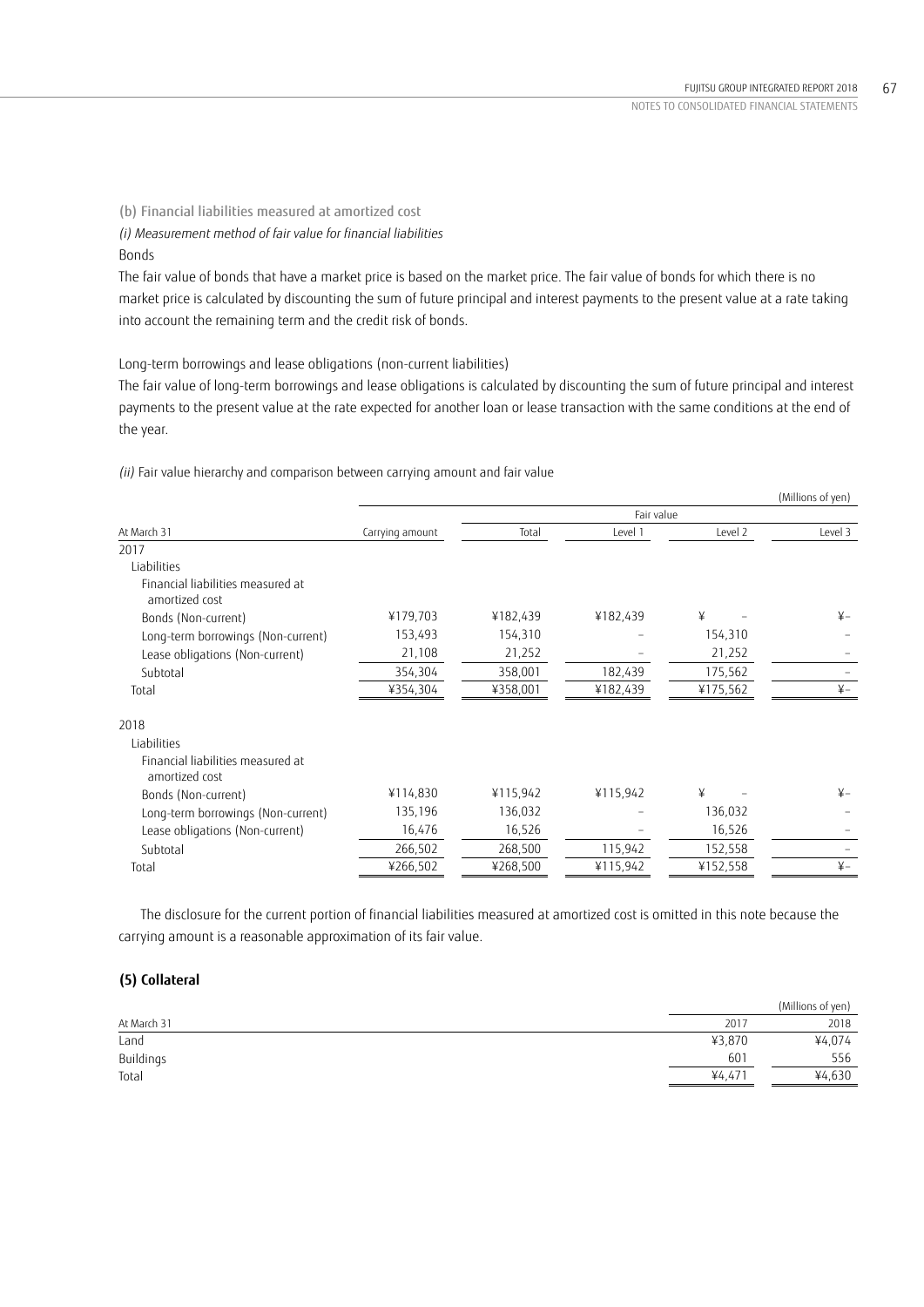# **35. Operating Leases**

Total of future minimum lease payments under non-cancellable operating leases

|                                                   |          | (Millions of yen) |
|---------------------------------------------------|----------|-------------------|
| At March 31                                       | 2017     | 2018              |
| Not later than one year                           | ¥ 18.905 | ¥ 21.228          |
| Later than one year and not later than five years | 50.282   | 51.662            |
| Later than five years                             | 33,813   | 31,635            |
| Total                                             | ¥103,000 | ¥104.525          |

Lease payments recognized as an expense under non-cancellable operating leases were ¥18,121 million and ¥20,475 million for the years ended March 31, 2017 and 2018, respectively.

# **36. Related Parties**

## **(1) Related-party transactions**

No significant transactions are recorded for the years ended March 31, 2017 and 2018.

## **(2) Key management personnel compensation**

No significant transactions.

|                                      |      | (Millions of yen) |
|--------------------------------------|------|-------------------|
| Years ended March 31                 | 2017 | 2018              |
| Base compensation                    | ¥457 | ¥481              |
| Stock-based compensation             | 34   | Q                 |
| Bonuses                              | 86   | 33                |
| Performance-based stock compensation |      | 6                 |
| Total                                | ¥577 | 4529              |

# **37. Commitments**

|                                                                             |         | (Millions of ven) |
|-----------------------------------------------------------------------------|---------|-------------------|
| At March 31                                                                 | 201.7   | 2018              |
| Purchase agreements for property, plant and equipment and intangible assets | ¥15.004 | ¥14.046           |

| 38. Contingencies                              |      |                   |
|------------------------------------------------|------|-------------------|
|                                                |      | (Millions of yen) |
| At March 31                                    | 2017 | 2018              |
| Contingent liabilities for guarantee contracts | ¥374 | ¥220              |
| (Guaranteed debts)                             |      |                   |
| Employees' housing loans                       | 374  | 220               |

The aforementioned contingent liabilities for guarantee contracts and guaranteed debts include similar transactions such as debt guarantees, commitments to guarantee, and letters of awareness.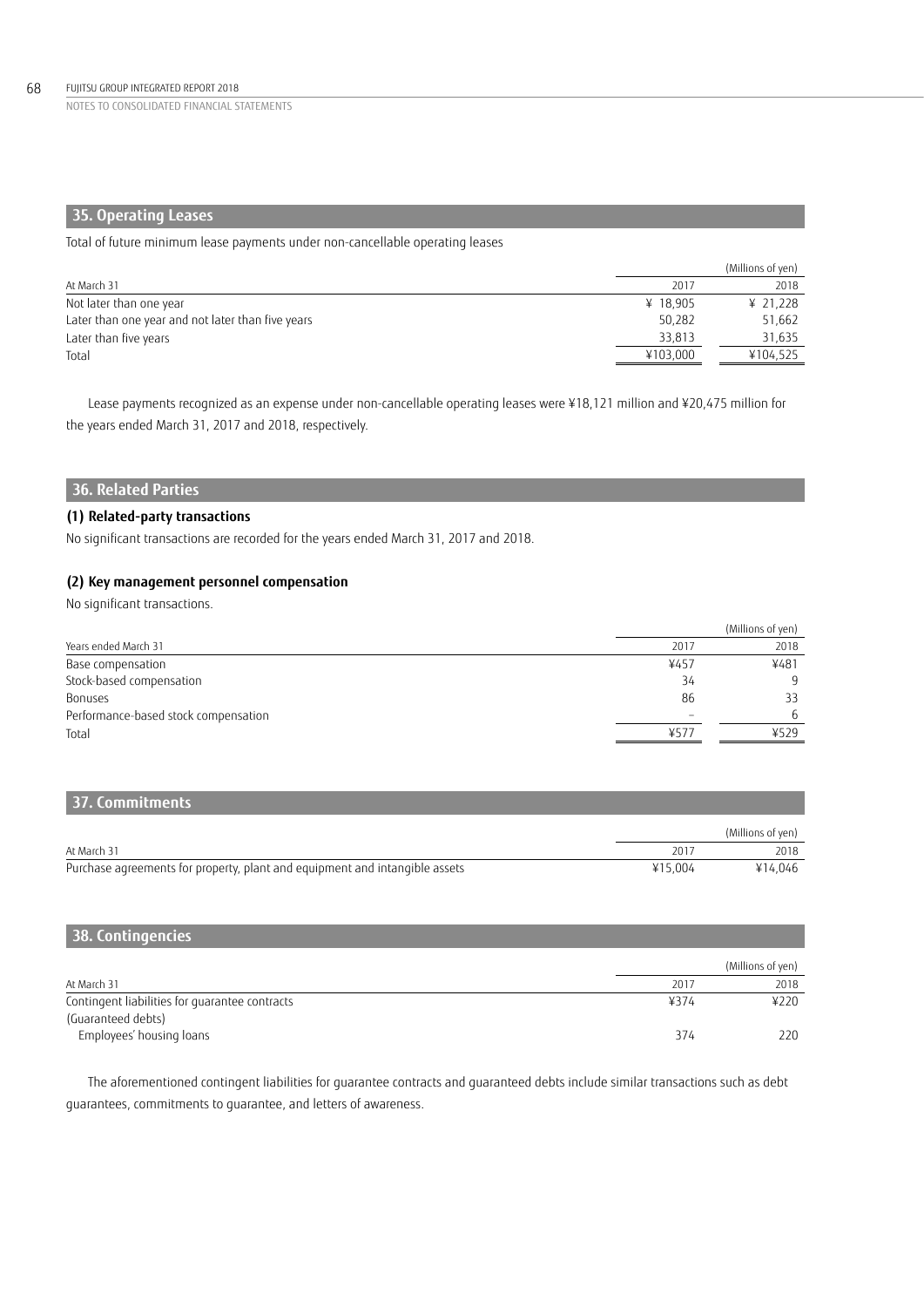## **39. Events after the Reporting Period**

### *(Revision of the defined benefit plan)*

On June 21, 2018, the Fujitsu Corporate Pension Fund, which is a major defined benefit plan in Japan, revised some of its plans and introduced a point system reflecting the degree of employee contribution to the company including years of service and a risk-sharing corporate pension plan. This plan shares the risk between labor and management. The Company accepts a certain level of risk by making a fixed contribution including a risk reserve contribution, and the plan participants also accept a certain level of risk as their benefits will be adjusted if the planned asset becomes unbalanced with its pension liabilities. The current defined benefit plan requires the Company to make additional contributions if a shortfall arises in the reserve. However, in a risk-sharing corporate pension plan, the potential risks that could occur in the future are measured in advance and a contribution (risk reserve contribution) is made as a level contribution within the scope agreed by labor and management. This enables more stable management of the plan.

In terms of the accounting treatment for retirement benefits, those of the risk-sharing corporate pension plan for which the Company does not substantially accept any contribution obligation for additional premiums are classified as defined contribution plans. For this reason, regarding the portions of the risk-sharing corporate pension plan for which the Company and some of its subsidiaries do not substantially accept any contribution obligation for additional premiums, at the time of transferring to the plan, gains and losses on settlements are recognized, which arise primarily from recognition in profit or loss for the difference between the retirement benefit liabilities related to the portion that is transferred and the amount of assets transferred to the plan related to the corresponding decrease in the liabilities, and from recognition as liabilities for the total amount corresponding to special contributions stipulated by the fund terms. As of the date of submission of the Company's annual securities report, the retirement benefit liabilities and plan assets are being reevaluated, and, therefore, the impact on the consolidated financial statements cannot be calculated.

### *(Consolidation of shares)*

At the 118th Annual Shareholders' meeting held on June 25, 2018, the consolidation of shares was approved with the Company consolidating ten (10) shares into one (1) share of its stock.

### **(1) Reason for the consolidation of shares**

Stock exchanges nationwide announced the "Action Plan for Consolidating Trading Units" and requested all listed domestic corporations to standardize the trading units for their issued common shares (share units) at 100 shares by October 1, 2018.

The Company will change its share unit from 1,000 shares to 100 shares on October 1, 2018. In conjunction with this, the Company will also conduct a consolidation of its shares with a ratio of ten (10) shares to one (1) share, so that after the change in share unit the price level per share unit will be maintained and the number of voting rights of shareholders will remain unchanged.

### **(2) Details of the consolidation**

(a) Type of shares to be consolidated Common shares

(b) Consolidation ratio and method

Every ten (10) shares will be consolidated into one (1) share based on the number of shares held by shareholders recorded in the latest Register of Shareholders as of September 30, 2018.

| (c) Reduced number of shares as a result of consolidation                                    |               |
|----------------------------------------------------------------------------------------------|---------------|
| Total number of shares outstanding before share consolidation (March 31, 2018) 2,070,018,213 |               |
| Reduced number of shares as a result of share consolidation                                  | 1,863,016,392 |
| Total number of shares outstanding after share consolidation                                 | 207.001.821   |

Note: The above figures are theoretical numbers calculated based on the total number of outstanding shares before share consolidation and the consolidation ratio.